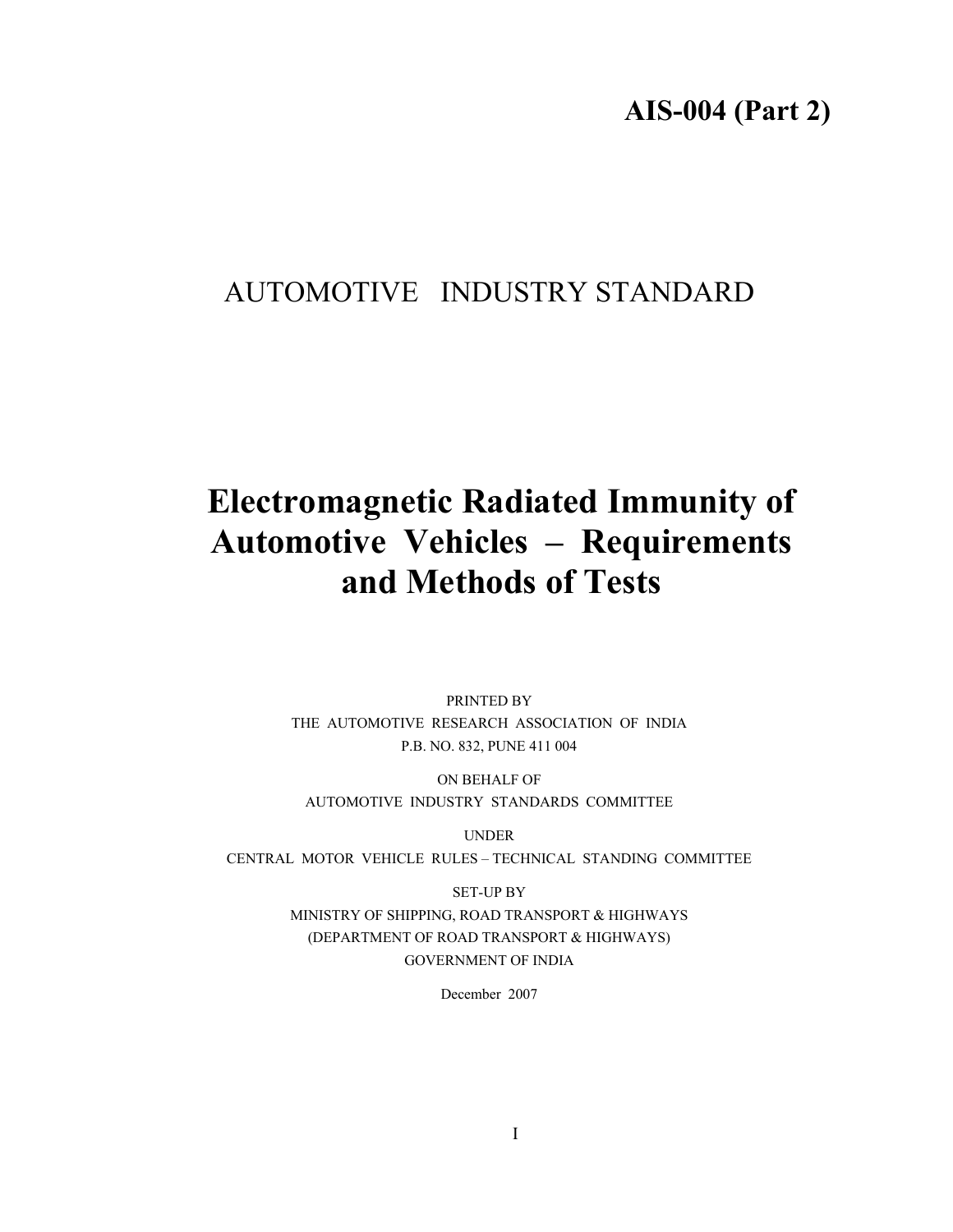| Sr.<br>No. | Corr-<br>igenda | Amend-<br>ment | <b>Revision</b> | Date | Remark | Misc. |
|------------|-----------------|----------------|-----------------|------|--------|-------|
|            |                 |                |                 |      |        |       |
|            |                 |                |                 |      |        |       |
|            |                 |                |                 |      |        |       |
|            |                 |                |                 |      |        |       |
|            |                 |                |                 |      |        |       |
|            |                 |                |                 |      |        |       |
|            |                 |                |                 |      |        |       |

Status chart of the Standard to be used by the purchaser for updating the record

**General remarks:**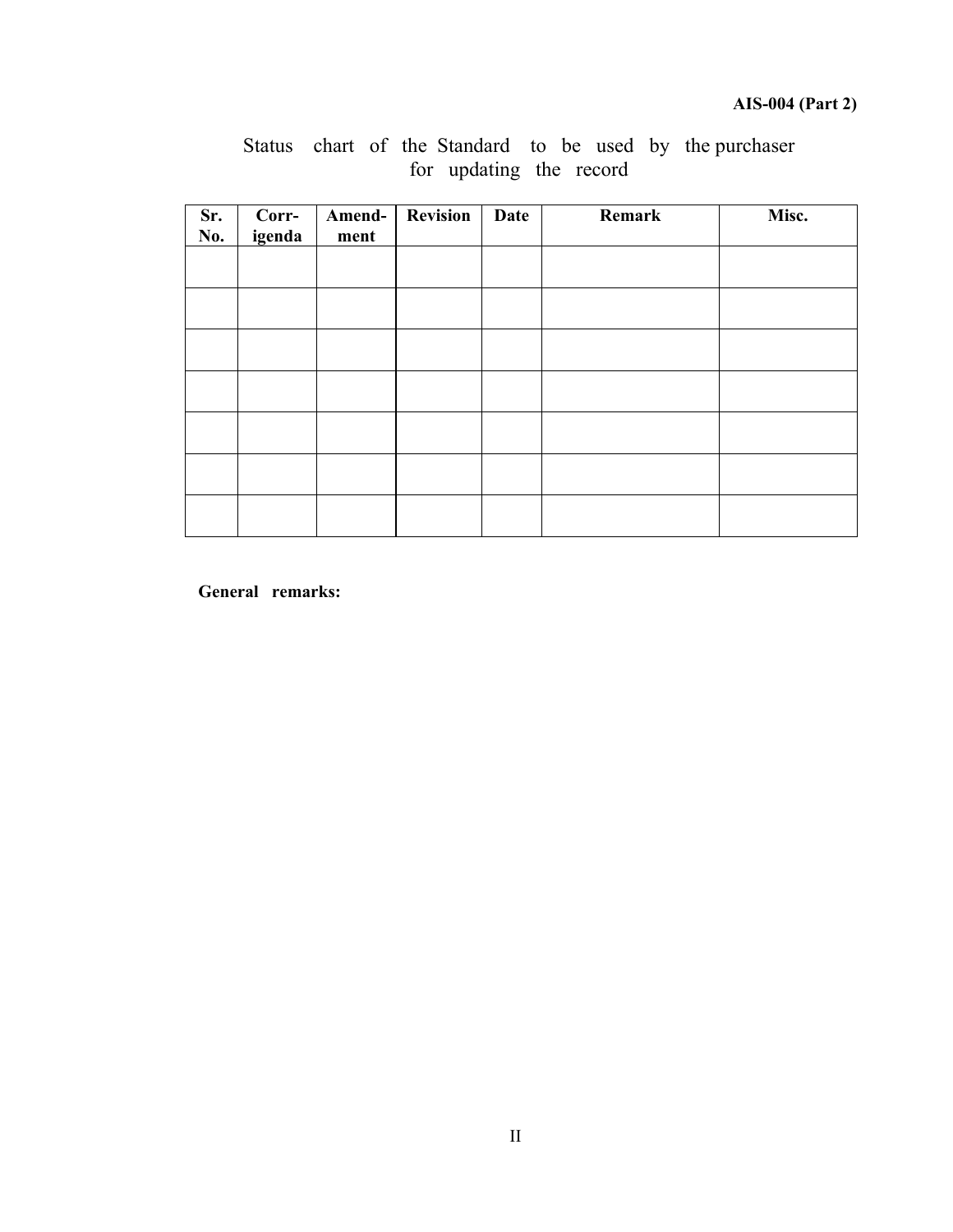#### **INTRODUCTION**

The Government of India felt the need for a permanent agency to expedite the publication of standards and development of test facilities in parallel when the work on the preparation of the standards is going on, as the development of improved safety critical parts can be undertaken only after the publication of the standard and commissioning of test facilities. To this end, the erstwhile Ministry of Surface Transport (MOST) has constituted a permanent Automotive Industry Standards Committee (AISC) vide order No.RT-11028/11/97-MVL dated September 15, 1997. The standards prepared by AISC will be approved by the permanent CMVR Technical Standing Committee (CTSC). After approval, the Automotive Research Association of India, (ARAI), Pune, being the Secretariat of the AIS Committee, has published this standard.

To ensure that the electromagnetic radiations emitted by vehicle and by its various electronic sub-systems does not cause any undue interference with external systems, a standard on the permissible limits of such radiations, AIS-004/1999 already exists and is in force under CMVR w.e.f.  $1<sup>st</sup>$  July 2003. With the advancement of automotive technology electronic content in automotive vehicles, especially in engine control, braking control is increasing. Hence a need is felt to formulate requirements of immunity of vehicles and their electronic sub-systems to external electromagnetic radiations from e.g. Radio / TV / Mobile Transmitters. Hence AIS-004 (Part 2) "Electromagnetic Radiated Immunity of Automotive Vehicles – Requirements and Methods of Tests" is prepared by the panel constituted by AISC.

While preparing this AIS considerable assistance is derived from following ECE regulation and EEC Directive:

ECE R 10 ( Rev.2, Amd 2)(Supp.2 to 02 series of Amendment, Date of entry into force Aug. 12, 2004)(( Issue: 3 Oct/2004) : Uniform provisions concerning the Approval of Vehicles with regard to Electromagnetic Compatibility

Commission Directive 2004/104/EC ( Oct. 14, 2004) : adapting to technical progress Council Directive 72/245/EEC relating to the Radio Interference (Electromagnetic Compatibility) of vehicles and amending Directive 70/156/EEC on the approximation of the laws of the Member states relating to type-approval of motor vehicles and their trailers.

The Automotive Industry Standards Committee responsible for preparation of this standard is given in Annex: 5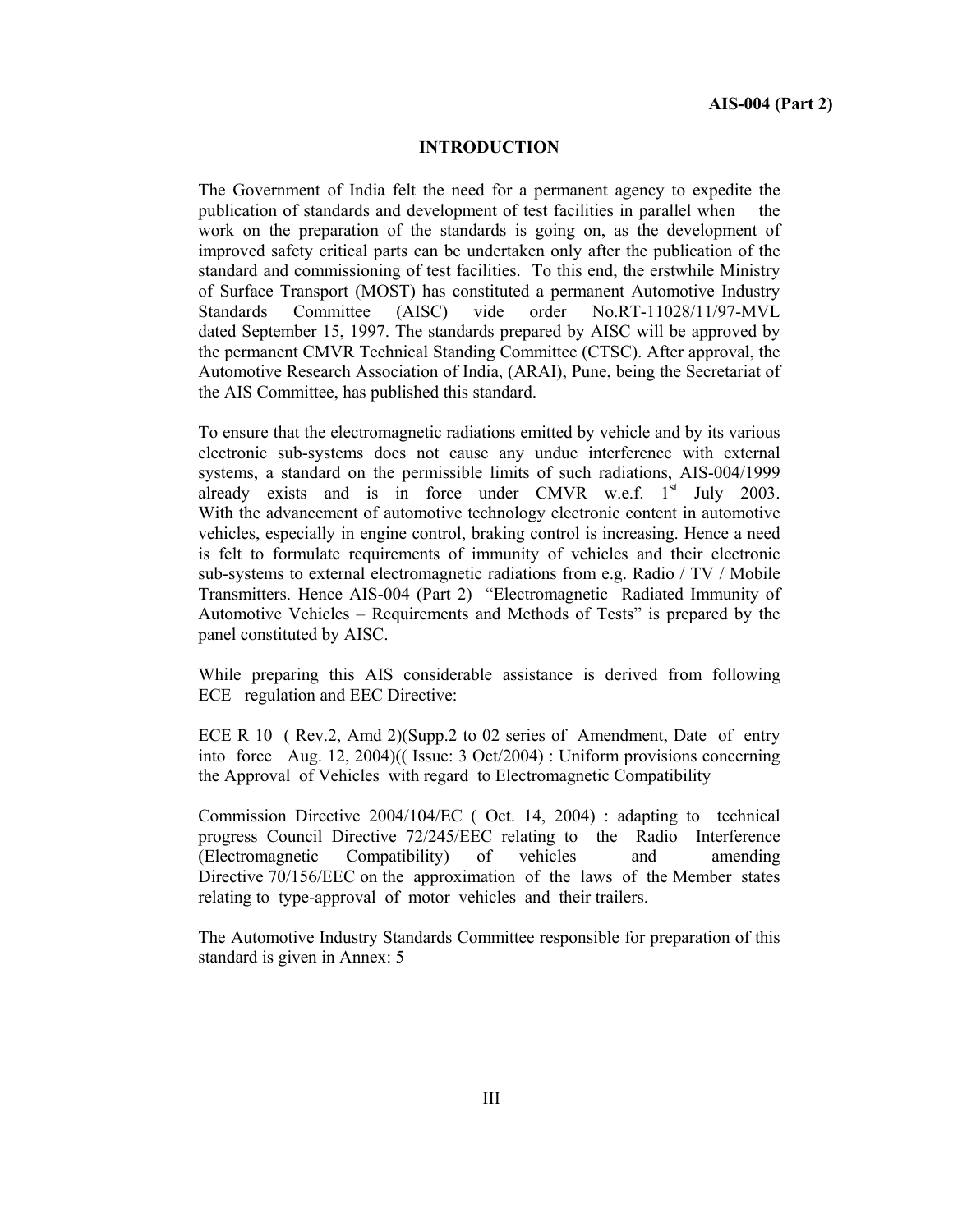## **Electromagnetic Radiated Immunity of Automotive Vehicles - Requirements and Methods of Tests**

#### **1. SCOPE**

This standard applies to the electromagnetic radiated immunity of automotive vehicles and to components or separate electrical / electronic technical units intended for fitment in vehicles.

#### **2. PURPOSE**

This standard lays down the requirements and methods of tests for determinining electromagnetic radiated immunity of automotive vehicles and separate electrical/electronic technical units intended for fitment in vehicles.

#### **3. APPLICATION**

This standard applies to all types of motor vehicles, including agricultural tractors. This also applies to electric vehicle or vehicles fitted with electric traction motors and to components or separate technical units intended for fitment in vehicles.

#### **4. DEFINITIONS**

For the Purposes of this standard following definitions shall apply:

- 4.1 '**Electromagnetic Compatibility'** means the ability of a vehicle or component(s) or separate electrical/electronic technical units(s) to function satisfactorily in an electromagnetic environment without introducing intolerable electromagnetic disturbances to anything in that environment.
- 4.2 '**Electromagnetic Immunity**' means the ability of a vehicle or component(s) or separate technical unit(s) to perform without degradation of performance in the presence of specified electromagnetic disturbances.

## **5. TYPE APPROVAL - APPROVAL OF A VEHICLE TYPE**

5.1The vehicle manufacturer shall draw up a schedule describing all projected combinations of relevant vehicle electronic/electrical systems, or separate technical units, body styles, variations in body material, general wiring arrangement, engine variations, left hand/ right hand versions and wheel base versions. Relevant vehicle electrical / electronic systems or ESAs are those which are involved in immunity related functions of the vehicle. The driver's direct control of the vehicle is exercised by means of for example, steering, braking or engine speed control.

The immunity related functions of vehicle are:

- (a) Functions related to the direct control of the vehicle:
	- (i) by degradation or change in: e.g. engine, gear, brake, suspension, active steering, speed limitation devices;
	- (ii) by affecting driver's position: e.g. seat or steering wheel positioning;
	- (iii) by affecting driver's visibility: e.g. dipped beam, windscreen wiper.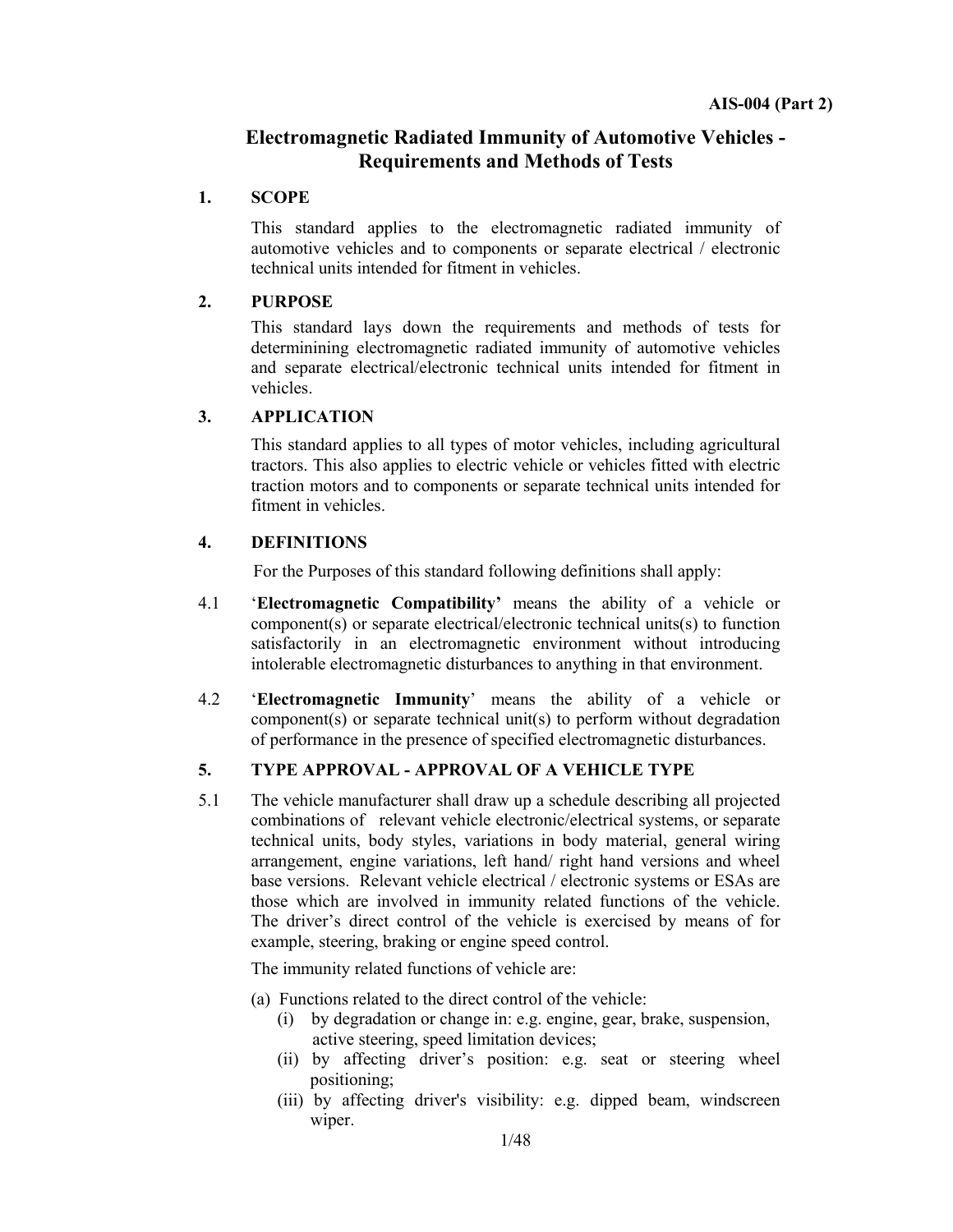- (b) Functions related to driver, passenger and other road user protection: (i) e.g. airbag and safety restraint systems.
- (c) Functions which when disturbed cause confusion to the driver or other road users:
	- (i) optical disturbances: incorrect operation of e.g. direction indicators, stop lamps, end outline marker lamps, rear position lamp, light bars for emergency system, wrong information from warning indicators, lamps or displays related to functions in subparagraphs (a) or (b) which might be observed in the direct view of the driver;
	- (ii) acoustical disturbances: incorrect operation of e.g. anti-theft alarm, horn.
- (d) Functions related to vehicle data bus functionality:
	- (i) by blocking data transmission on vehicle data bus-systems, which are used to transmit data, required to ensure the correct functioning of other immunity related functions.
- (e) Functions which when disturbed affect vehicle statutory data: e.g. tachograph, odometer.
- 5.2 Type approval of a vehicle

The following alternative routes to type-approval of a vehicle may be used at the discretion of the vehicle manufacturer.

5.2.1 Approval of vehicle installation

 A vehicle installation may achieve type approval directly by following the provisions laid down in paragraph 6. If this route is chosen by a vehicle manufacturer, no separate testing of electrical/electronic systems or ESAs is required.

5.2.2 Approval of vehicle type by testing of individual ESAs.

A vehicle manufacturer may obtain approval of the vehicle by demonstrating to the testing agency that all the relevant (see Para 5.1) electrical/electronic systems or ESAs have been individually approved in accordance with this standard and have been installed in accordance with any conditions attached thereto.

- 5.2.3 A manufacturer may obtain approval if the vehicle has no equipment of the type which is subject to immunity tests. The vehicle shall have no systems as specified in paragraph 5.1. Such approvals do not require testing.
- 5.3 Type approval of an ESA

An ESA may achieve type approval by following the provisions laid down in paragraph 6. Type approval may be granted to an ESA to be fitted either to any vehicle type or to a specific vehicle type or types as requested by the manufacturer. ESAs involved in the direct control, as explained in 5.1, of vehicles will normally receive type approval in conjunction with applicable vehicle.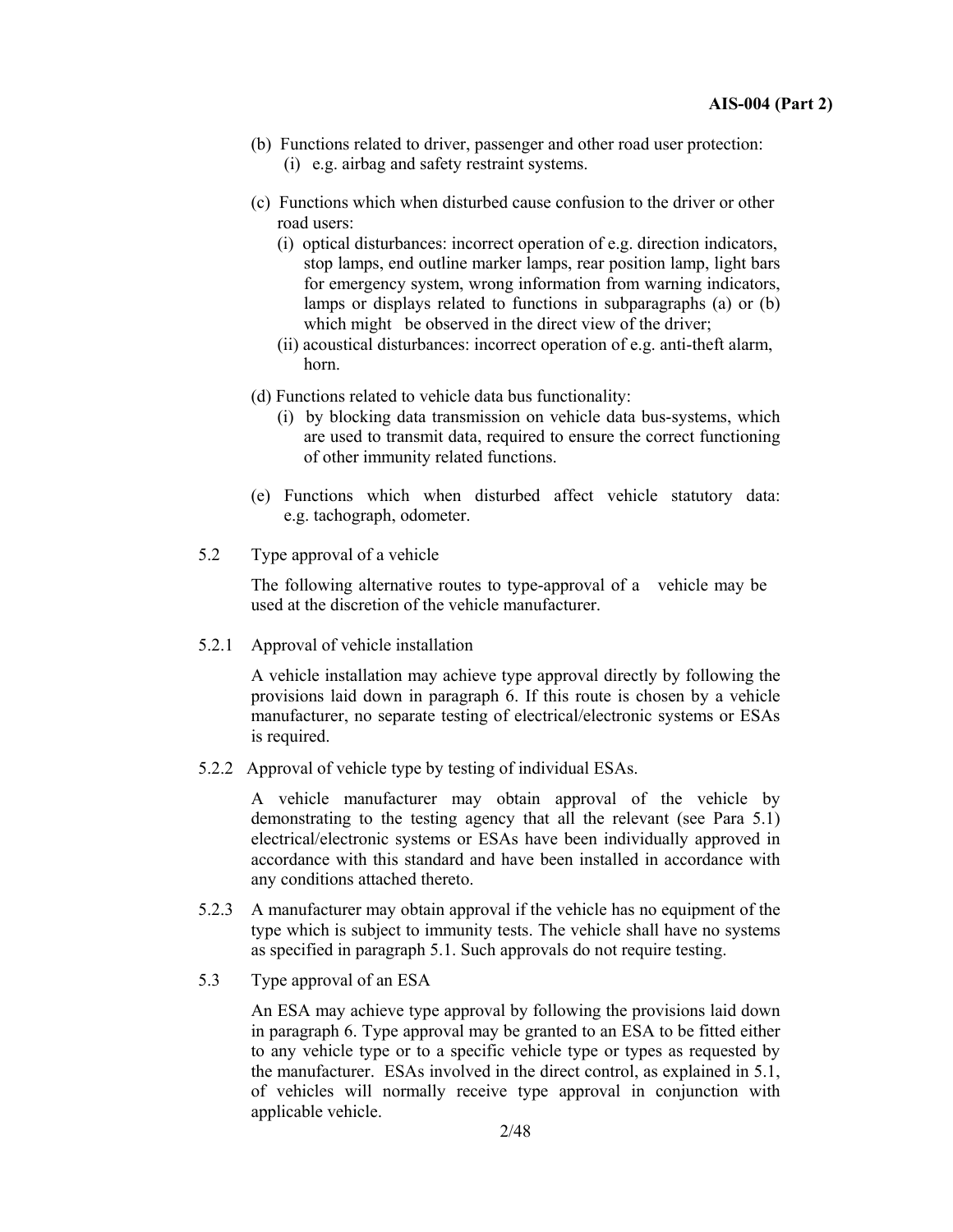- 5.4 Guidelines for deciding applicability of radiated immunity test, Worst Case Criteria (WCC) and criteria for Extension of Approval (CEA) shall be as per Annex 3.
- 5.5 Conformity of Production Procedures of a Vehicle fitted with ESA
- 5.5.1 A vehicle approved under this standard shall be so manufactured as to conform to the type approved by meeting the relevant requirements set forth in this standard.
- 5.5.2 Whole vehicle conformity of production procedures shall be applicable as and when notified by the Government (Ministry of Shipping, Road Transport & Highways).
- 5.6 Conformity of Production Procedures of an ESA
- 5.6.1 ESA approved under this standard shall be so manufactured as to conform to the type approved by meeting the relevant requirements set forth in this standard.
- 5.6.2 Conformity of production procedures as and when notified by the Government (Ministry of Shipping, Road Transport & Highways) in AIS-037 shall be applicable

#### **6. REQUIREMENTS**

6.1 For Vehicles

This test is intended to demonstrate the immunity to degradation in the direct control of the vehicle. The vehicle shall be subjected to electromagnetic fields as described in Annex.1. The vehicle shall be monitored during the test.

 If tests are made using the method described in Annex.1, the field strength reference limit shall be 24V/m r.m.s. in over 90% of the 20 MHz to 1000 MHz frequency band and 20V/m r.m.s. over the whole 20 MHz to 1000 MHz frequency band.

The test vehicle shall be considered as conforming to immunity requirements if during the test performed in accordance with Annex.1 and subjected to a field strength expressed in V/m of 25% above the reference level, no abnormal change in the speed of the driving wheels of the vehicle, no degradation of performance which would cause confusion to other road users and no degradation in the driver's direct control of the vehicle can be observed by the driver or other road users. The driver's direct control of the vehicle is exercised by means of, for example, steering, braking or engine speed control.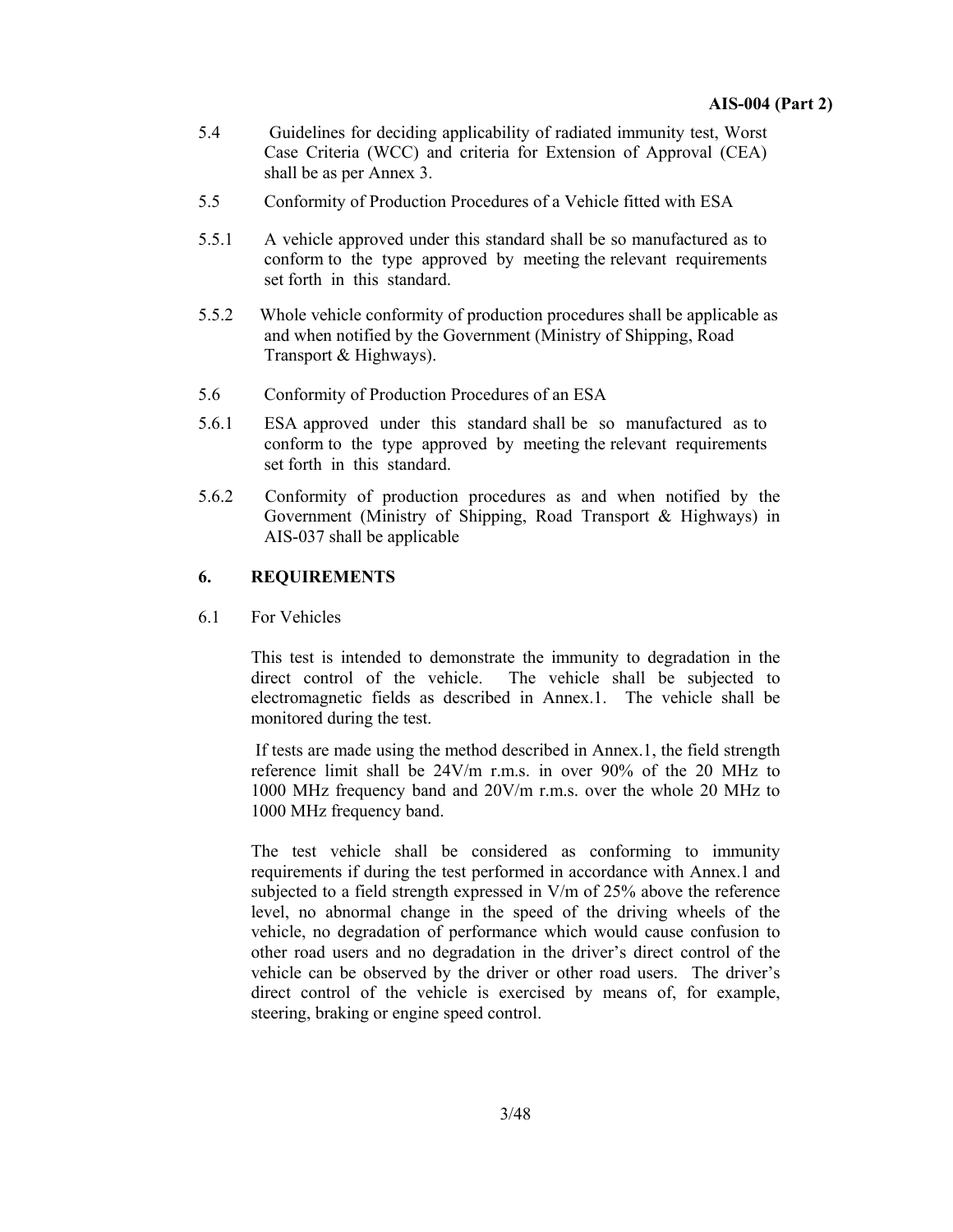6.2 For Electronic Sub-Assemblies (ESA)

The ESA shall be tested for the requirements of immunity as per Annex.2.

If tests are made using the methods described in Annex.2, the immunity test reference levels shall be 48 V/m for 150 mm stripline testing method, 12 V/m for 800 mm stripline testing method, 60 V/m for the TEM cell testing method, 48 mA for the bulb current injection (BCI test method) and 24 V/m for the free-field test method.

The ESA shall be considered as conforming to immunity requirements if during the tests performed in accordance with Annex.2 and subjected to field strength or current, expressed in appropriate linear units, 25% above the reference limit, the ESA shall not exhibit any mal-function which would cause any degradation of performance which would cause confusion to other road users or any degradation in the driver's direct control of a vehicle fitted with the system.

- 6.3 Exceptions
- 6.3.1 Vehicles which do not have electrical/electronic system with "immunity related functions " need not be tested for immunity and shall be deemed to conform to paragraph 6.1 above and Annex 1.
- 6.3.2 ESAs with no "immunity related functions" of the vehicle need not be tested for immunity and shall be deemed to conform to paragraph 6.2 above and Annex 2.
- 7.0 Application for Approval

 The application for approval shall be submitted by vehicle/ESA manufacturer or by his duly accredited representative.

 Information to be submitted by vehicle / ESA manufacturer at the time of applying for type approval shall be as given in Annex 4A and 4B respectively.

- 8.0 Changes in Technical Specifications
- 8.1 Every modification pertaining to the information, even if the changes are not technical in nature declared in accordance with 7.0, shall be intimated by the manufacturer to the certifying agency.

 If the changes are in parameters not related to the provisions, no further action will be taken.

 If the changes are in parameters related to the provisions, the testing agency which has issued the certificate of compliance shall then consider whether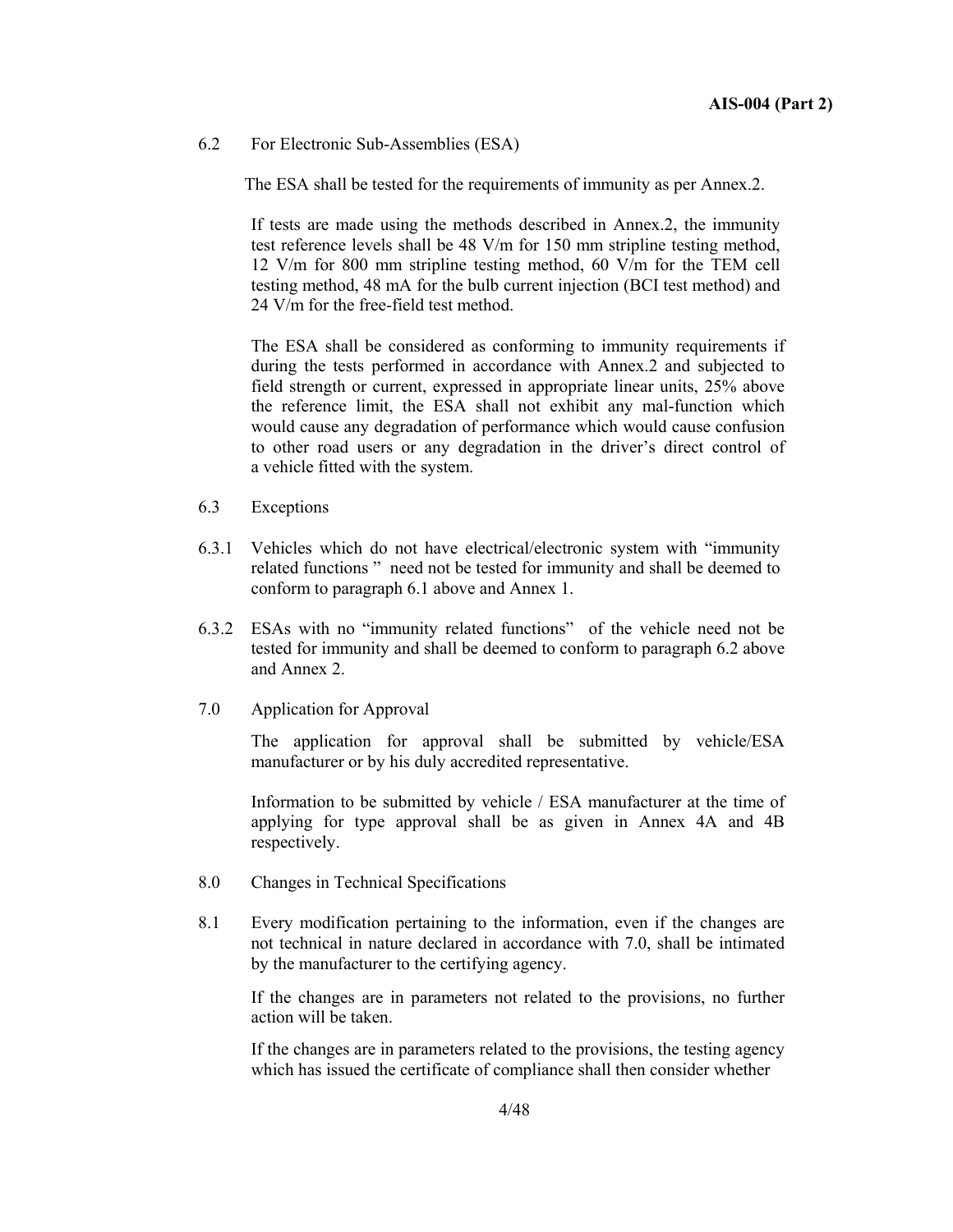- 8.1.1 The model with the changed specifications still complies with provisions or
- 8.1.2 Any further verification is required to establish compliance.
- 8.2 For considering whether testing is required or not, guidelines given in para 5.4 (criteria for extension of approval) shall be used.
- 8.3 In case of 8.1.2, tests for only those parameters which are affected by the modifications need be carried out.
- 8.4 In case of fulfilment of criterion of para 8.1.1, or after results of further verification as per para 8.1.2 are satisfactory, the approval of compliance shall be extended for the changes carried out.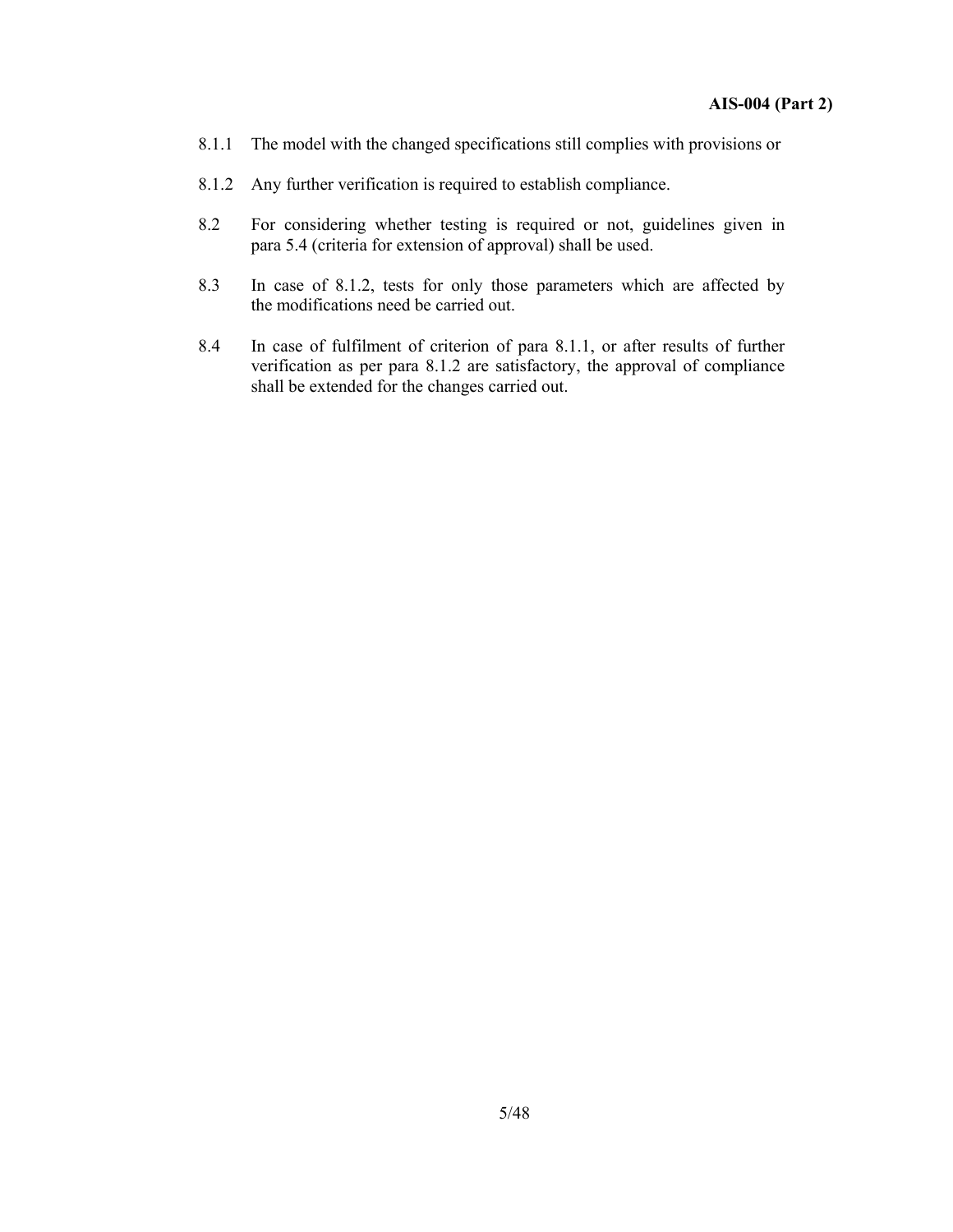#### **ANNEX 1**  (see 6.1) **METHOD OF TESTING IMMUNITY OF VEHICLES TO ELECTROMAGNETIC RADIATION**

#### **1. GENERAL**

**1.1.** The test method described in this Annex shall only be applied to vehicles.

#### **1.2. Test Method**

 This test is intended to demonstrate the immunity to degradation in the direct control of the vehicle. The vehicle shall be subjected to electromagnetic fields as described in this Annex. The vehicle shall be monitored during the tests.

#### **2. EXPRESSION OF RESULTS**

 For the test described in this Annex, field strengths shall be expressed in Volts/m.

#### **3. MEASURING LOCATION**

 The test facility shall be capable of generating electromagnetic field strengths over the frequency ranges defined in this Annex. The test facility shall conform to national legal requirements regarding the emission of electromagnetic signals.

Care shall be taken so that the control and monitoring equipment shall not be affected by radiated fields in such a way as to invalidate the tests.

#### **4. VEHICLE STATE DURING TESTS**

- **4.1** The vehicle shall be in an unladen condition except for necessary test equipment.
- 4.1.1 The engine shall normally turn the driving wheels at a steady speed of 50 km/h, or 25 km/h in the case of L1, L2 and L5 vehicles (refer AIS-053), if there is no technical reason for a manufacturer to prefer a different speed. The vehicle shall be on an appropriately loaded dynamometer or alternatively supported on insulated axle stands with minimum ground clearance if no dynamometer is available. Where appropriate, transmission shafts may be disconnected (e.g. trucks, two and three wheeler vehicles).
- 4.1.2 All equipment which can be switched on permanently by the driver or passenger should be in normal operation.
- 4.1.3. All other systems which affect the driver's control of the vehicle shall be on as in normal operation of the vehicle.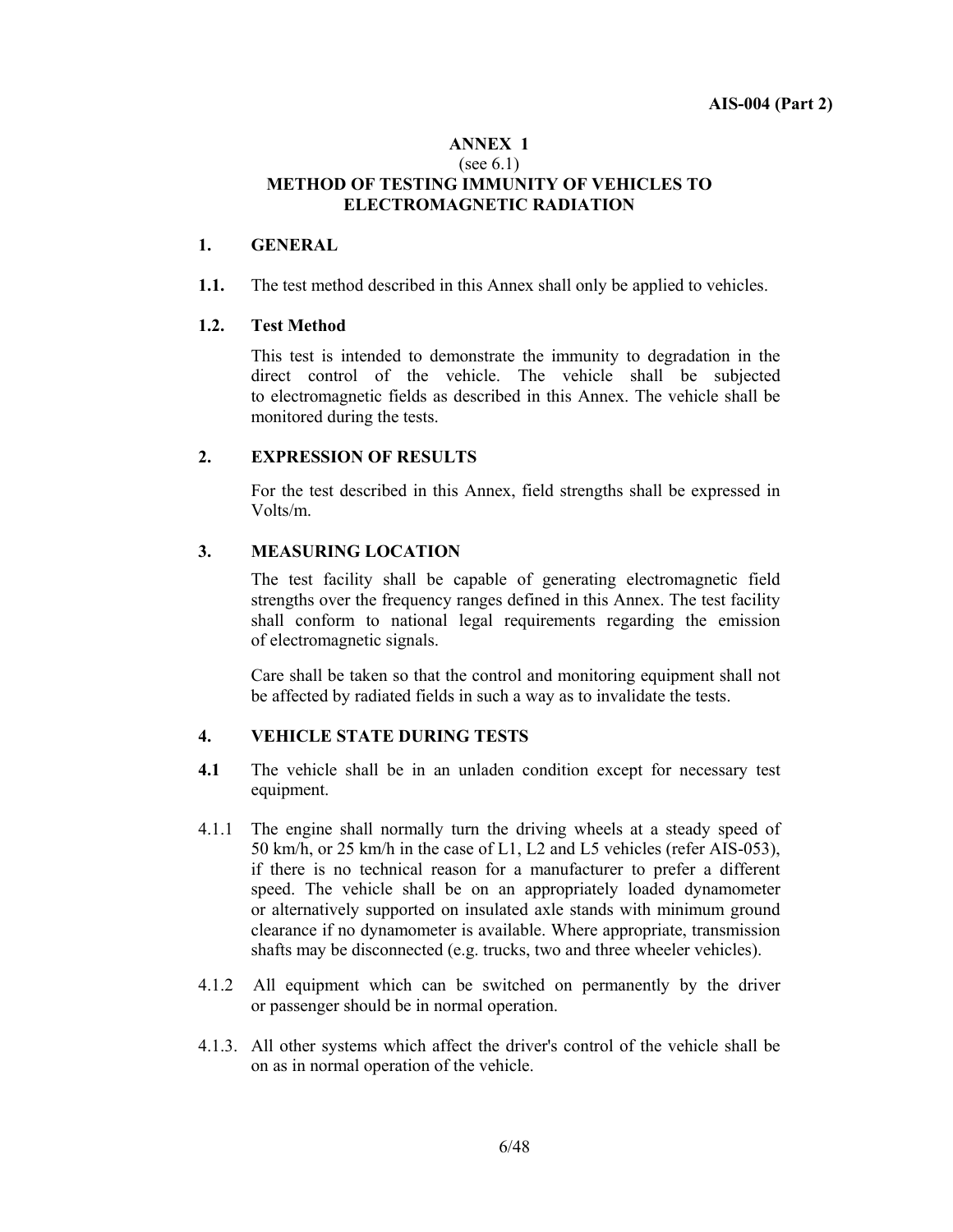- 4.1.4 The vehicle shall not be electrically connected to the test area and no connections shall be made to the vehicle from any equipment, except as required by paragraph 4.1.1 or 4.2. Tyre contact with the test area floor shall not be considered to be an electrical connection.
- 4.2.If there are electrical/electronic systems forming an integral part of the direct control of the vehicle, which will not operate under the conditions described in paragraph 4.1.1, it shall be permissible for the manufacturer to provide a report or additional evidence to the testing authority that the vehicle electrical/electronic systems meet the requirements of this Standard. Such evidence shall be attached to the type approval application.
- 4.3.Only non-perturbing equipment shall be used while monitoring the vehicle. The vehicle exterior and the passenger compartment shall be monitored to determine whether the requirements of this Annex are met (e.g. by using (a) video camera(s), a microphone etc.).
- 4.4.The vehicle shall normally face a fixed antenna. However, where the electronic control units and the associated wiring harness are predominantly in the rear of the vehicle, the test should normally be carried out with the vehicle facing away from the antenna. In the case of long vehicles (i.e. excluding cars and light vans), which have electronic control units and associated wiring harness predominantly towards the middle of the vehicle, a reference point (See paragraph 5.4 of this Annex) may be established based on either the right side surface or the left side surface of the vehicle. This reference point shall be at the midpoint of the vehicle's longitudinal axis or at a point along the side of the vehicle chosen by the manufacturer in conjunction with the competent authority after considering the distribution of electronic systems and the layout of any wiring harness. Such testing may take place only if the geometric dimensions of the chamber permit. The antenna location must be noted in the test report.

#### **5. FIELD GENERATING DEVICE TYPE, POSITION AND ORIENTATION**

#### **5.1. Field Generating Device Type**

- 5.1.1. The field generating device type(s) shall be chosen so that the desired field strength is achieved at the reference point (See paragraph 5.4 of this Annex) at the appropriate frequencies.
- 5.1.2. The field generating device(s) may be one or more antenna(s) or a transmission line system (TLS).
- 5.1.3. The construction and orientation of any field generating device shall be such that the generated field is polarised from 20 to 1,000 MHz horizontally or vertically

#### **5.2. Height and Distance of Measurement**

5.2.1. Height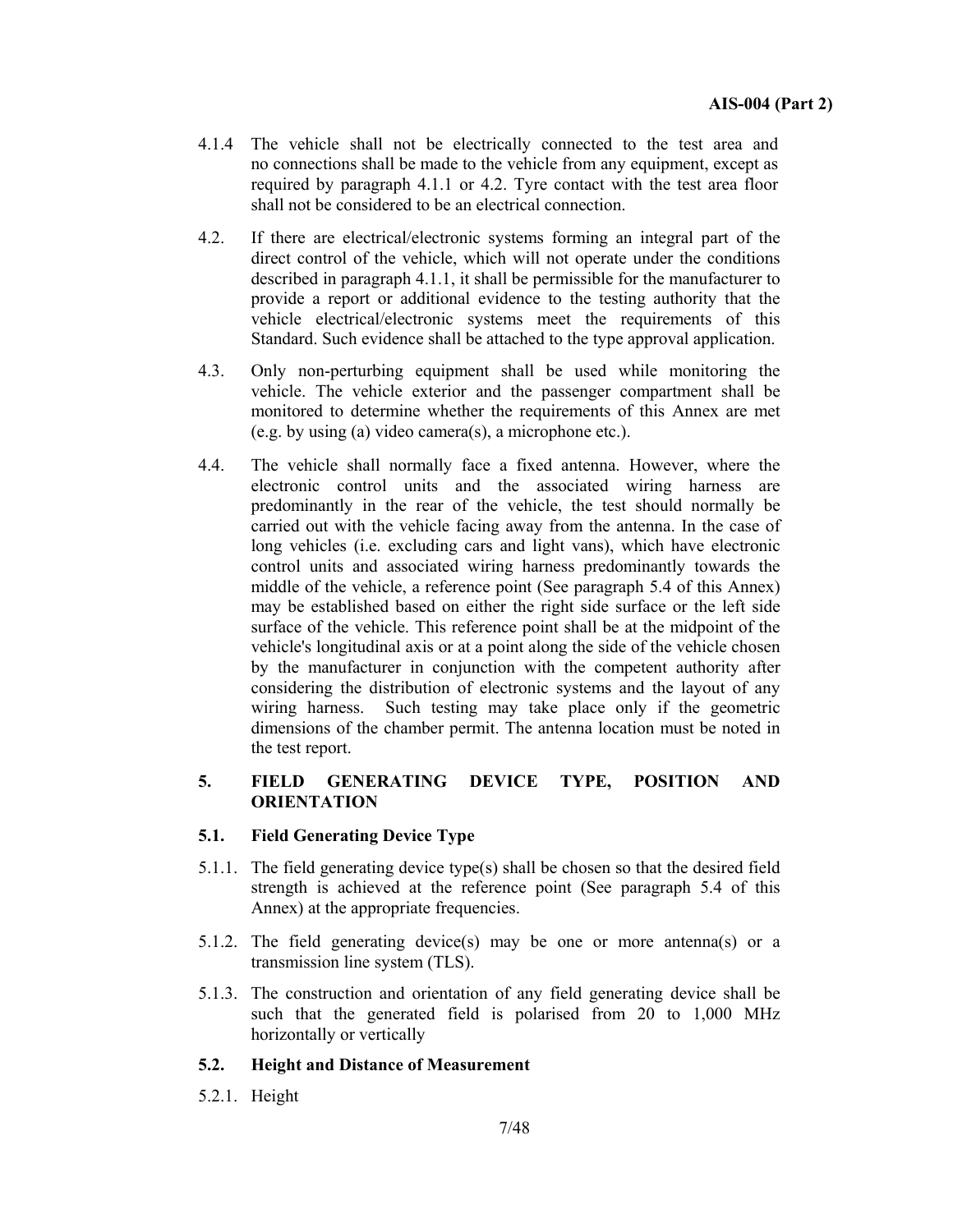- 5.2.1.1 The phase centre of any antenna shall not be less than 1.5 m above the plane on which the vehicle rests or not less than 2.0 m above the plane on which the vehicle rests if the vehicle roof exceeds 3 m in height.
- 5.2.1.2 No part of any antenna's radiating elements shall be closer than 0.25 m to the plane on which the vehicle rests.
- 5.2.2 Distance of Measurement
- 5.2.2.1 In-service conditions may be best approximated by placing the field generating device as far from the vehicle as practical. This distance will typically lie within the range 1 to 5 m.
- 5.2.2.2 If the test is carried out in an enclosed facility, the field generating device's radiating elements shall be no closer than 1.0 m to any radio absorbent material and no closer than 1.5 m to the wall of the enclosed facility. There shall be no absorbent material between the transmitting antenna and the vehicle under test.

#### **5.3 Antenna Location Relative to Vehicle**

- 5.3.1 The field generating device's radiating elements shall not be closer than 0.5 m to the outer body surface of the vehicle.
- 5.3.2 The field generating device shall be positioned on the vehicle's centre line (plane of longitudinal symmetry).
- 5.3.3 No part of a TLS, with the exception of the plane on which the vehicle rests, shall be closer than 0.5 m to any part of the vehicle.
- 5.3.4 Any field generating device which is placed over the vehicle shall extend centrally over at least 75 % of the length of the vehicle.

#### **5.4 Reference Point**

- 5.4.1 For the purposes of this Annex, the reference point is the point at which the field strength shall be established and shall be defined as follows:
- 5.4.1.1 at least 2 m horizontally from the antenna phase centre or at least 1 m vertically from the radiating elements of a TLS,
- 5.4.1.2 on the vehicle's centre line (plane of longitudinal symmetry),
- 5.4.1.3 at a height of  $1.0 \pm 0.05$  m above the plane on which the vehicle rests or  $2.0 \pm 0.05$  m if the minimum height of the roof of any vehicle in the model range exceeds 3.0 m,
- 5.4.1.4 either:

 $1.0 \pm 0.2$  m inside the vehicle, measured from the point of intersection of the vehicle windscreen and bonnet (Point C in Appendix 1 to this Annex),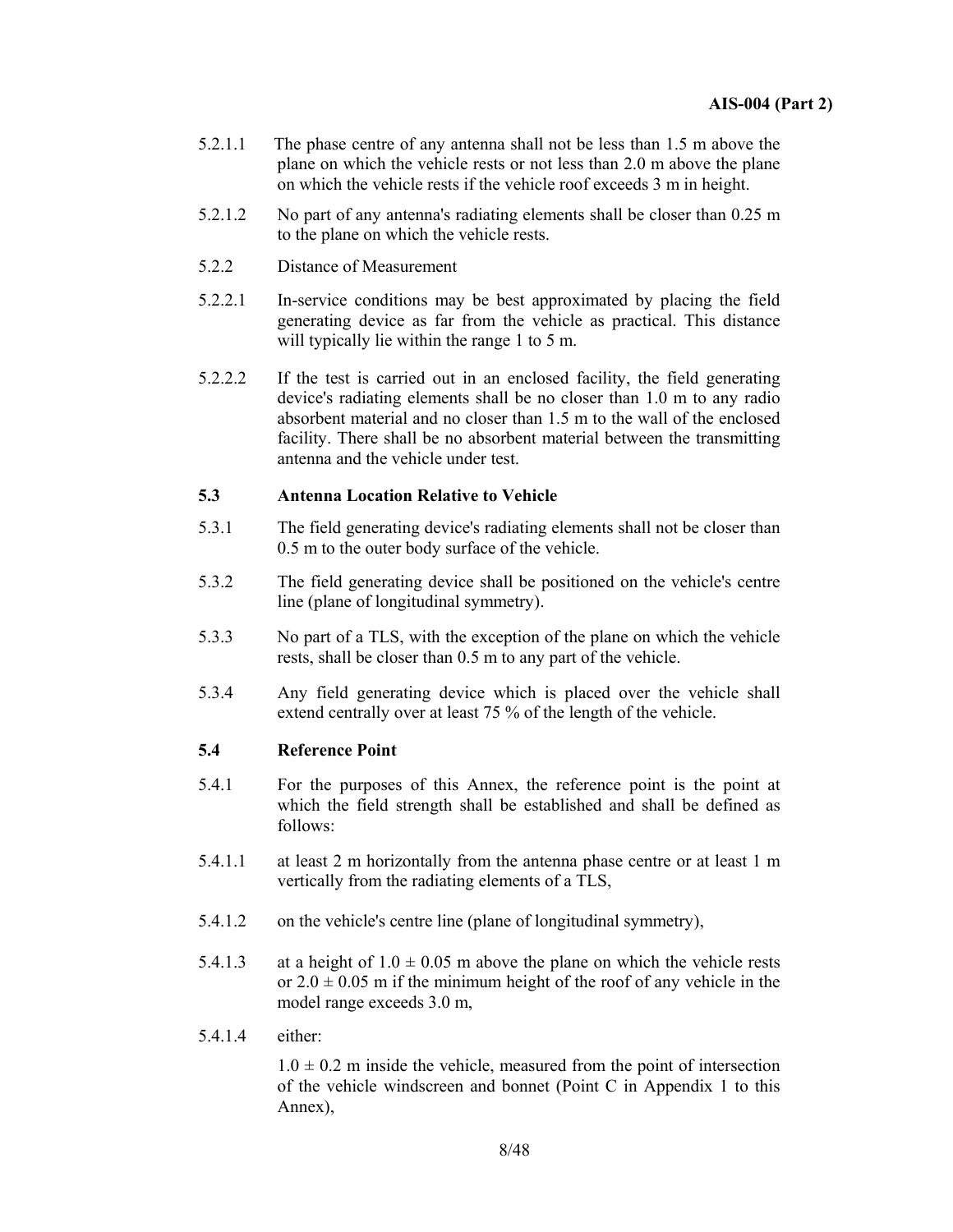or:

 $0.2 \pm 0.2$  m from the centre line of the foremost axle of the vehicle measured towards the centre of the vehicle (Point D in Appendix 2 to this Annex), whichever results in a reference point closer to the antenna.

or:

at  $1.0 \pm 0.2$  m behind the vertical centreline of the vehicle's front wheel (Point C in Appendix 3 to this Annex) in the case of three-wheeled vehicles,

or:

at  $0.2 \pm 0.2$  m behind the vertical centreline of the vehicle's front wheel (Point D in Appendix 4 to this Annex) in the case of two-wheeled vehicles.

**5.5** If it is decided to radiate the rear of the vehicle, the reference point shall be established as in paragraph 5.4. The vehicle shall then be installed facing away from the antenna and positioned as if it had been horizontally rotated 180 around its centre point, i.e. such that the distance from the antenna to the nearest part of the outer body of the vehicle remains the same. This is illustrated in Appendices 5 and 6 to this Annex as appropriate for the Category of vehicle.

#### **6. TEST REQUIREMENTS**

**6.1** Frequency range, dwell times, polarization

 The vehicle shall be exposed to electromagnetic radiation in the 20 to 1,000 MHz frequency range.

- 6.1.1 To confirm that the vehicle meets the requirements of this Annex, the vehicle shall be tested at up to 14 spot frequencies in the range, e.g.: 27, 45, 65, 90, 120, 150, 190, 230, 280, 380, 450, 600, 750 and 900 MHz. The response time of the equipment under test shall be considered and the dwell time shall be sufficient to allow the equipment under test to react under normal conditions. In any case, it shall not be less than 2 seconds.
- 6.1.2 One mode of polarisation shall be used at each frequency See paragraph 5.1.3.
- 6.1.3 All other test parameters shall be as defined in this Annex.
- 6.1.4 If a vehicle fails the test defined in paragraph 6.1.1 of this Annex, it must be verified as having failed under the relevant test conditions and not as a result of the generation of uncontrolled fields.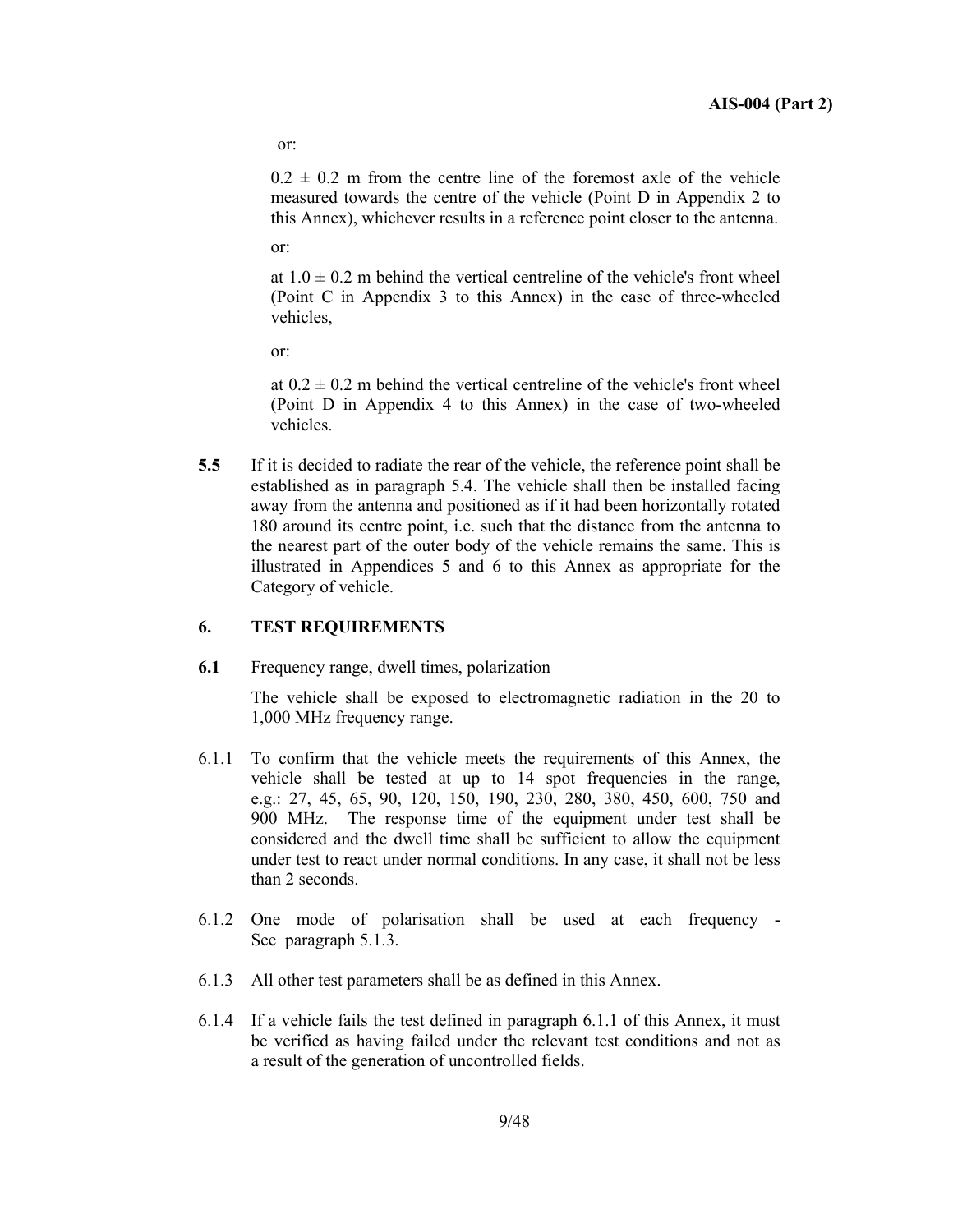#### **7. GENERATION OF REQUIRED FIELD STRENGTH**

#### **7.1. Test Methodology**

- 7.1.1. The "substitution method" shall be used to obtain the necessary test field strength.
- 7.1.2. Calibration Phase

 At each test frequency, a level of power shall be fed into the field generating device to produce the required field strength at the reference point (as defined in paragraph 5) in the test area with the vehicle absent, the level of forward power, or another parameter directly related to the forward power required to define the field, shall be measured and the results recorded. Test frequencies shall lie in the range 20 to 1,000 MHz. Calibration shall be made, starting at 20 MHz, in steps not greater than 2 % of the previous frequency finishing at 1,000 MHz. These results shall be used for type approval tests unless changes occur in the facilities or equipment which necessitate this procedure being repeated.

7.1.3. Test Phase

 The vehicle shall then be introduced into the test facility and positioned in accordance with the requirements of paragraph 5. The required forward power defined in paragraph 7.1.2 shall then be applied to the field generating device, in accordance with paragraph 6.1.1.

- 7.1.4. Whatever parameter is chosen in paragraph 7.1.2 to define the field, the same parameter shall be used to establish the field strength during the test.
- 7.1.5. The field generating equipment and its layout employed during the test shall be to the same specification as that used during the operations described in paragraph 7.1.2.
- 7.1.6. Field Strength Measuring Device

 A suitable compact field strength measuring device shall be used to determine the field strength during the calibration phase.

- 7.1.7. During the calibration phase, the phase centre of the field strength measuring device shall be positioned at the reference point.
- 7.1.8. If a calibrated receiving antenna is used as the field strength measuring device, readings shall be obtained in three mutually orthogonal directions and the isotropic equivalent value of the readings shall be taken as the field strength.
- 7.1.9. To take account of different vehicle geometries, a number of antennae positions or reference points may need to be established for a given test facility.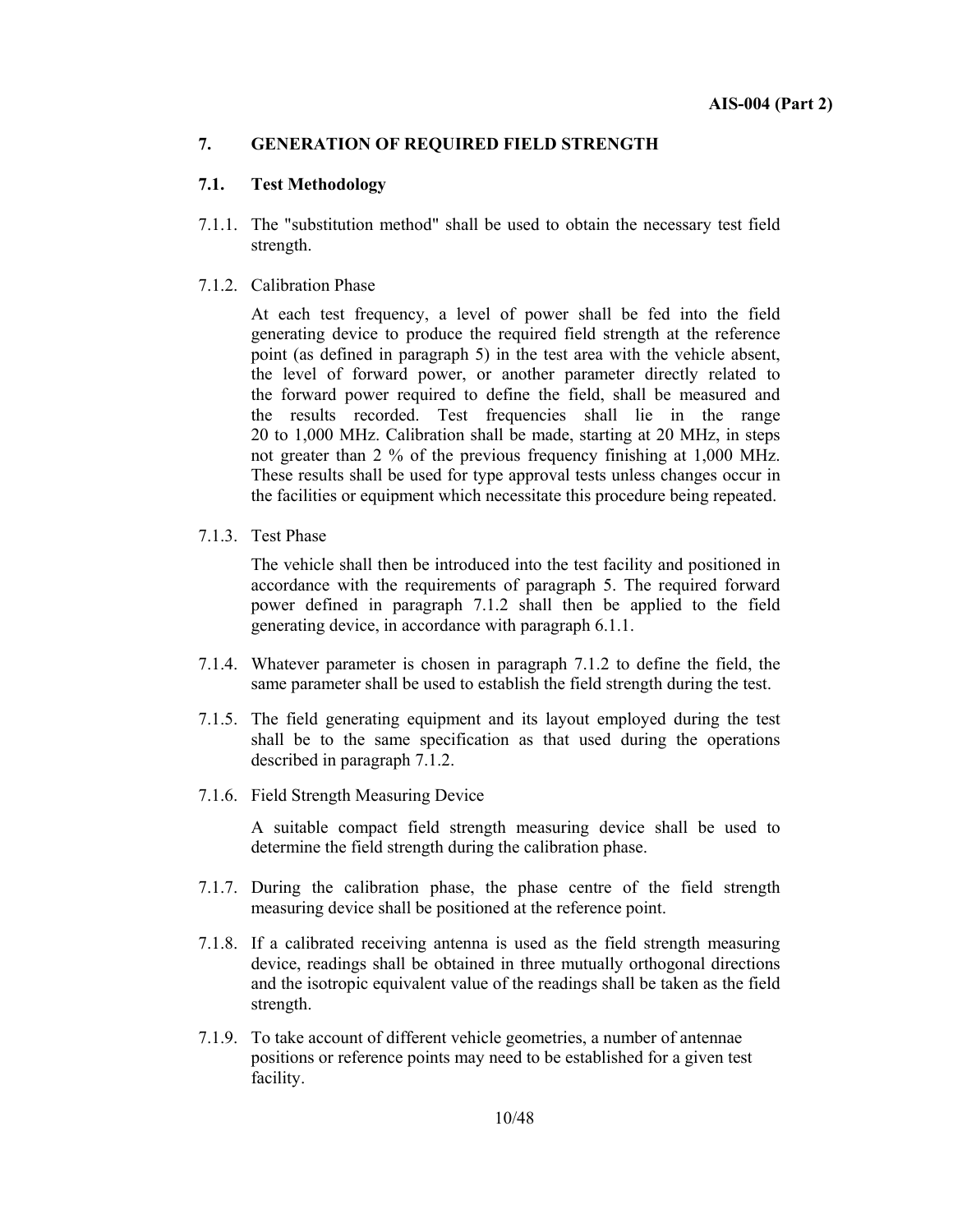#### **7.2. Field Strength Contour**

7.2.1. During the calibration phase (prior to a vehicle being introduced into the test area), the field strength in at least 80 % of the calibration frequencies shall not be less than 50 % of the nominal field strength, at the following locations:

(i) for all field generating devices  $0.5 \pm 0.05$  m either side of the reference point on a line passing through the reference point and at the same height as the reference point, and perpendicular to the vehicle plane of longitudinal symmetry;

(ii) in the case of a TLS,  $1.50 \pm 0.05$  m on a line passing through the reference point at the same height as the reference point and along the line of longitudinal symmetry.

#### **7.3. Chamber Resonance**

 Where the conditions described in paragraph 7.2.1 above are not met, tests shall not be performed at chamber resonance frequencies.

#### **7.4. Characteristics of the Test Signal to be Generated**

7.4.1. Maximum Envelope Excursion

 The maximum envelope excursion of the test signal shall equal the maximum envelope excursion of an unmodulated sine wave whose r.m.s. value in Volts/m is defined in Clause 6.1of this standard.

#### 7.4.2. Test Signal Wave Form

 The test signal shall be a radio frequency sine wave, amplitude modulated by a 1 kHz sine wave at a modulation depth m of  $0.8 \pm 0.04$ .

7.4.3. Modulation Depth

The modulation depth m is defined as:

Maximum Envelope Excursion- Minimum Envelope Excursion

 $m =$ 

Maximum Envelope Excursion + Minimum Envelope Excursion

#### **8. VEHICLE TEST CONDITIONS AND ACCEPTANCE / FAILURE CRITERIA**

This paragraph defines minimum vehicle test conditions (as far as applicable) and failure criteria for vehicle immunity tests. Other vehicle systems, which can affect immunity related functions must be tested in a way to be agreed between manufacturer and test agency.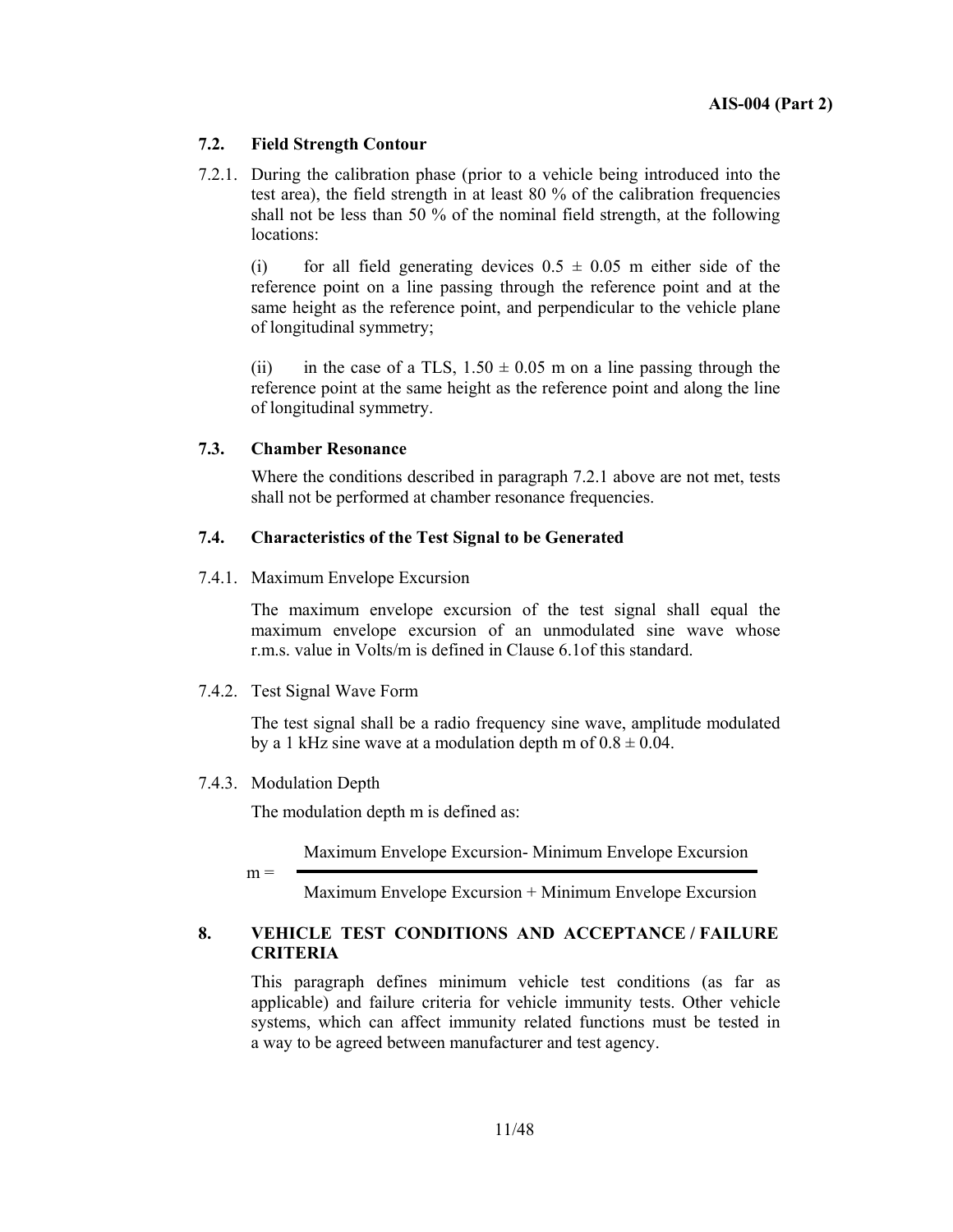| <b>Vehicle Test Condition</b>                                                                                                                                                                                               | <b>Failure Criteria</b>                                                                                                                                                                                |
|-----------------------------------------------------------------------------------------------------------------------------------------------------------------------------------------------------------------------------|--------------------------------------------------------------------------------------------------------------------------------------------------------------------------------------------------------|
| Vehicle speed 50 km/h<br>(respectively<br>25 km/h for L1, L2 and L5<br>vehicles) $\pm 20 \%$ (vehicle<br>driving the rollers). If the vehicle<br>is equipped with a cruise control<br>system,<br>it shall be<br>operational | Speed variation greater than<br>$\pm$ 10% of the nominal speed.<br>In case of automatic gearbox:<br>change of gear ratio inducing a<br>speed variation greater than<br>$\pm$ 10 % of the nominal speed |
| Dipped beams ON (manual mode)                                                                                                                                                                                               | <b>Lighting OFF</b>                                                                                                                                                                                    |
| Front wiper ON (manual mode)<br>maximum speed                                                                                                                                                                               | Complete stop of front wiper                                                                                                                                                                           |
| Direction indicator on driver's side<br>ON                                                                                                                                                                                  | Frequency change (lower than<br>0.75 Hz or greater than 2.25 Hz)<br>Duty cycle change (lower than<br>25 % or greater than 75 %)                                                                        |
| Adjustable suspension in normal<br>position                                                                                                                                                                                 | Unexpected significant variation                                                                                                                                                                       |
| Driver's seat and steering wheel in<br>medium position                                                                                                                                                                      | Unexpected variation greater than<br>10 % of total range                                                                                                                                               |
| Alarm unset                                                                                                                                                                                                                 | Unexpected activation of alarm                                                                                                                                                                         |
| Horn OFF                                                                                                                                                                                                                    | Unexpected activation of horn                                                                                                                                                                          |
| Airbag and safety restraint systems<br>operational with inhibited<br>passenger airbag if this function<br>exists                                                                                                            | Unexpected activation                                                                                                                                                                                  |
| Automatic doors closed                                                                                                                                                                                                      | Unexpected opening                                                                                                                                                                                     |
| Adjustable endurance brake lever<br>in normal position                                                                                                                                                                      | Unexpected activation                                                                                                                                                                                  |
| Operation of the brake pedal                                                                                                                                                                                                | Stop lights inactivated during<br>cycle<br>Brake warning light ON with loss<br>of function<br>Unexpected activation                                                                                    |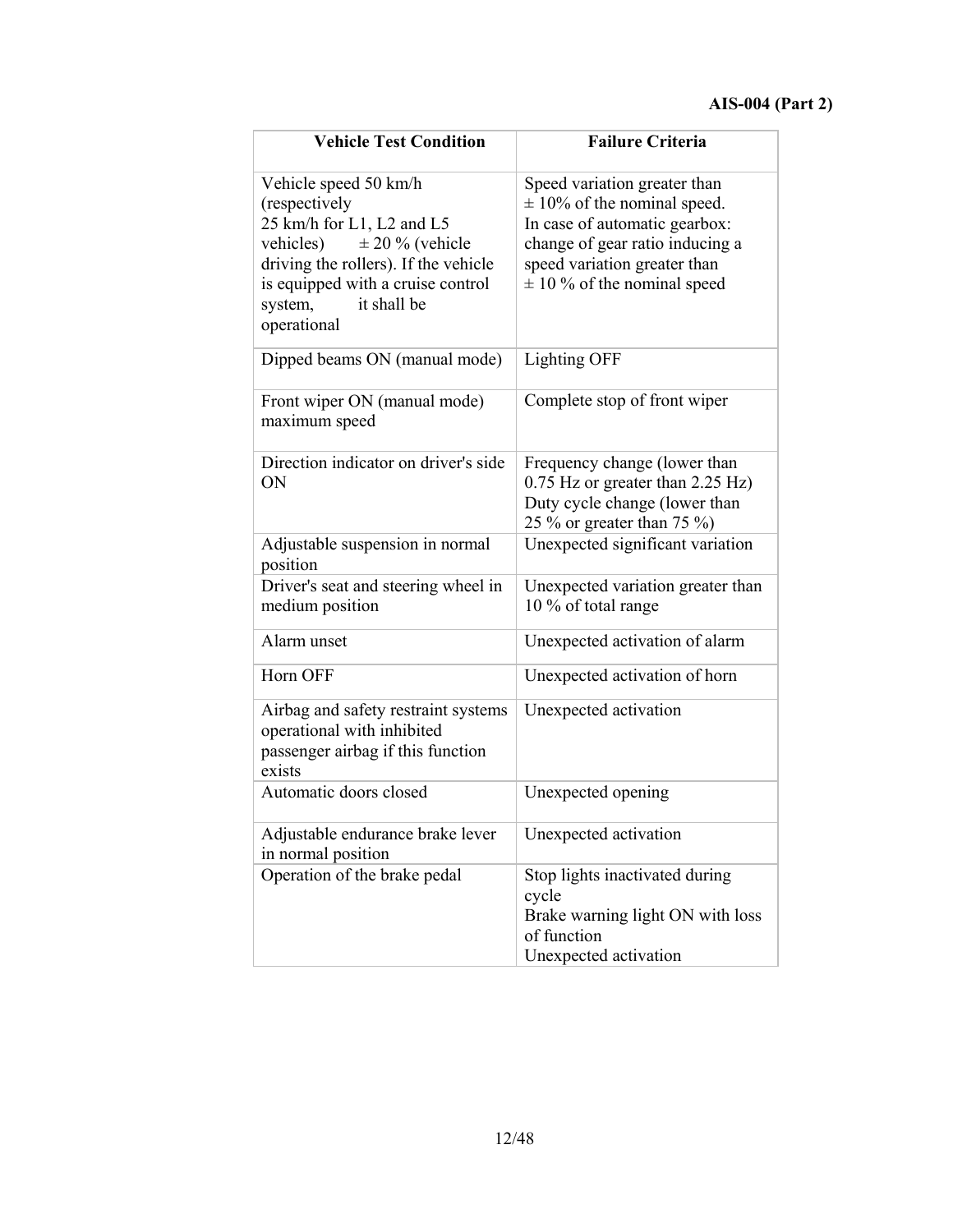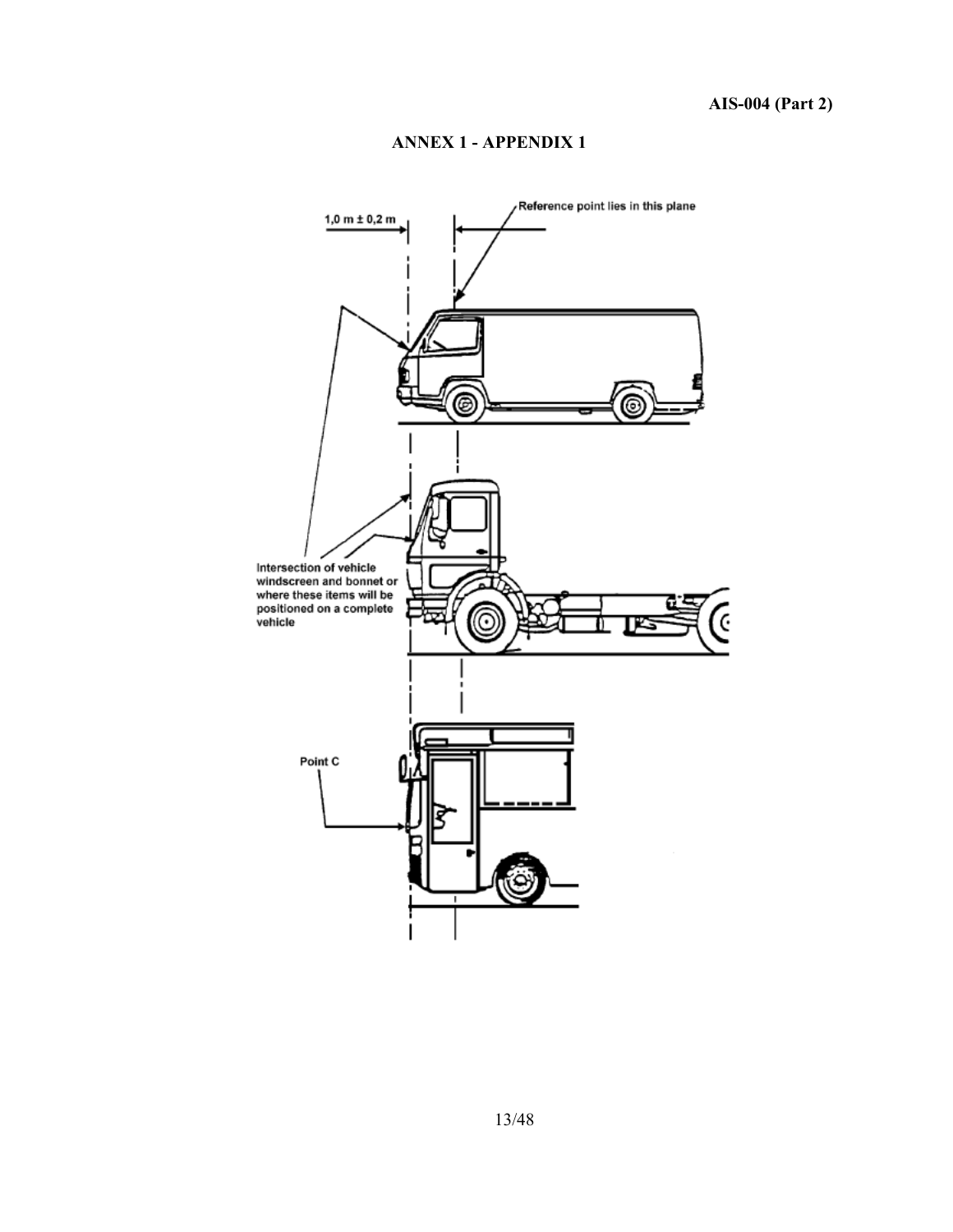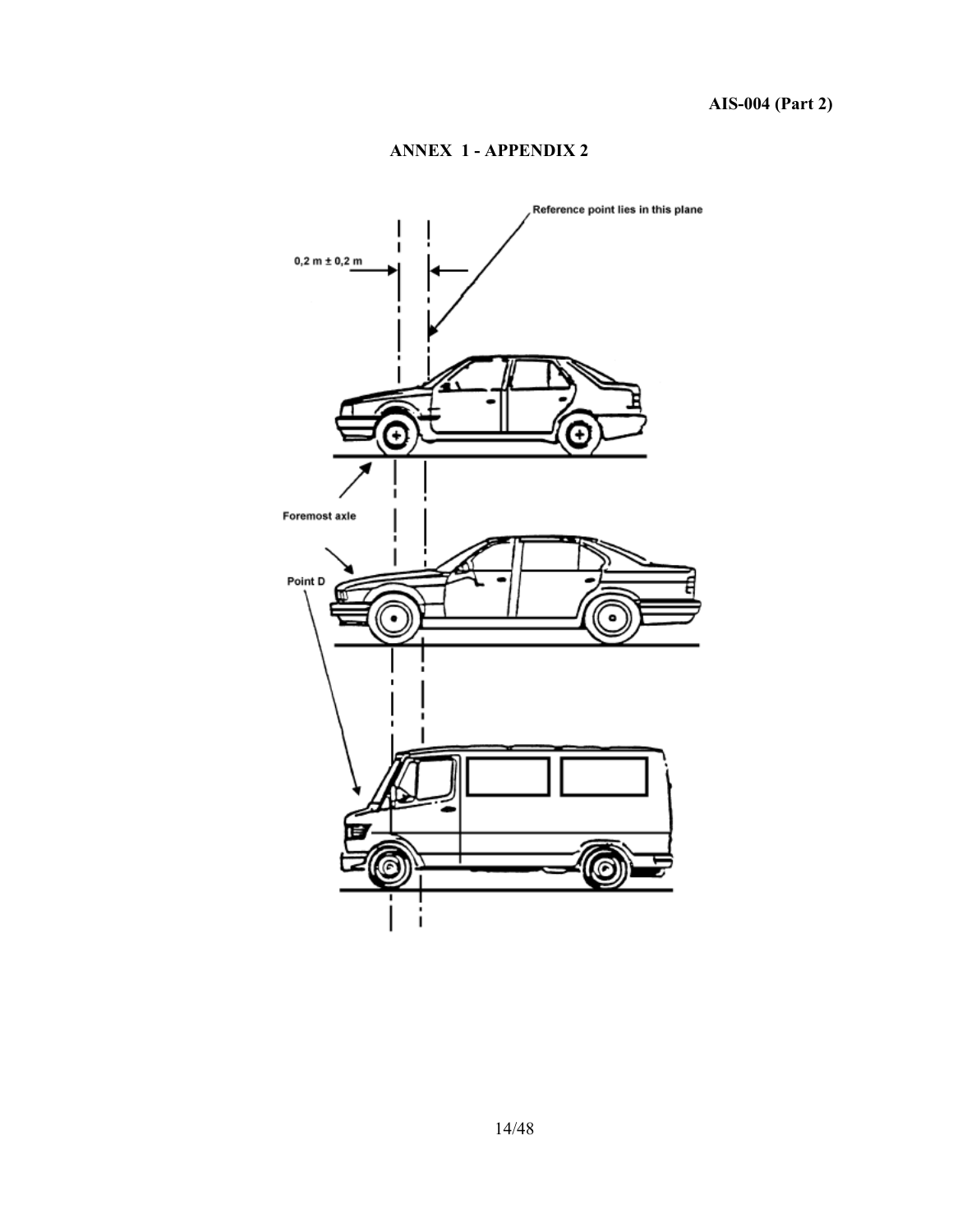

Vertical axis of the front wheel (Point C)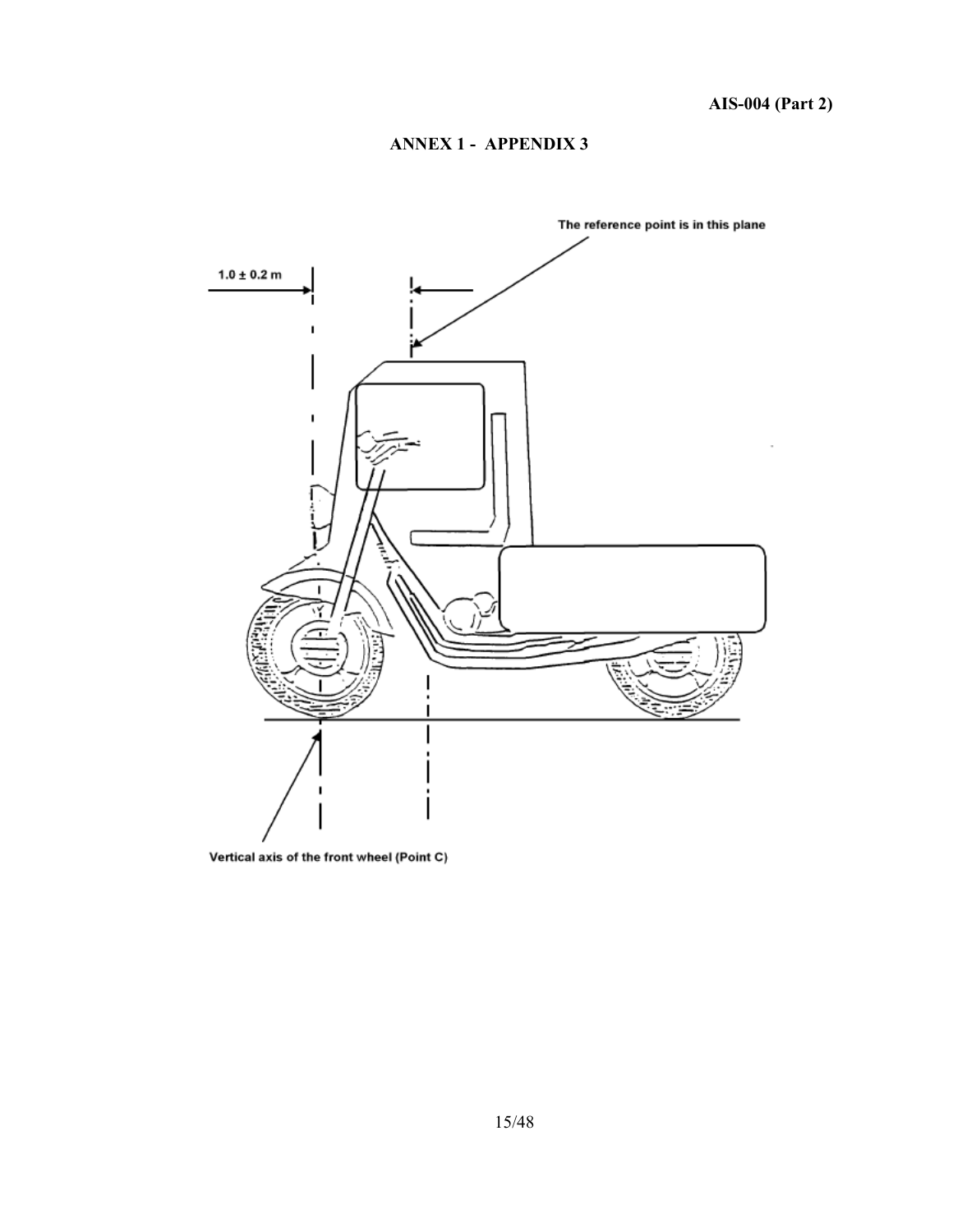

#### The reference point is in this plane

Vertical axis of the front wheel (Point D)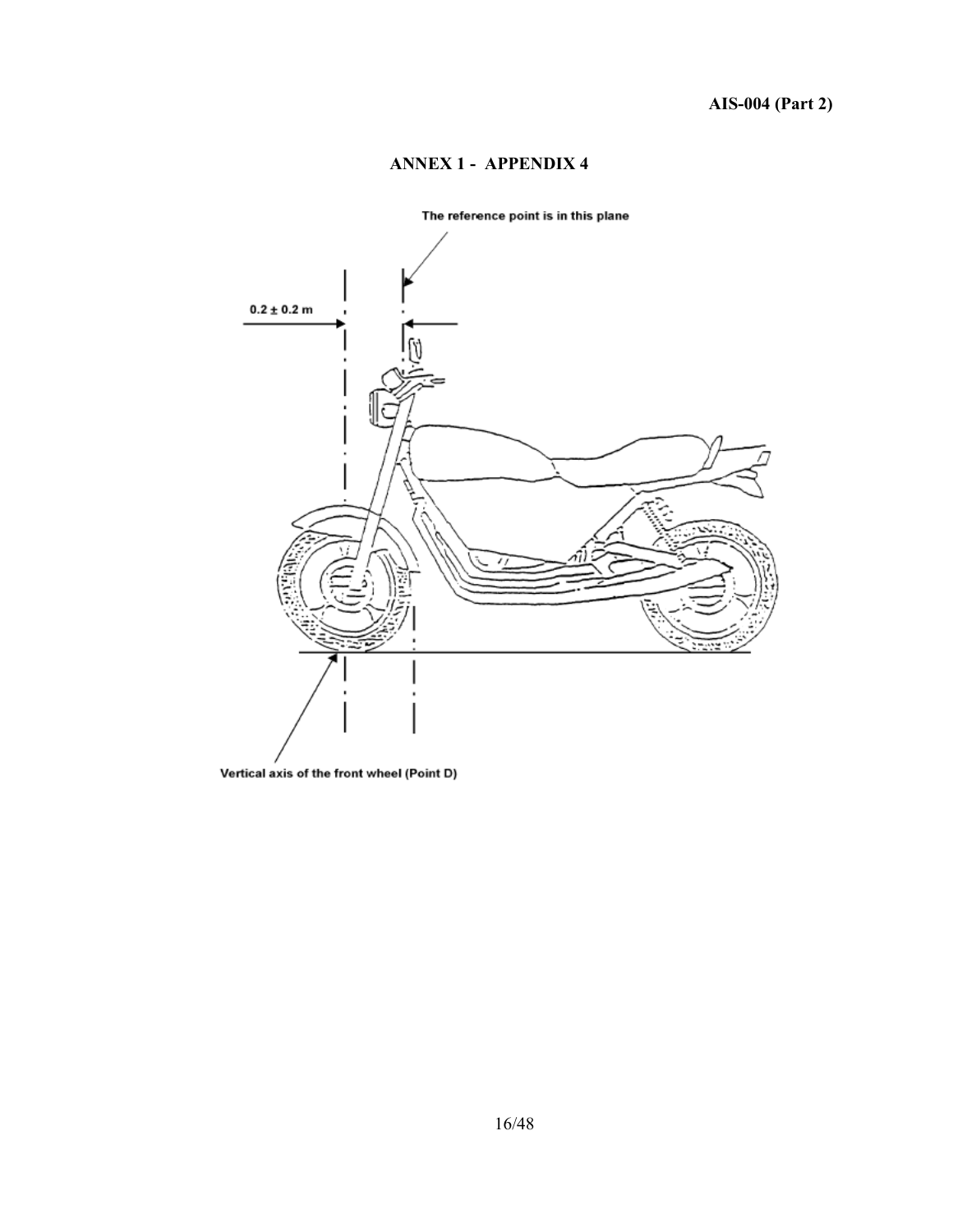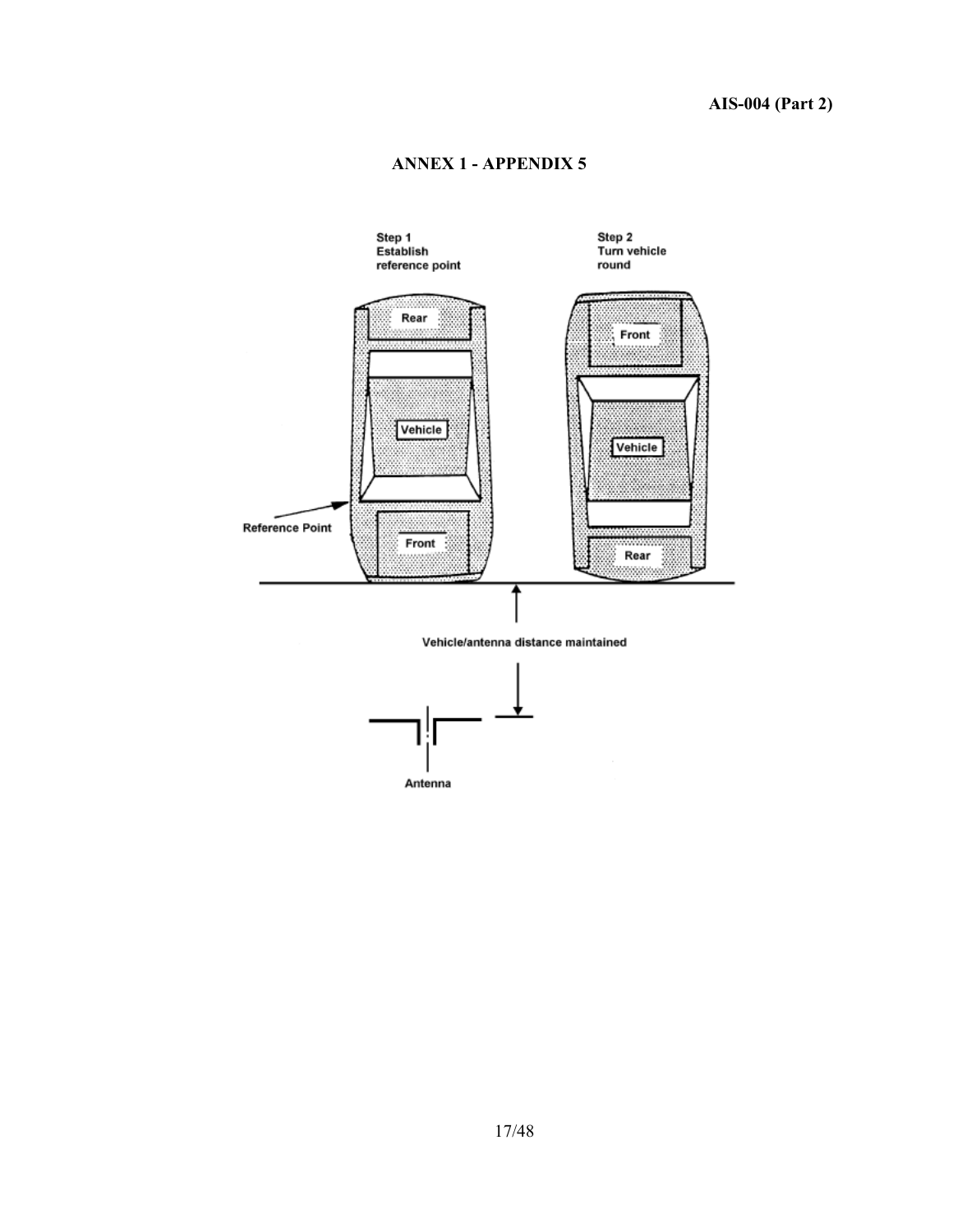



Distance maintained between the vehicle and antenna



Antenna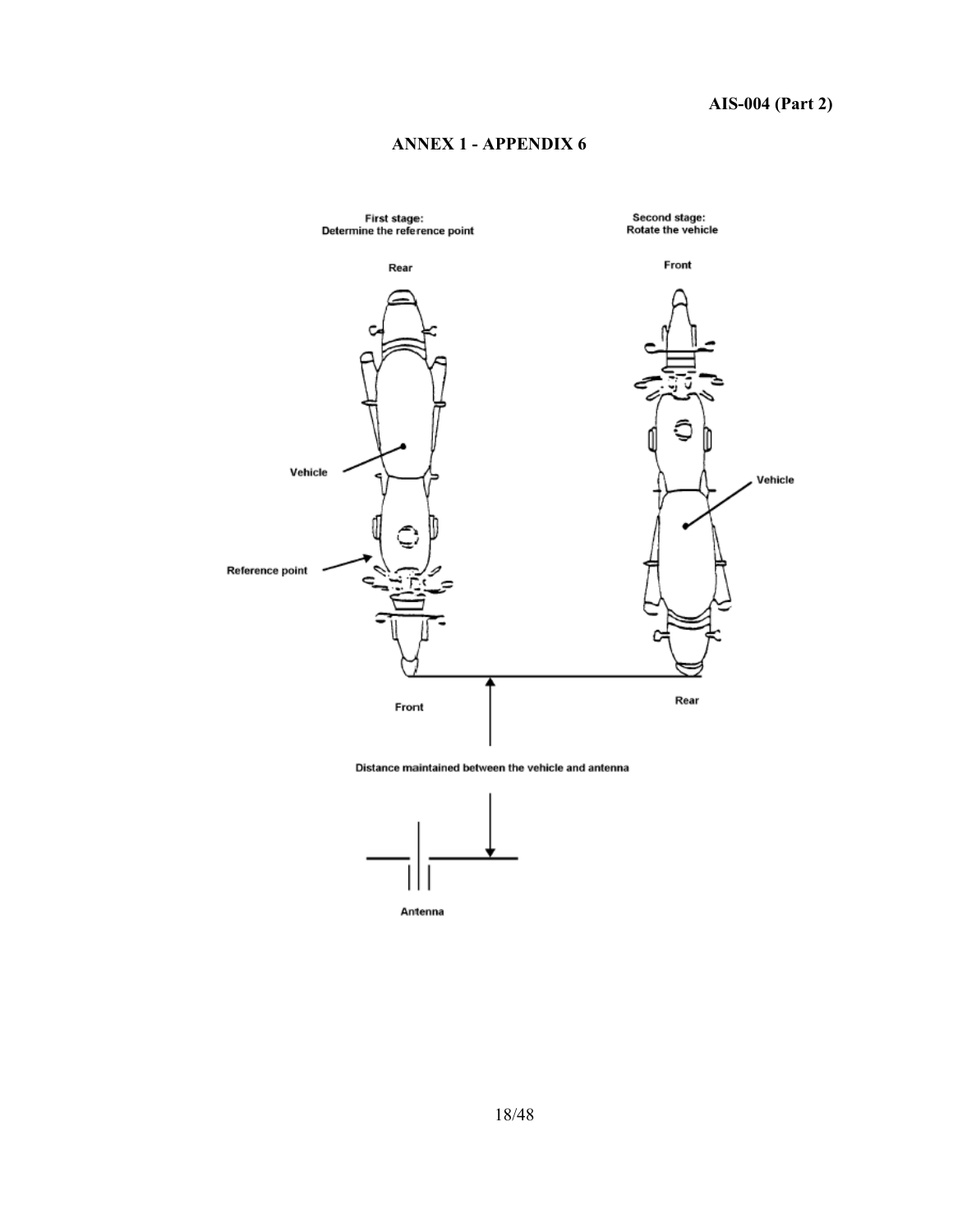

## CHARACTERISTICS OF SIGNAL TO BE GENERATED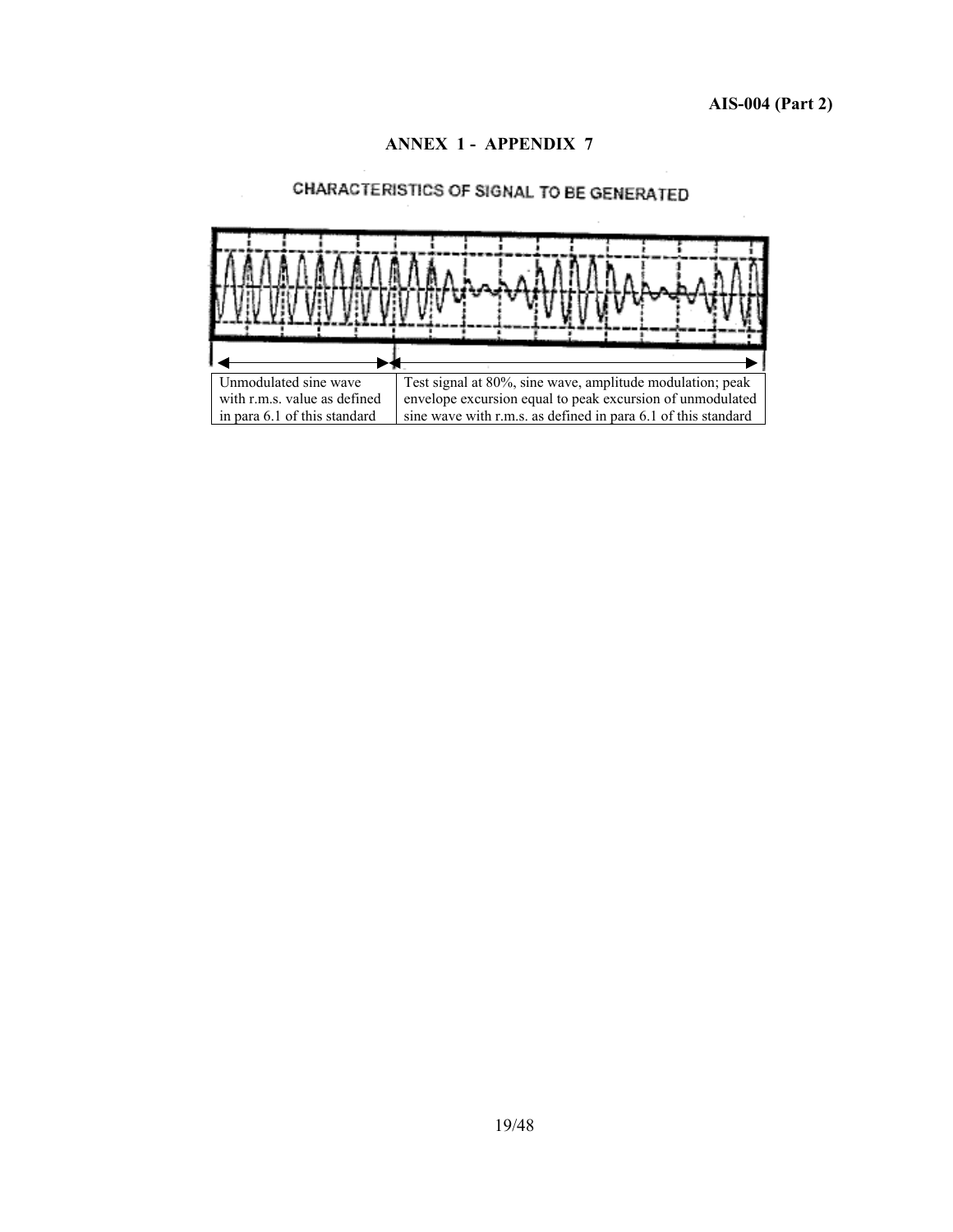#### **ANNEX 2**  (see 6.2)

#### **METHOD OF TESTING IMMUNITY OF ELECTRICAL/ELECTRONIC SUB-ASSEMBLIES TO ELECTROMAGNETIC RADIATION**

#### **1. GENERAL**

**1.1** The test methods described in this Annex shall be applied to ESAs.

#### **1.2 Test Methods**

- 1.2.1 ESAs may conform to the requirements of any combination of the following test methods, provided that this results in the full frequency range specified in paragraph 5.1 of this Annex being covered.
- 1.2.1.1 Stripline test: See Appendix 1 to this Annex
- 1.2.1.2 Bulk current injection test: See Appendix 2 to this Annex
- 1.2.1.3 TEM cell test: See Appendix 3 to this Annex
- 1.2.1.4 Free field test: See Appendix 4 to this Annex
- 1.2.2 Due to radiation of electromagnetic fields during these tests, all testing shall be conducted in a shielded area.

#### **2. EXPRESSION OF RESULTS**

 For the tests described in this Annex, field strengths shall be expressed in Volts/m and injected current shall be expressed in milliAmps.

#### **3. MEASURING LOCATION**

- **3.1** The test facility shall be capable of generating the required test signal over the frequency ranges defined in this Annex. The test facility shall conform to (national) legal requirements regarding the emission of electromagnetic signals
- **3.2** The measuring equipment shall be located outside the chamber.

#### **4. STATE OF ESA DURING TESTS**

- **4.1** The ESA under test shall be in normal operation mode. It shall be arranged as defined in this Annex unless individual test methods dictate otherwise.
- **4.2** Power shall be applied to the ESA under test via an (5µH/50 ohm) artificial network (AN), which shall be electrically grounded. The electrical supply voltage shall be maintained to  $\pm$  10 % of its nominal system operating voltage. Any ripple voltage shall be less than 1.5 % of the nominal system operating voltage measured at the AN monitoring port.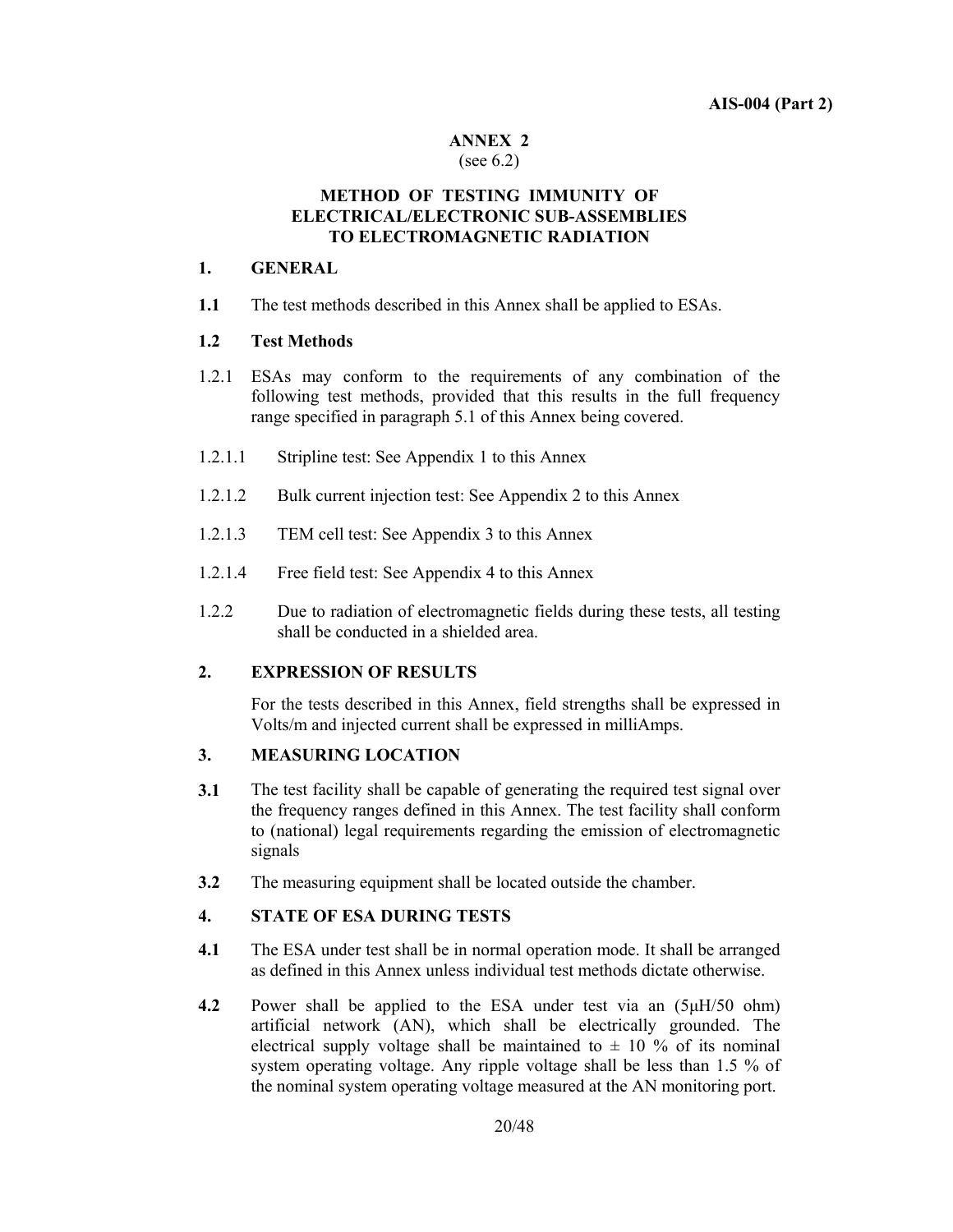- **4.3** Any extraneous equipment required to operate the ESA under test shall be in place during the calibration phase. No extraneous equipment shall be closer than 1 m from the reference point during calibration.
- **4.4** To ensure reproducible measurement results are obtained the tests signal generating equipment and its layout shall be to the same specification as that used during each appropriate calibration phase (paragraphs 7.2, 7.3.2.3, 8.4, 9.2 and 10.2 of this Annex).
- **4.5** If the ESA under test consists of more than one unit, the vehicle wiring harness should preferably be used. If these are not available, the length between the electronic control unit and the AN shall be  $1,500 \pm 75$  mm. All cables in the loom should be terminated as realistically as possible and preferably with real loads and actuators.

## **5. FREQUENCY RANGE, DWELL TIMES**

- **5.1** Measurements shall be made in the 20 to 1,000 MHz frequency range.
- **5.2** To confirm that the ESAs meet the requirements of this Annex, the tests shall be performed at up to 14 spot frequencies in the range, e.g.: 27, 45, 65, 90, 120, 150, 190, 230, 280, 380, 450, 600, 750, 900 MHz. The response time of the equipment under test shall be considered and the dwell time shall be sufficient to allow the equipment under test to react under normal conditions. In any case, it shall not be less than two seconds.

## **6. CHARACTERISTICS OF TEST SIGNAL TO BE GENERATED**

#### **6.1 Maximum Envelope Excursion**

 The maximum envelope excursion of the test signal shall equal the maximum envelope excursion of an unmodulated sine wave whose r.m.s. value is defined in clause 6.2 of this standard.

#### **6.2 Test Signal Wave Form**

 The test signal shall be a radio frequency sine wave, amplitude modulated by a 1 kHz sine wave at a modulation depth m of  $0.8 \pm 0.04$ .

#### **6.3 Modulation Depth**

The modulation depth m is defined as:

Maximum Envelope Excursion- Minimum Envelope Excursion

 $m =$ 

Maximum Envelope Excursion + Minimum Envelope Excursion

#### **7. STRIPLINE TESTING**

#### **7.1 Test Method**

 This test method consists of subjecting the wiring harness connecting the components in an ESA to specified field strengths.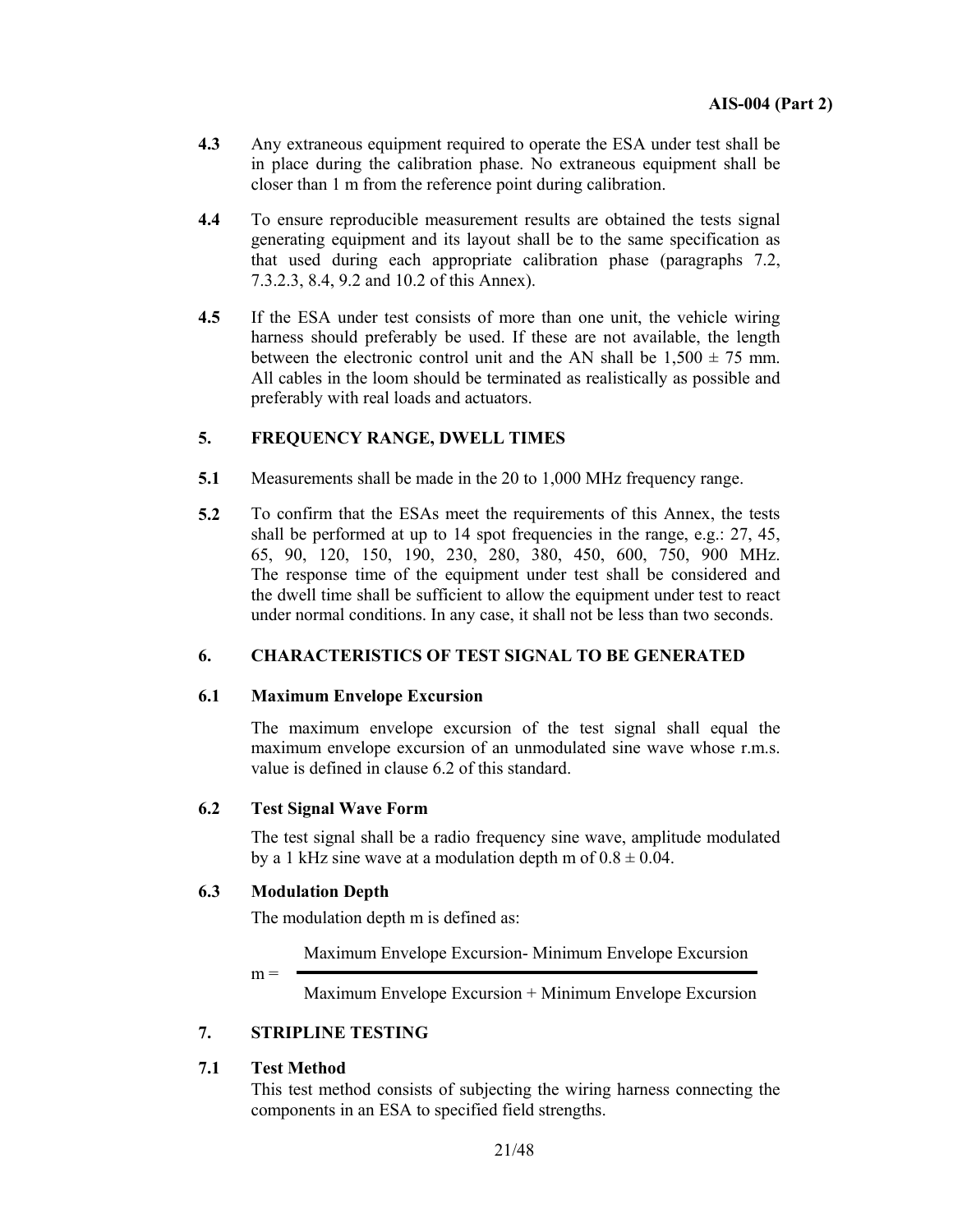#### **7.2 Field Strength Measurement in the Stripline**

 At each desired test frequency, a level of power shall be fed into the stripline to produce the required field strength in the test area with the ESA under test absent; this level of forward power, or another parameter directly related to the forward power required to define the field, shall be measured and the results recorded. These results shall be used for type approval tests unless changes occur in the facilities or equipment which necessitate this procedure being repeated. During this process, the position of the field probe head shall be under the active conductor, centred in longitudinal, vertical and transversal directions. The probe's electronics shall be as far away from the longitudinal stripline axis as possible.

#### **7.3 Installation of the ESA Under Test**

7.3.1 150 mm Stripline Testing

 The test method allows the generation of homogeneous fields between an active conductor (the stripline  $50\Omega$  impedance), and a ground plane (the conducting surface of the mounting table), between which part of the wiring harness may be inserted. The electronic controller(s) of the ESA under test shall be installed on the ground plane but outside the stripline with one of its edges parallel to the active conductor of the stripline. It shall be  $200 \pm 10$  mm from a line on the ground plane directly under the edge of the active conductor. The distance between any edge of the active conductor and any peripheral device used for measurement shall be at least 200 mm. The wiring harness section of the ESA under test shall be placed in a horizontal attitude between the active conductor and the ground plane (See Figures 1 and 2 of Appendix 1 to this Annex).

- 7.3.1.1 The minimum length of the wiring harness, which shall include the power harness to the electronic control unit and shall be placed under the stripline, shall be 1.5 m unless the wiring harness in the vehicle is less than 1.5 m. In this case, the length of the wiring harness shall be that of the longest length of harness used in the vehicle. Any line branches occurring in this length shall be routed perpendicularly to the longitudinal axis of the line.
- 7.3.1.2 Alternatively, the fully extended length of the wiring harness, including the length of the longest of any branches, shall be 1,5 m.
- 7.3.2. 800 mm Stripline Testing
- 7.3.2.1 Test Method

 The stripline consists of two parallel metal plates 800 mm apart. The equipment under test is positioned centrally between the plates and subjected to an electromagnetic field (See Figures 3 and 4 of Appendix 1 to this Annex). This method can be used to test complete electronic systems, including sensors and actuators as well as the controller and wiring loom. It is suitable for apparatus whose largest dimension is less than 1/3 of the distance between the plates.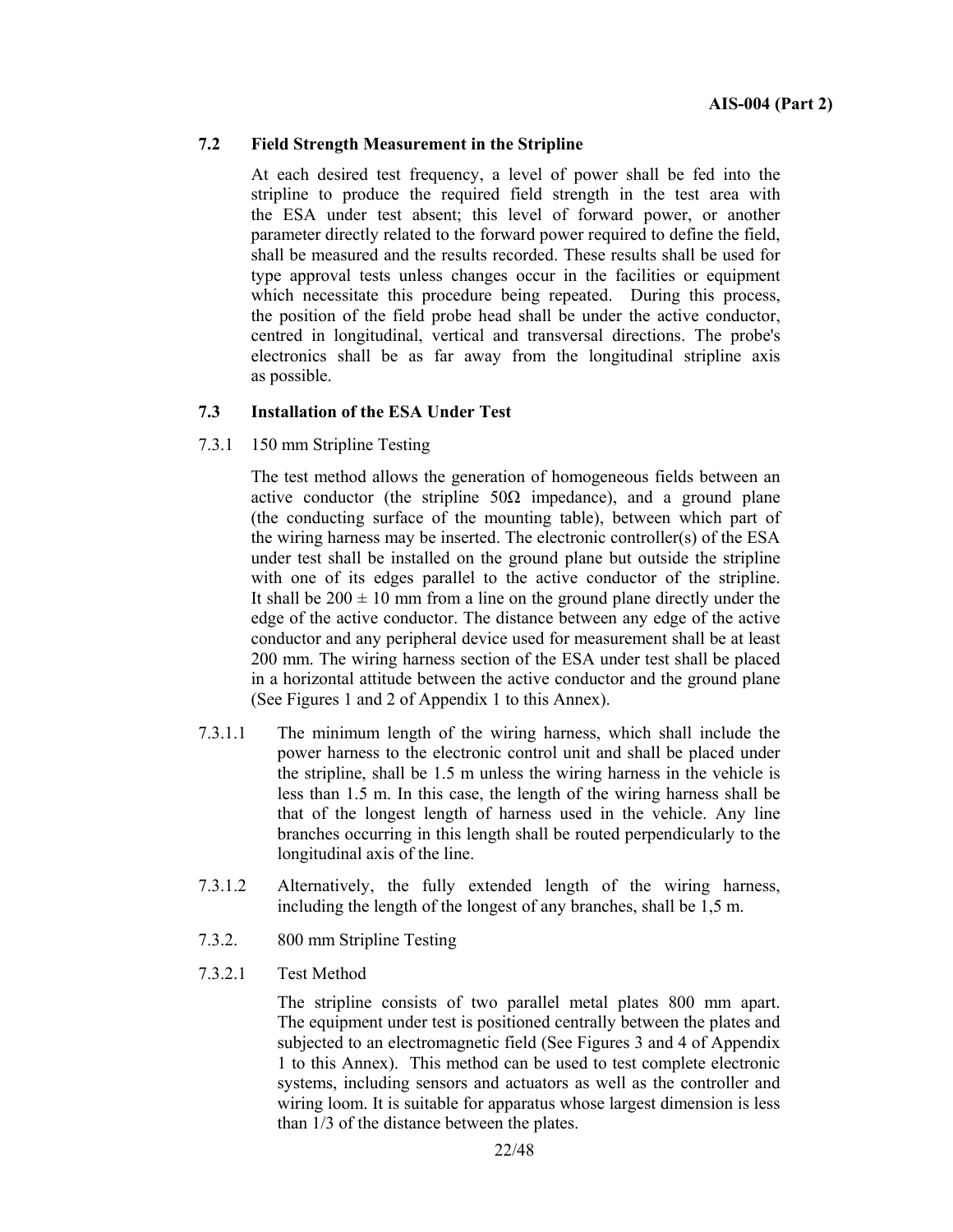#### 7.3.2.2 Positioning of Stripline

 The stripline shall be housed in a screened room (to prevent external emissions) and positioned 2 m away from walls and any metallic enclosure to prevent electromagnetic reflections. RF absorber material may be used to damp these reflections. The stripline shall be placed on non-conducting supports at least 0.4 m above the floor.

#### 7.3.2.3 Calibration of the Stripline

 A field measuring probe shall be positioned within the central 1/3 of the space between the plates with the system under test absent. The associated measuring equipment shall be sited outside the screened room. At each desired test frequency, a level of power shall be fed into the stripline to produce the required field strength at the probe. This level of forward power, or another parameter directly related to the forward power required to define the field, shall be used for type approval tests unless changes occur in the facilities or equipment which necessitate this procedure being repeated.

7.3.2.4 Installation of the ESA Under Test

 The main control unit shall be positioned within the central 1/3 of the space between the plates. It shall be supported on a stand made from non-conducting material.

7.3.2.5 Main Wiring Loom and Sensor/Actuator Cables

 The main wiring loom and any sensor/actuator cables shall rise vertically from the control unit to the top ground plate (this helps to maximise coupling with the electromagnetic field). Then they shall follow the underside of the plate to one of its free edges where they shall loop over and follow the top of the ground plate as far as the connections to the stripline feed. The cables shall then be routed to the associated equipment which shall be sited in an area outside the influence of the electromagnetic field, e.g. on the floor of the screened room not less than 1 m from the stripline.

#### **8. FREE FIELD ESA IMMUNITY TEST**

#### **8.1 Test Method**

 This test method allows the testing of vehicle electrical/electronic systems by exposing an ESA to electromagnetic radiation generated by an antenna.

#### **8.2 Test Bench Description**

 The test shall be performed on a bench inside a semi-anechoic chamber the anechoic portion of which extends to the bench top.

- 8.2.1 Ground Plane
- 8.2.1.1 For free field immunity testing, the ESA under test and its wiring harnesses shall be supported  $50 \pm 5$  mm above a wooden or equivalent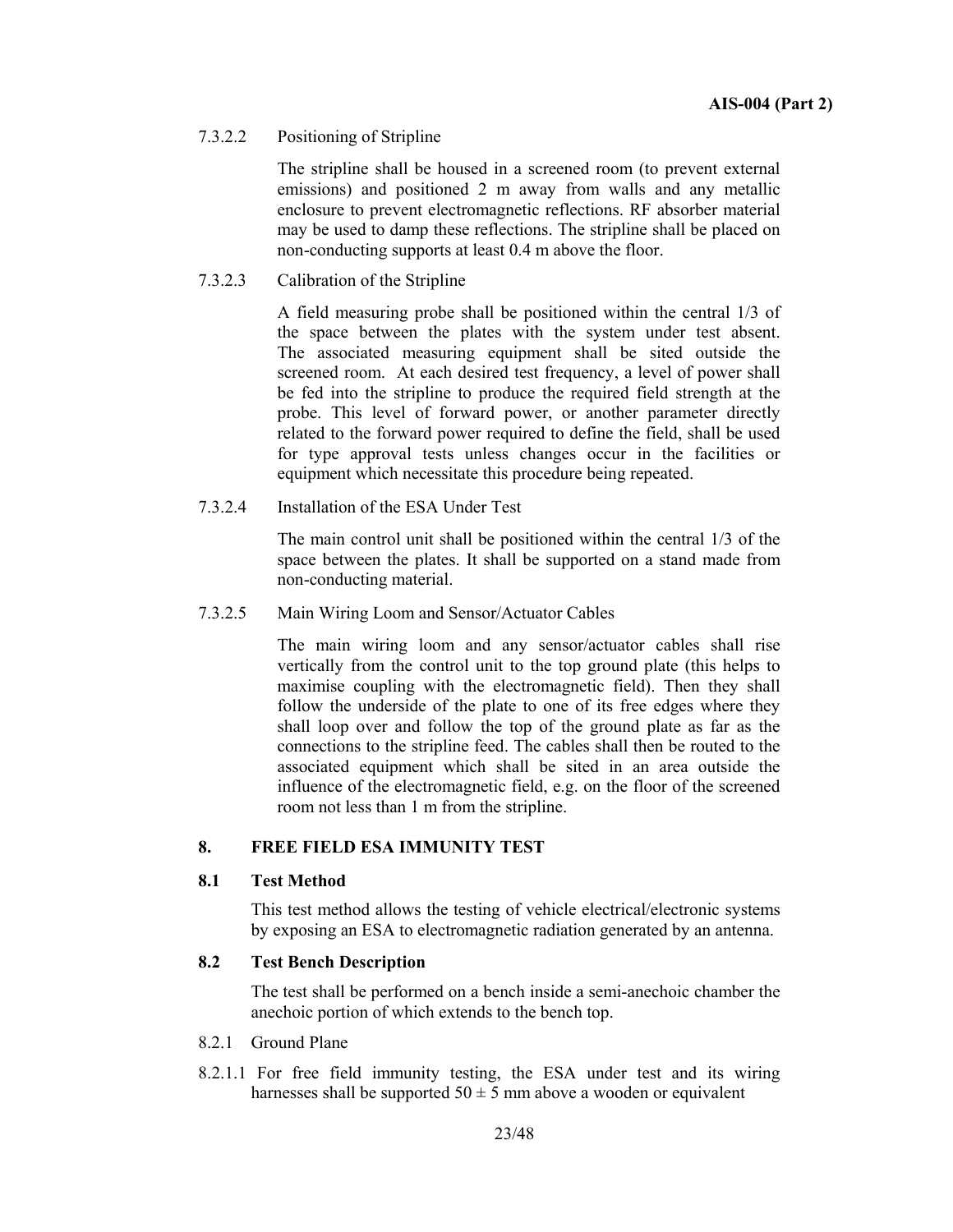non-conducting table. However, if any part of the ESA under test is intended to be electrically bonded to a vehicle's metal bodywork, that part shall be placed on a ground plane and shall be electrically bonded to the ground plane. The ground plane shall be a metal sheet with a minimum thickness of 0.5 mm. The minimum size of the ground plane depends on the size of the ESA under test but shall allow for the distribution of the ESA's wiring harness and components. The ground plane shall be connected to the protective conductor of the earthing system. The ground plane shall be situated at a height of  $1.0 \pm 0.1$  m above the test facility floor and shall be parallel to it.

- 8.2.1.2 The ESA under test shall be arranged and connected according to its requirements. The power supply harness shall be positioned along, and within 100 mm of, the edge of the ground plane/table closest to the antenna.
- 8.2.1.3 The ESA under test shall be connected to the grounding system according to the manufacturer's installation specification; no additional grounding connections shall be permitted.
- 8.2.1.4 The minimum distance between the ESA under test and all other conductive structures, such as walls of a shielded area (with the exception of the ground plane/table underneath the test object) must be 1.0 m.
- 8.2.1.5 The dimension of any ground plane shall be 2.25 m2 or larger in area with the smaller side no less than 750 mm. The ground plane shall be bonded to the chamber with bonding straps such that the DC bonding resistance shall not exceed 2.5 milliohms.
- 8.2.2 Installation of ESA Under Test

 For large equipment mounted on a metal test stand, the test stand shall be considered a part of the ground plane for testing purposes and shall be bonded accordingly. The faces of the test sample shall be located at a minimum of 200 mm from the edge of the ground plane. All leads and cables shall be a minimum of 100 mm from the edge of the ground plane and the distance to the ground plane (from the lowest point of the harness) shall be  $50 \pm 5$  mm above the ground plane. Power shall be applied to the ESA under test via an  $(5 \mu H / 50 \Omega)$  artificial network (AN).

#### **8.3 Field Generating Device Type, Position and Orientation**

- 8.3.1 Field Generating Device Type
- 8.3.1.1 The field generating device type(s) shall be chosen such that the desired field strength is achieved at the reference point ( See paragraph 8.3.4 of this Annex ) at the appropriate frequencies.
- 8.3.1.2 The field generating device(s) may be one or more antennas or a plate antenna.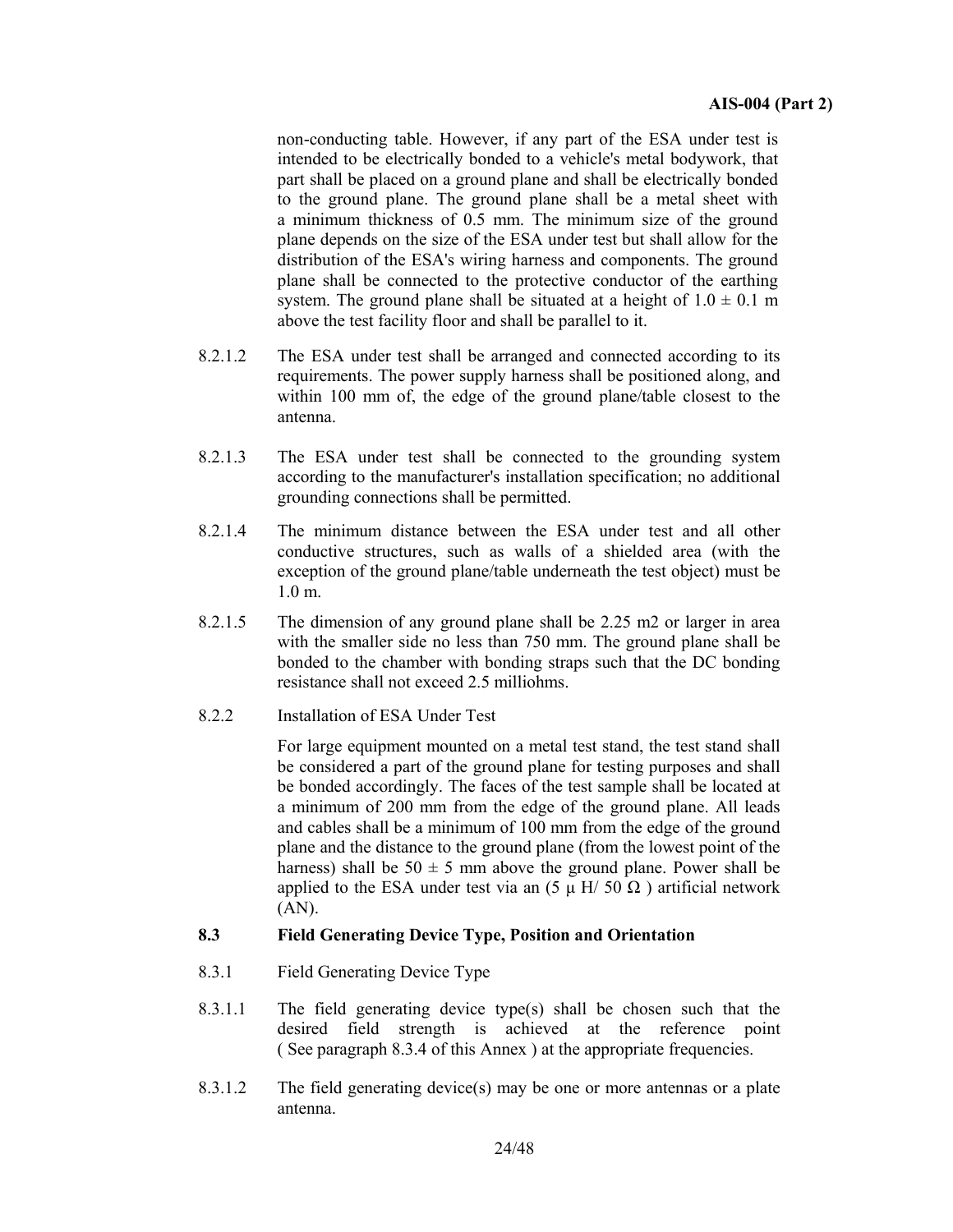- 8.3.1.3 The construction and orientation of any field generating device shall be such that the generated field is polarised: from 20 to 1,000 MHz horizontally or vertically.
- 8.3.2 Height and Distance of Measurement
- 8.3.2.1 Height

The phase centre of any antenna shall be  $150 \pm 10$  mm above the ground plane on which the ESA under test rests. No parts of any antenna's radiating elements shall be closer than 250 mm to the floor of the facility.

- 8.3.2.2 Distance of Measurement
- 8.3.2.2.1 In-service conditions may best be approximated by placing the field generating device as far from the ESA as practical. This distance will typically lie within the range 1 to 5 m.
- 8.3.2.2.2 If the test is carried out in an enclosed facility, the antenna's radiating elements shall be no closer than 0.5 m to any radio absorbent material and no closer than 1.5 m to the wall of the facility. There shall be no absorbent material interposed between the transmitting antenna and the ESA under test.
- 8.3.3 Antenna Location Relative to ESA Under Test
- 8.3.3.1 The field generating device's radiating elements shall not be closer than 0.5 m to the edge of the ground plane.
- 8.3.3.2 The phase centre of the field generating device shall be on a plane which:
- (i) is perpendicular to the ground plane;
- (ii) bisects the edge of the ground plane and the mid-point of the principal portion of the wiring harness; and
- (iii) is perpendicular to the edge of the ground plane and the principal portion of the wiring harness.

 The field generating device shall be placed parallel to this plane (See Figures 1 and 2 of Appendix 4 to this Annex).

- 8.3.3.3 Any field generating device which is placed over the ground plane or ESA under test shall extend over the ESA under test.
- 8.3.4 Reference Point

 For the purpose of this Annex, the reference point is the point at which the field strength shall be established and shall be defined as follows:

8.3.4.1 At least 1 m horizontally from the antenna phase centre or at least 1 m vertically from the radiating elements of a plate antenna;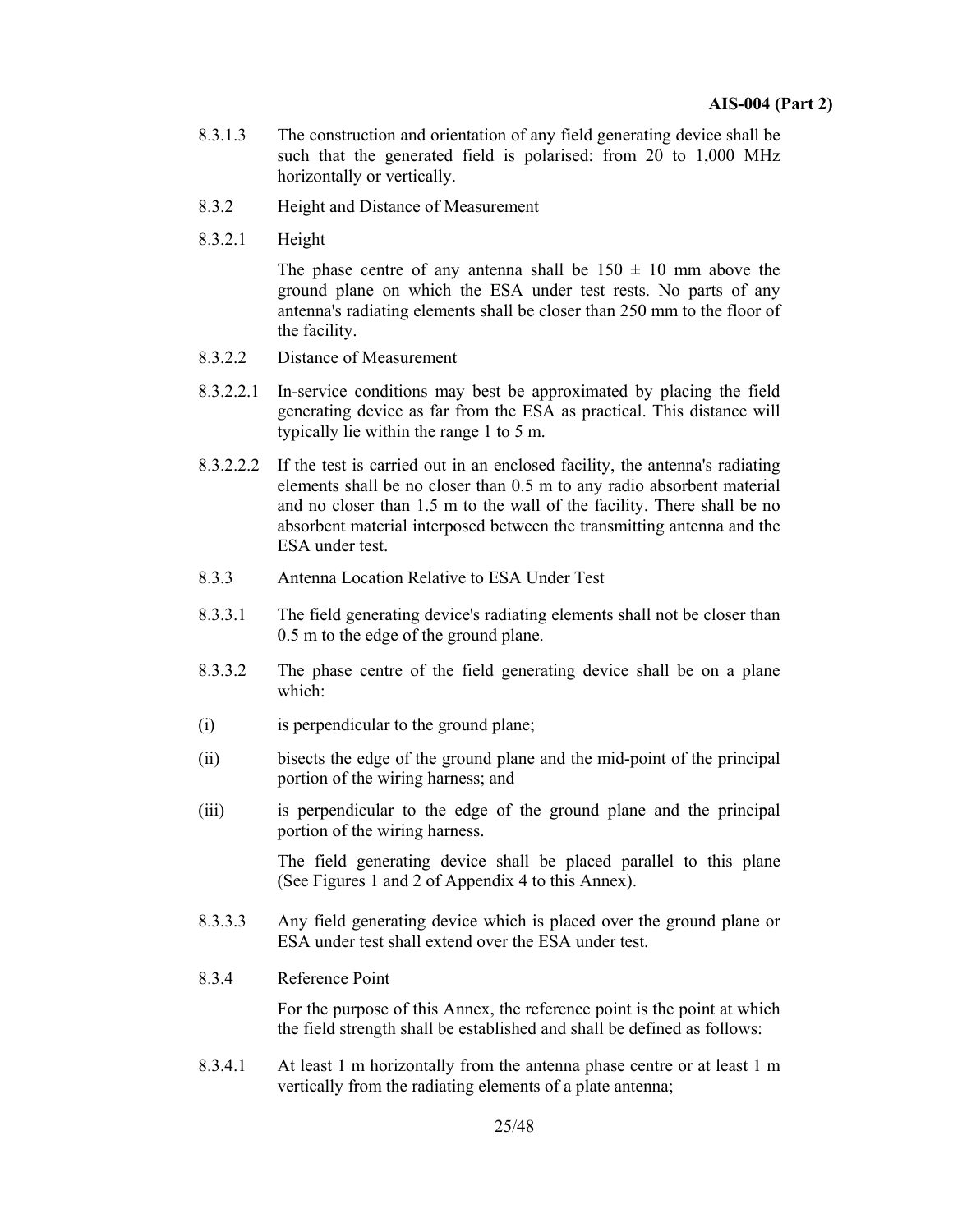- 8.3.4.2 On a plane which:
	- (i) is perpendicular to the ground plane;
	- (ii) is perpendicular to the edge of the ground plane along which the principal portion of the wiring harness runs; and
	- (iii) bisects the edge of the ground plane and the mid-point of the principal portion of the wiring harness;
	- (iv) coincident with the mid-point of the principal portion of the harness which runs along the edge of the ground plane closest to the antenna.
- 8.3.4.3 150  $\pm$  10 mm above the ground plane.

#### **8.4 Generation of Required Field Strength: Test Methodology**

- 8.4.1 the "substitution method" shall be used to establish the test field strength necessary.
- 8.4.2 Substitution Method: Calibration

 At each desired test frequency, a level of power shall be fed into the field generating device to produce the required field strength at the reference point (as defined in paragraph 8.3.4) in the test area with the ESA under test absent; this level of forward power, or another parameter directly related to the forward power required to define the field, shall be measured and the results recorded. These results shall be used for type approval tests unless changes occur in the facilities or equipment which necessitates this procedure being repeated.

- 8.4.3 Extraneous equipment must be a minimum of 1 m from the reference point during calibration.
- 8.4.4 Field Strength Measuring Device

 A suitable compact field strength measuring device shall be used to determine the field strength during the calibration phase of the substitution method.

- 8.4.5 The phase centre of the field strength measuring device shall be positioned at the reference point.
- 8.4.6 The ESA under test which may include an additional ground plane shall then be introduced into the test facility and positioned in accordance with the requirements of paragraph 8.3. If a second ground plane is used, then it shall be within 5 mm of the bench ground plane and electrically bounded to it. The required forward power defined in paragraph 8.4.2 at each frequency as defined in paragraph 5 shall then be applied to the field generating device.
- 8.4.7 Whatever parameter was chosen in paragraph 8.4.2 to define the field, the same parameter shall be used to determine the field strength during the test.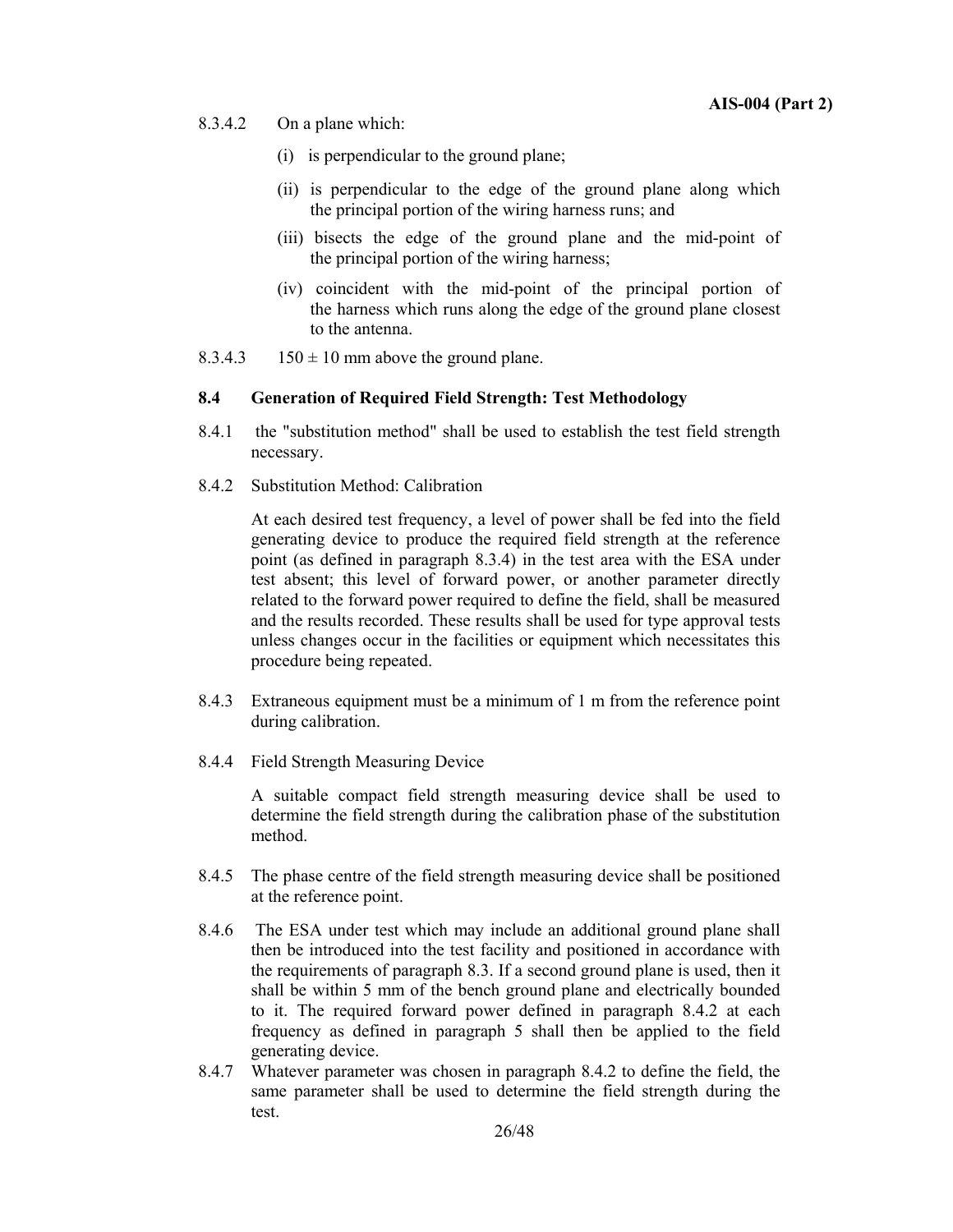#### **8.5 Field Strength Contour**

8.5.1 During the calibration phase of the substitution method (prior to an ESA under test being introduced into the test area), the field strength shall not be less than 50 % of the nominal field strength  $0.5 \pm 0.05$  m either side of the reference point on a line parallel to the edge of the ground plane nearest to the antenna and passing through the reference point.

#### **9. TEM CELL TESTING**

#### **9.1 Test Method**

 The TEM (Transverse Electromagnetic Mode) cell generates homogeneous fields between the internal conductor (septum) and housing (ground plane). It is used for testing ESAs (See Figure 1 of Appendix 3 to this Annex).

#### **9.2 Field Strength Measurement in a TEM Cell**

9.2.1 The electric field in the TEM cell shall be determined by using the equation:

$$
|E| = \sqrt{\frac{(P \cdot Z)}{d}}
$$

 $E =$  Electric field (Volts/metre)

 $P = Power$  flowing into cell (W)

 $Z =$  Impedance of cell (50 $\Omega$ )

 $d =$  Separation distance (metres) between the upper wall and the plate (septum).

9.2.2 Alternatively, an appropriate field strength sensor shall be placed in the upper half of the TEM cell. In this part of the TEM cell the electronic control unit(s) has only a small influence on the test field. The output of this sensor shall determine the field strength.

#### **9.3 Dimensions of TEM Cell**

 In order to maintain a homogeneous field in the TEM cell and to obtain repeatable measurement results, the test object shall not be larger than 1/3 of the cell inside height. Recommended TEM cell dimensions are given in Appendix 3, Figures 2 and 3 to this Annex.

#### **9.4 Power, Signal and Control Wires**

 The TEM cell shall be attached to a co-axial socket panel and connected as closely as possible to a plug connector with an adequate number of pins. The supply and signal leads from the plug connector in the cell wall shall be directly connected to the test object. The external components such as sensors, power supply and control elements can be connected:

- (i) to a screened peripheral;
- (ii) to a vehicle next to the TEM cell; or
- (iii) directly to the screened patchboard.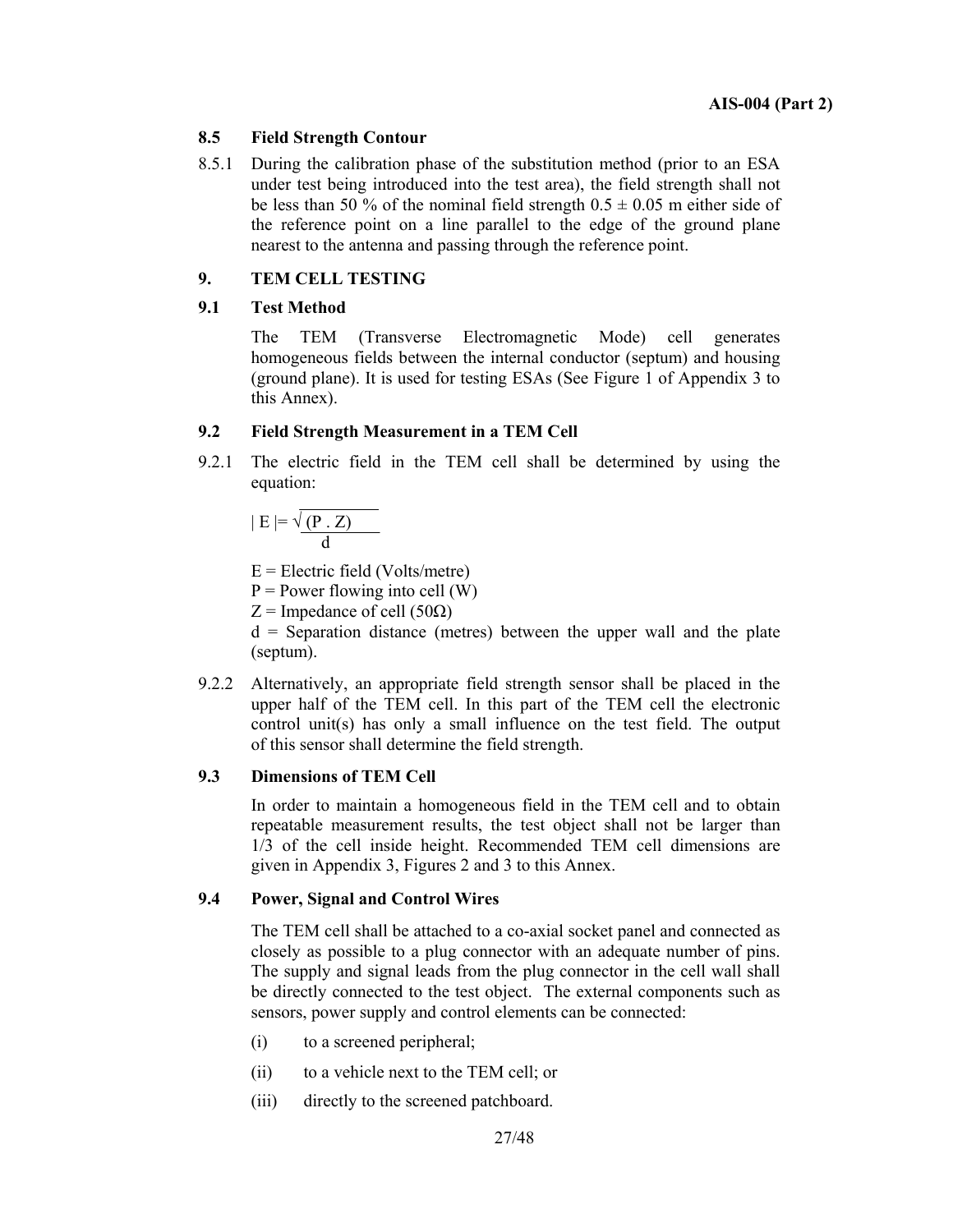Screened cables must be used in connecting the TEM cell to the peripheral or the vehicle if the vehicle or peripheral is not in the same or adjacent screened room.

#### **10. BULK CURRENT INJECTION TESTING**

#### **10.1 Test Method**

 This is a method of carrying out immunity tests by inducing currents directly into a wiring harness using a current injection probe. The injection probe consists of a coupling clamp through which the cables of the ESA under test are passed. Immunity tests can then be carried out by varying the frequency of the induced signals. The ESA under test may be installed on a ground plane as in paragraph 8.2.1 or in a vehicle in accordance with the vehicle design specification.

## **10.2 Calibration of Bulk Current Injection Probe Prior to Commencing Tests**

 The injection probe shall be mounted in a calibration jig. Whilst sweeping the test frequency range, the power required to achieve the current specified in paragraph 6.2 of this standard, shall be monitored. This method is used to calibrate the bulk current injection system forward power versus current prior to testing, and it is this forward power which shall be applied to the injection probe when connected to the ESA under test via the cables used during calibration. It should be noted that the monitored power applied to the injection probe is the forward power.

#### **10.3 Installation of the ESA Under Test**

 For an ESA mounted on a ground plane as in paragraph 8.2.1, all cables in the wiring harness should be terminated as realistically as possible and preferably with real loads and actuators. For both vehicle-mounted and ground plane-mounted ESAs, the current injection probe shall be mounted around all the wires in the wiring harness to each connector and  $150 \pm 10$  mm from each connector of the Electronic Control Unit (ECU), instrument modules or active sensors as illustrated in Figure 1 of Appendix 2.

#### **10.4 Power, Signal and Control Wires**

 For an ESA under test mounted on a ground plane as in paragraph 8.2.1, a wiring harness shall be connected between an artificial network (AN) and the principal Electronic Control Unit (ECU). This harness shall run parallel to the edge of the ground plane and 200 mm minimum from its edge. This harness shall contain the power feed wire which is used to connect the vehicle battery to this ECU and the power return wire if used on the vehicle. The distance from the ECU to the AN shall be  $1.0 \pm 0.1$  m or shall be the harness length between the ECU and the battery as used on the vehicle, if known, whichever is the shorter. If a vehicle harness is used then any line branches which occur in this length shall be routed along the ground plane but perpendicular away from the edge of the ground plane. Otherwise, the other wires which are in this length shall break out at the AN.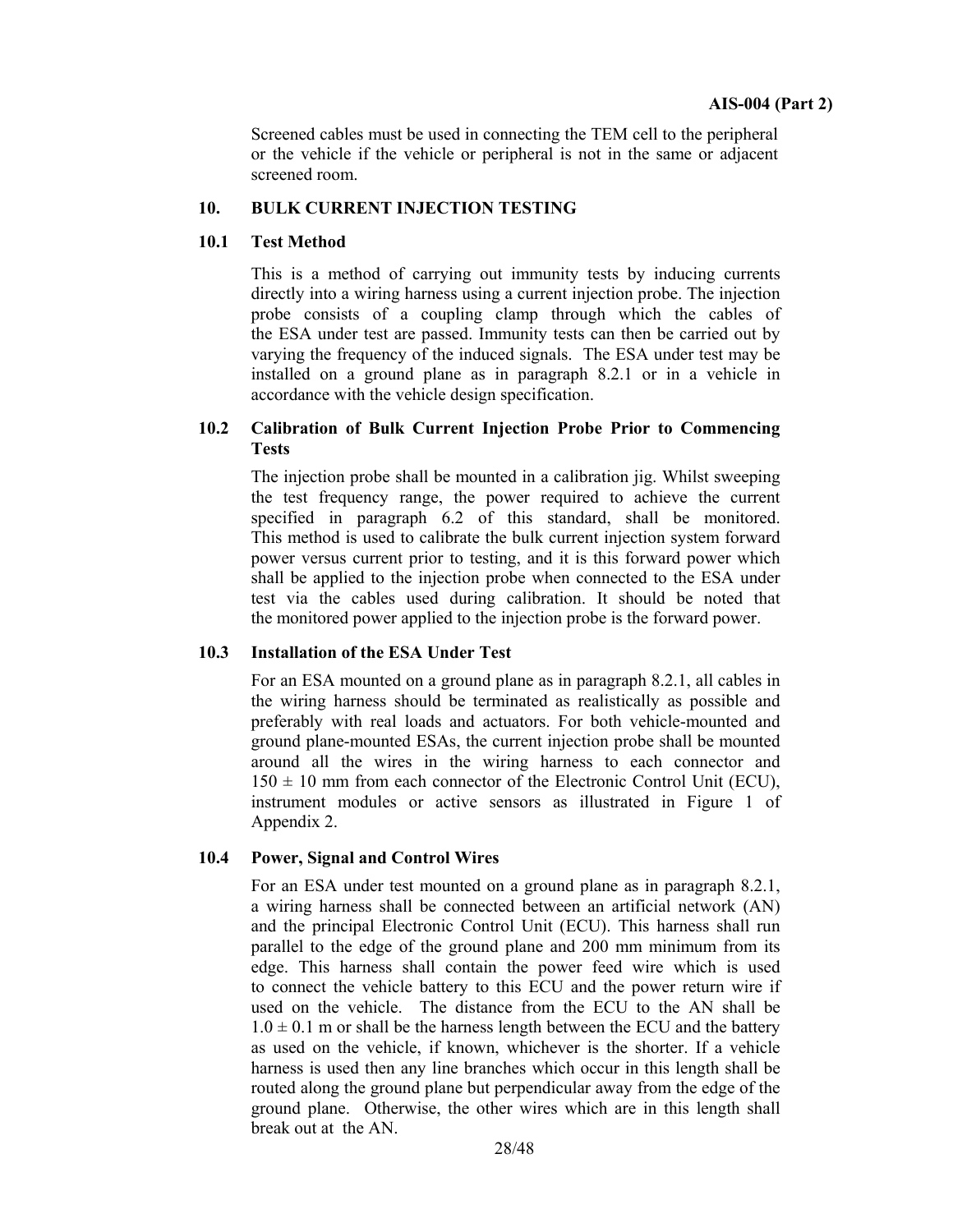

All dimensions in millimetres

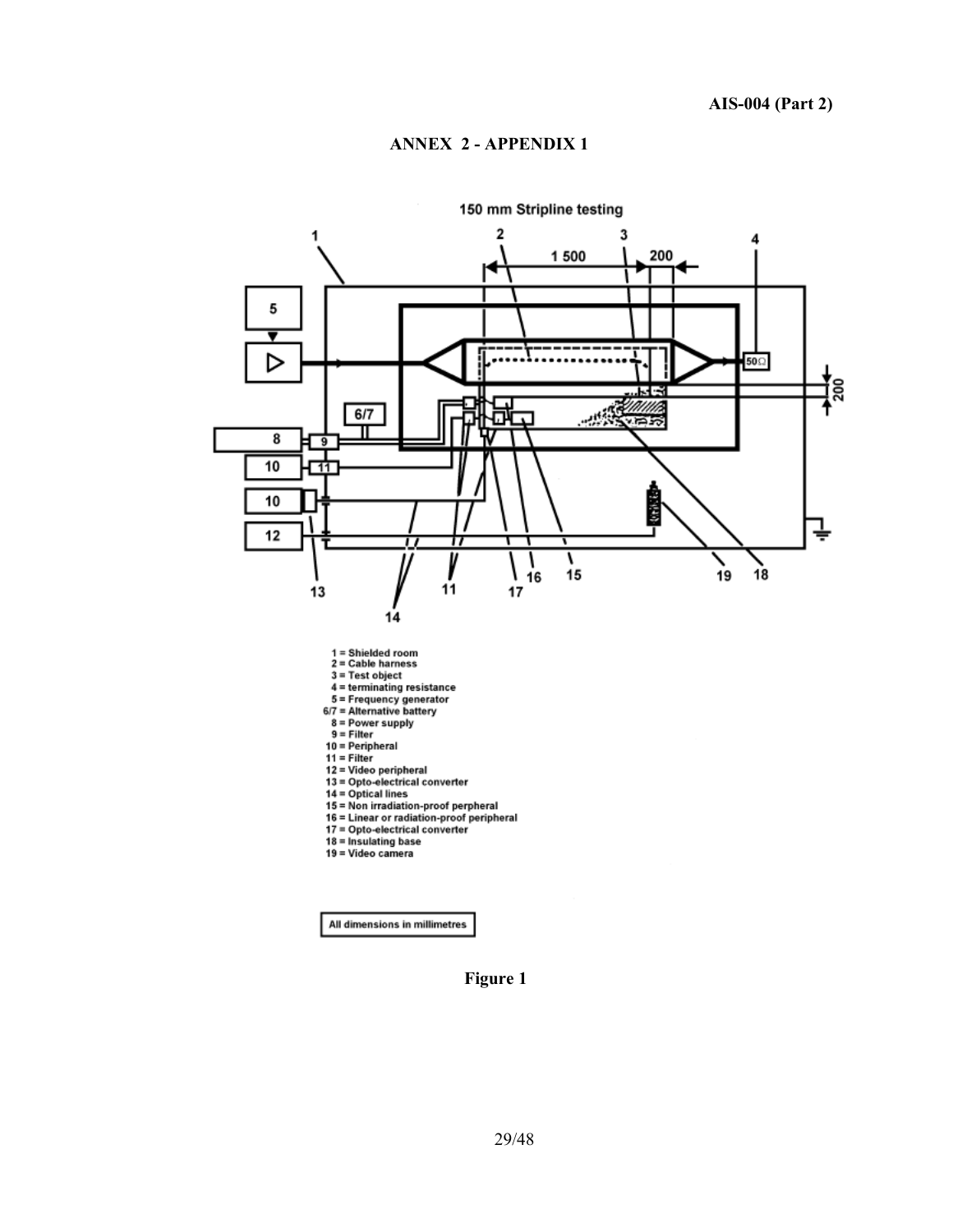



**Figure 2**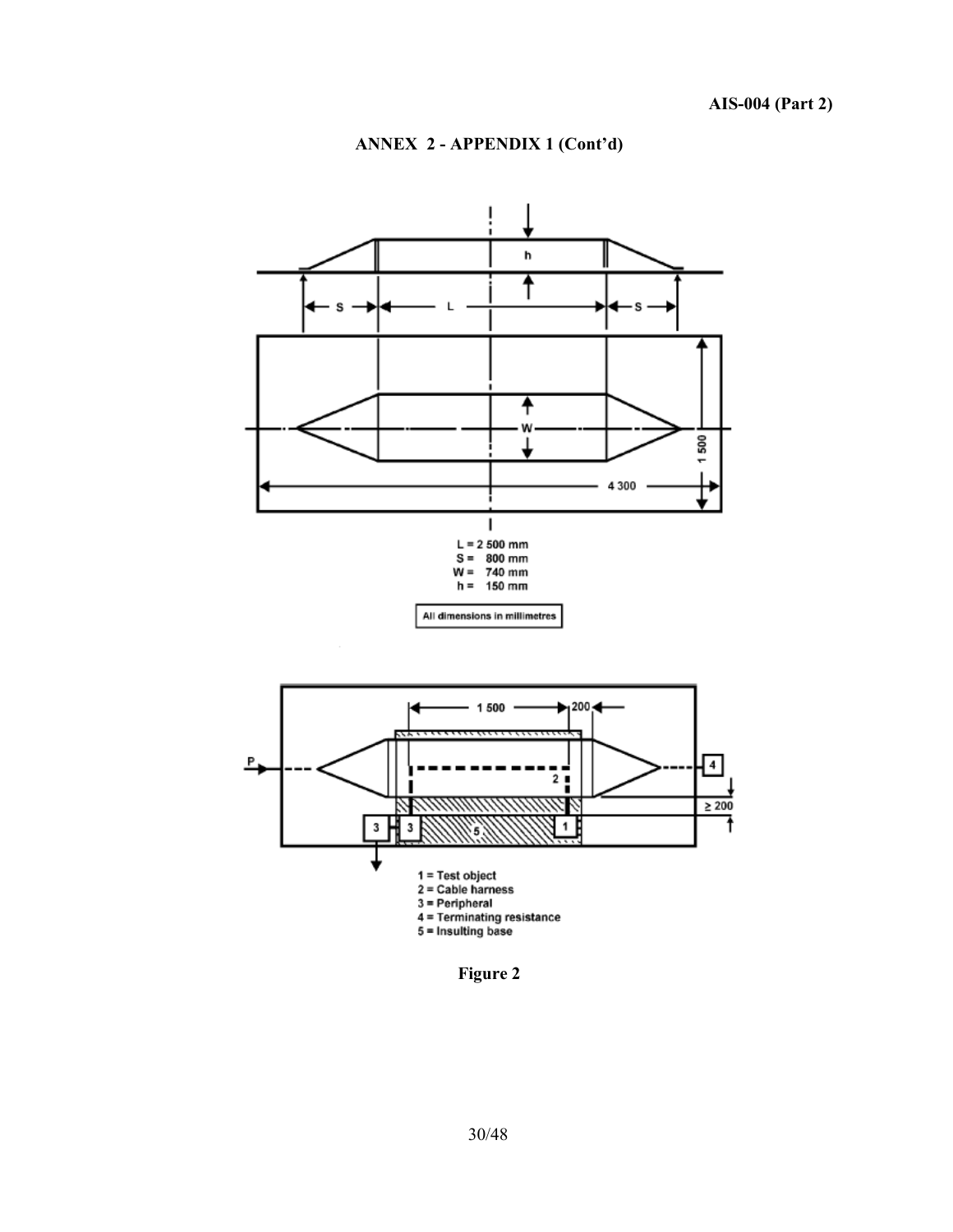



1 = Ground plate<br>2 = Main loom and sensoriactuator cables<br>3 = Wooden frame<br>4 = Driven plate<br>5 = Insulator<br>6 = Test object

**Figure 3** 

**800 mm Strip line Testing**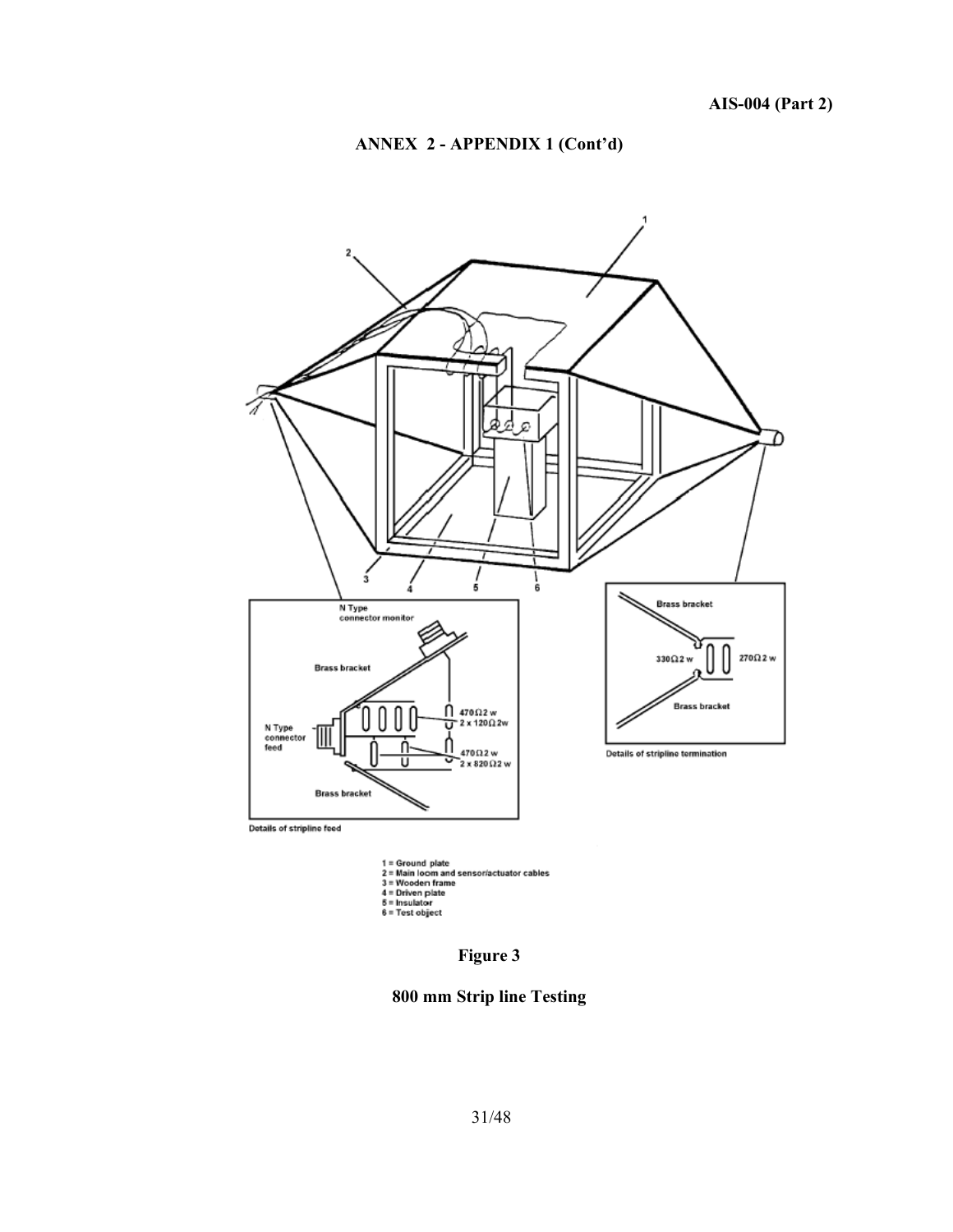

## **ANNEX 2 - APPENDIX 1 (Cont'd)**



Figure 4

800 mm Stripline Dimensions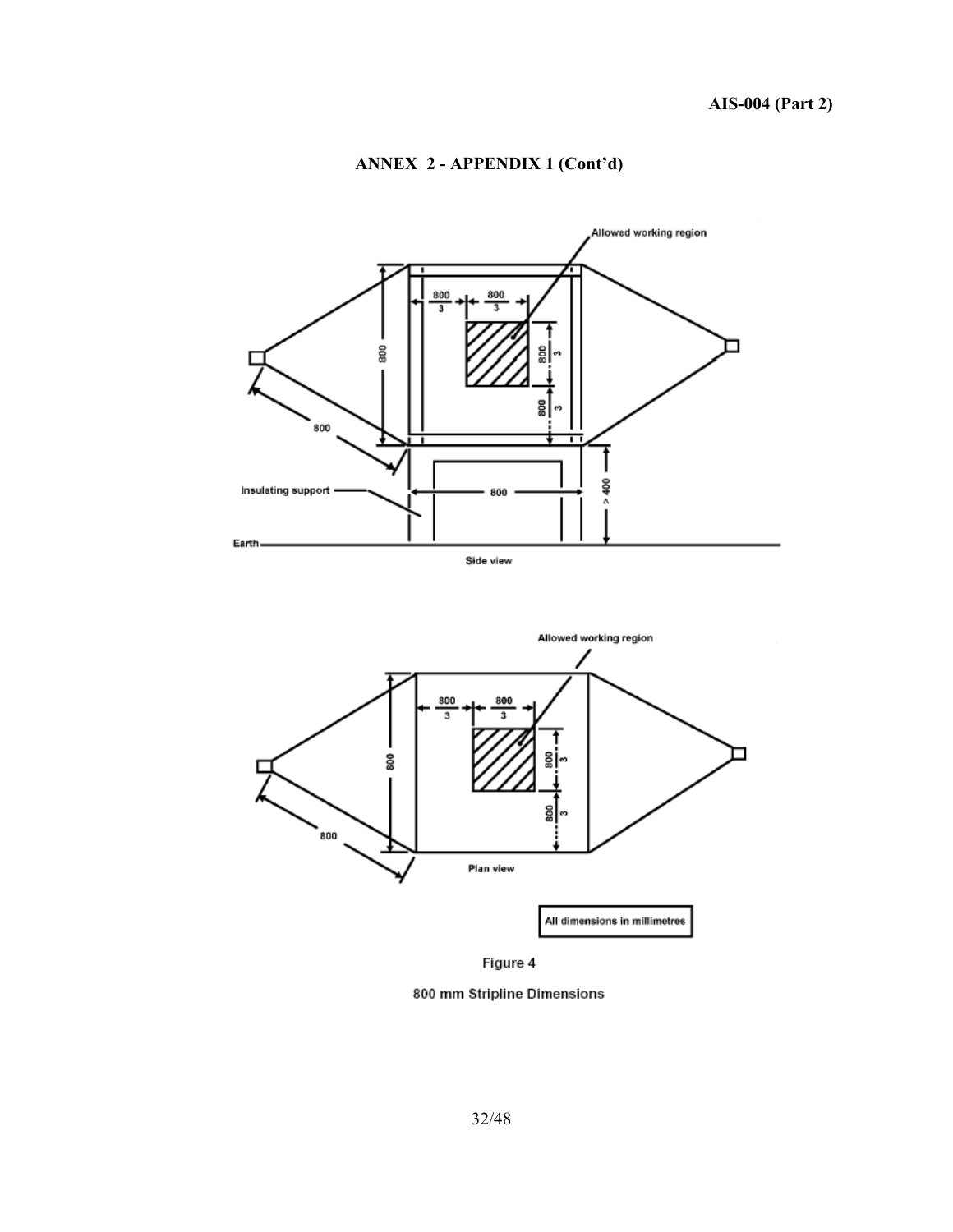

- 
- e Power source<br>
7 = ESA interface: stimulation and monitoring equipment<br>
8 = RF signal generator<br>
9 = Broadband amplifier
- 
- 
- 
- 10 = RF 50Ω directional complex<br>11 = RF 50Ω directional complex<br>11 = RF or equivalent measuring system<br>12 = Spectrum analyser or equivalent (optional)

**Figure 1 Bulk Current Injection Measurement Installation**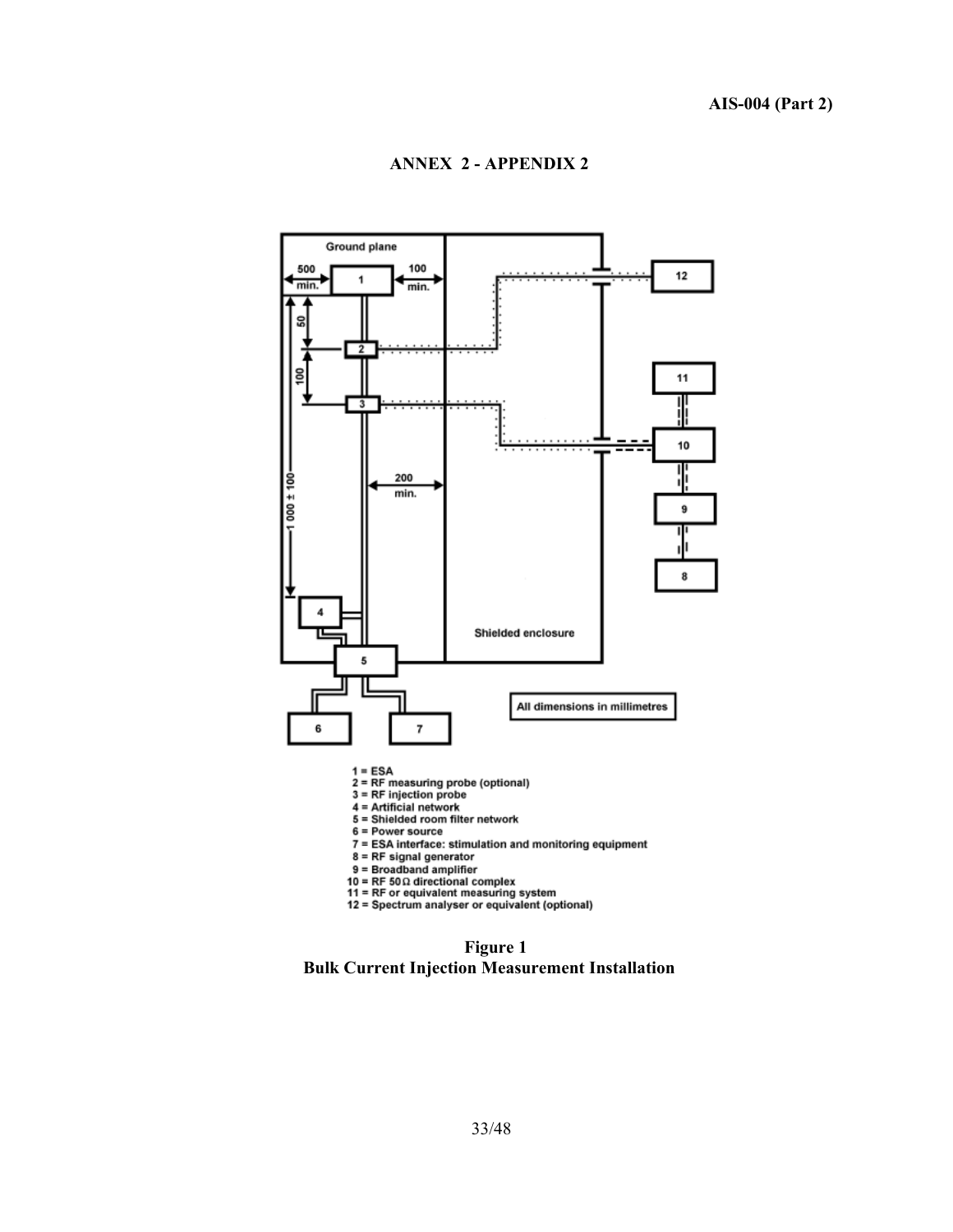

**TEM Cell Testing**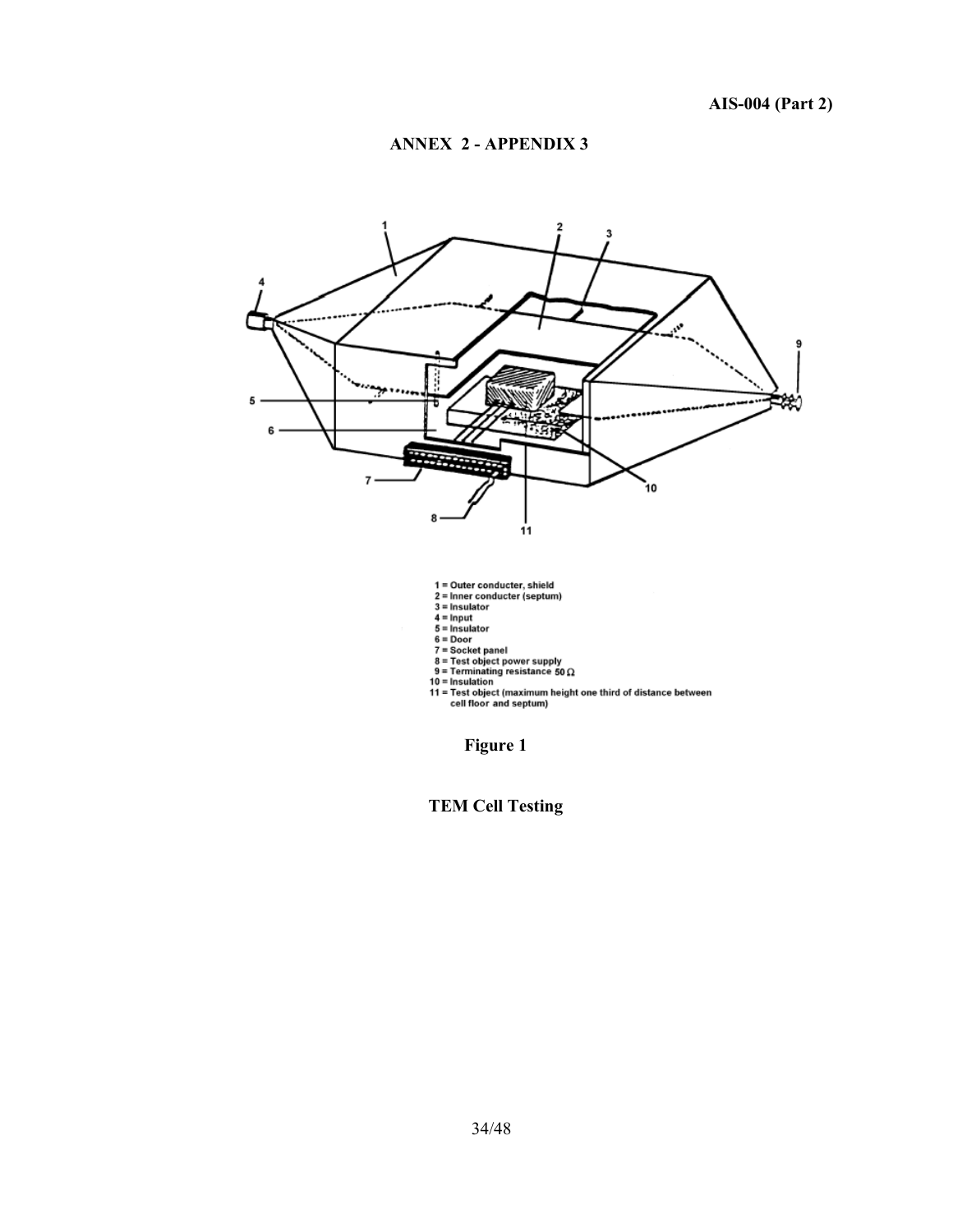## **ANNEX 2 - APPENDIX 3 (Cont'd)**



Horizontal section view at septum



Vertical section view

Design of rectangular TEM cell

**Figure 2**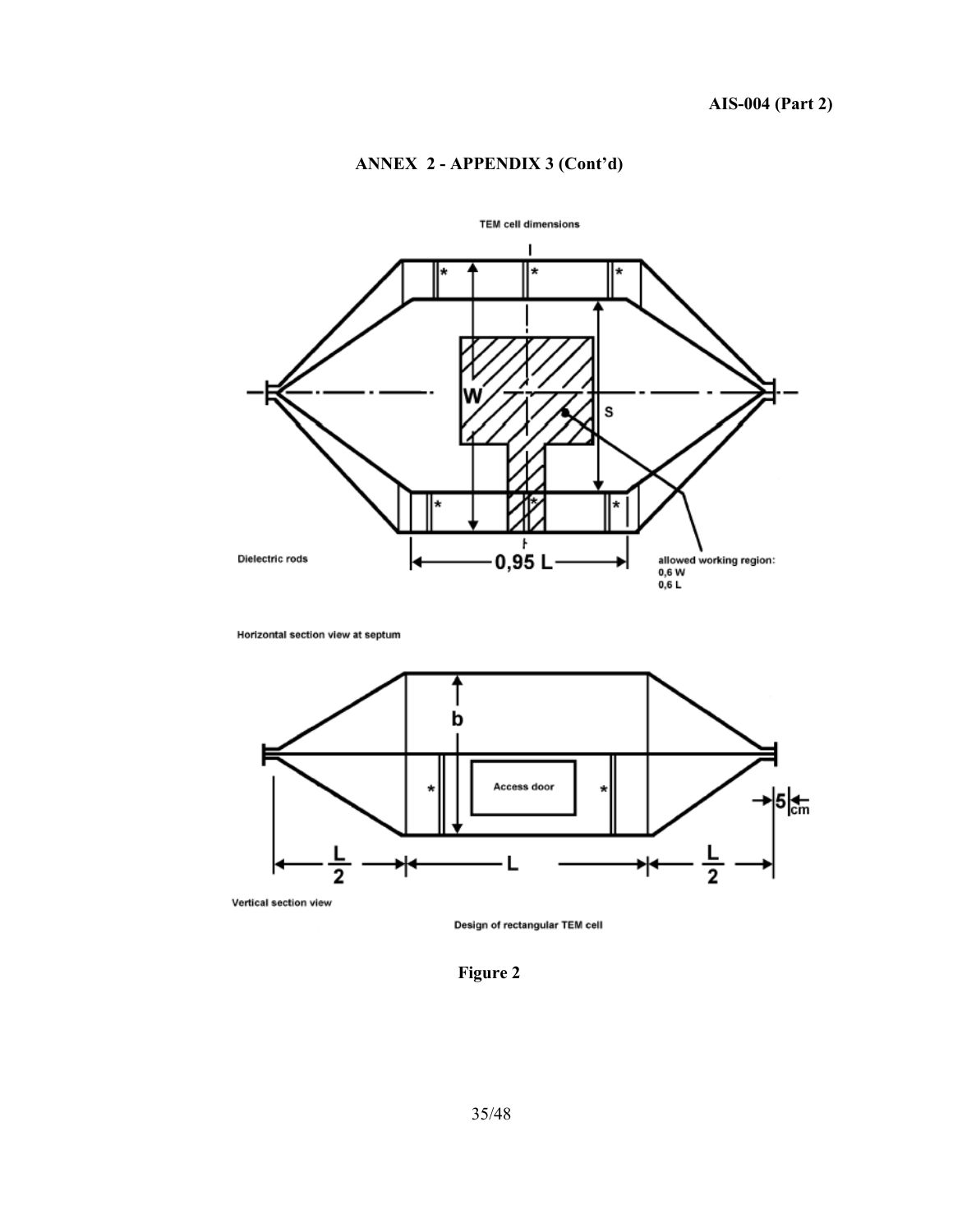## **ANNEX 2 - APPENDIX 3 (Cont'd)**

The following Table shows the required dimensions of a TEM cell on the basis of upper frequency limits:

| <b>Upper</b><br>frequency<br>(MHz) | <b>Cell form</b><br>factor<br>W :b | <b>Cell form</b><br>factor<br>L/W | <b>Plate</b><br>separation<br>$b$ (cm) | <b>Spectum S</b><br>(cm) |
|------------------------------------|------------------------------------|-----------------------------------|----------------------------------------|--------------------------|
| 200                                | .69                                | 0.66                              | эb                                     | 70                       |
| 200                                | .00                                |                                   | 60                                     | 50                       |

**Figure 3** 

#### **Standard TEM Cell Dimensions**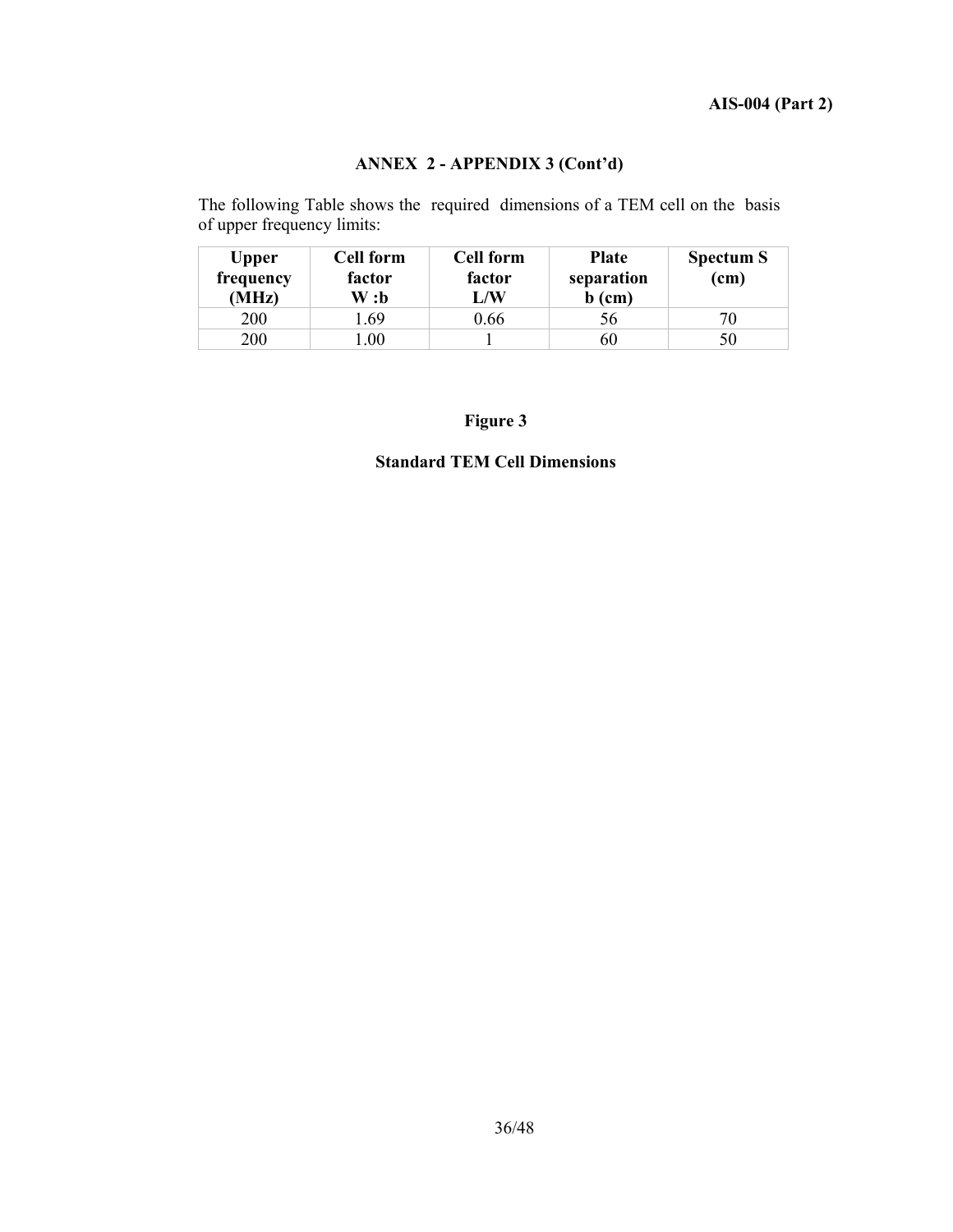

**Figure 1**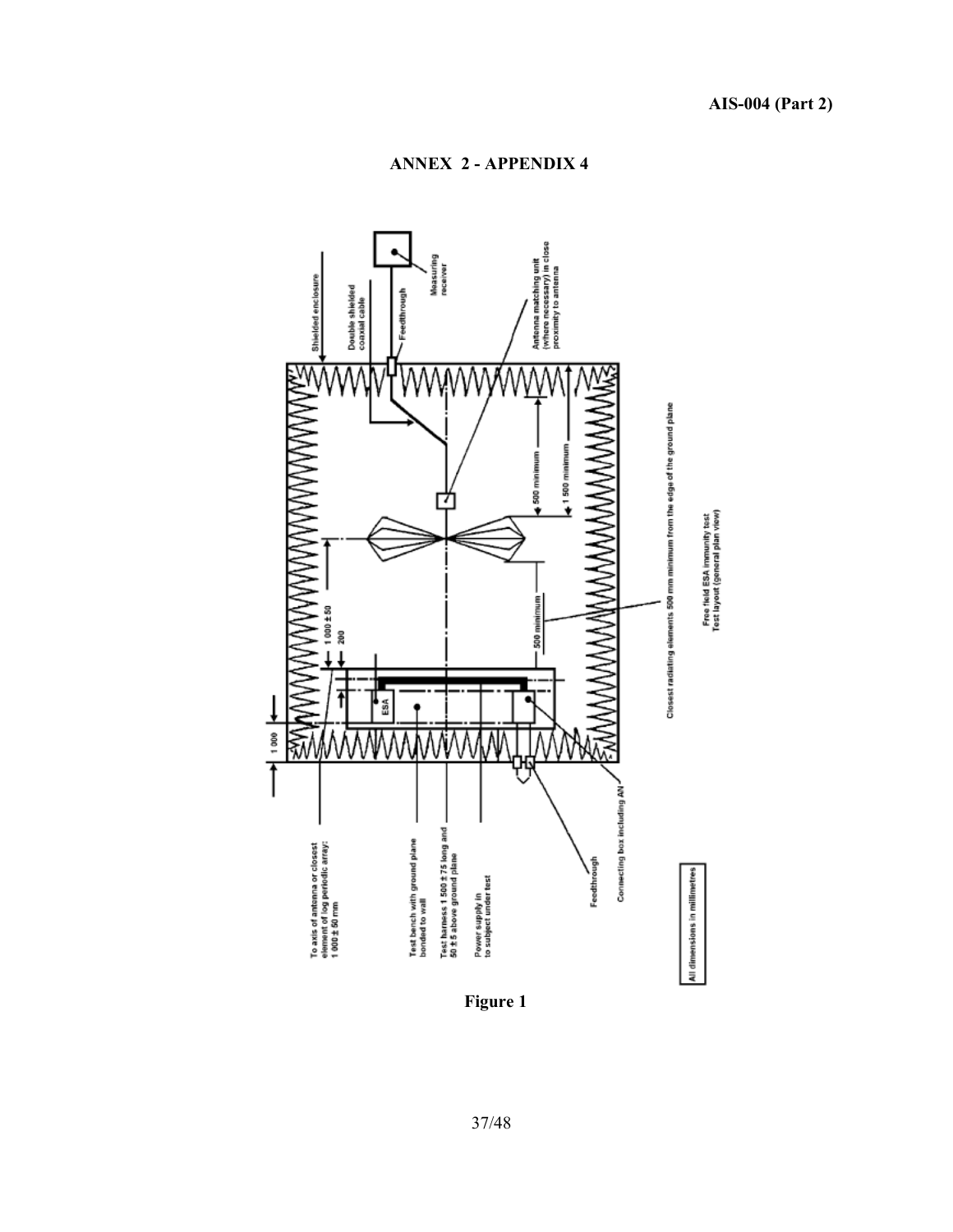## **ANNEX 2 - APPENDIX 4 (Cont'd)**



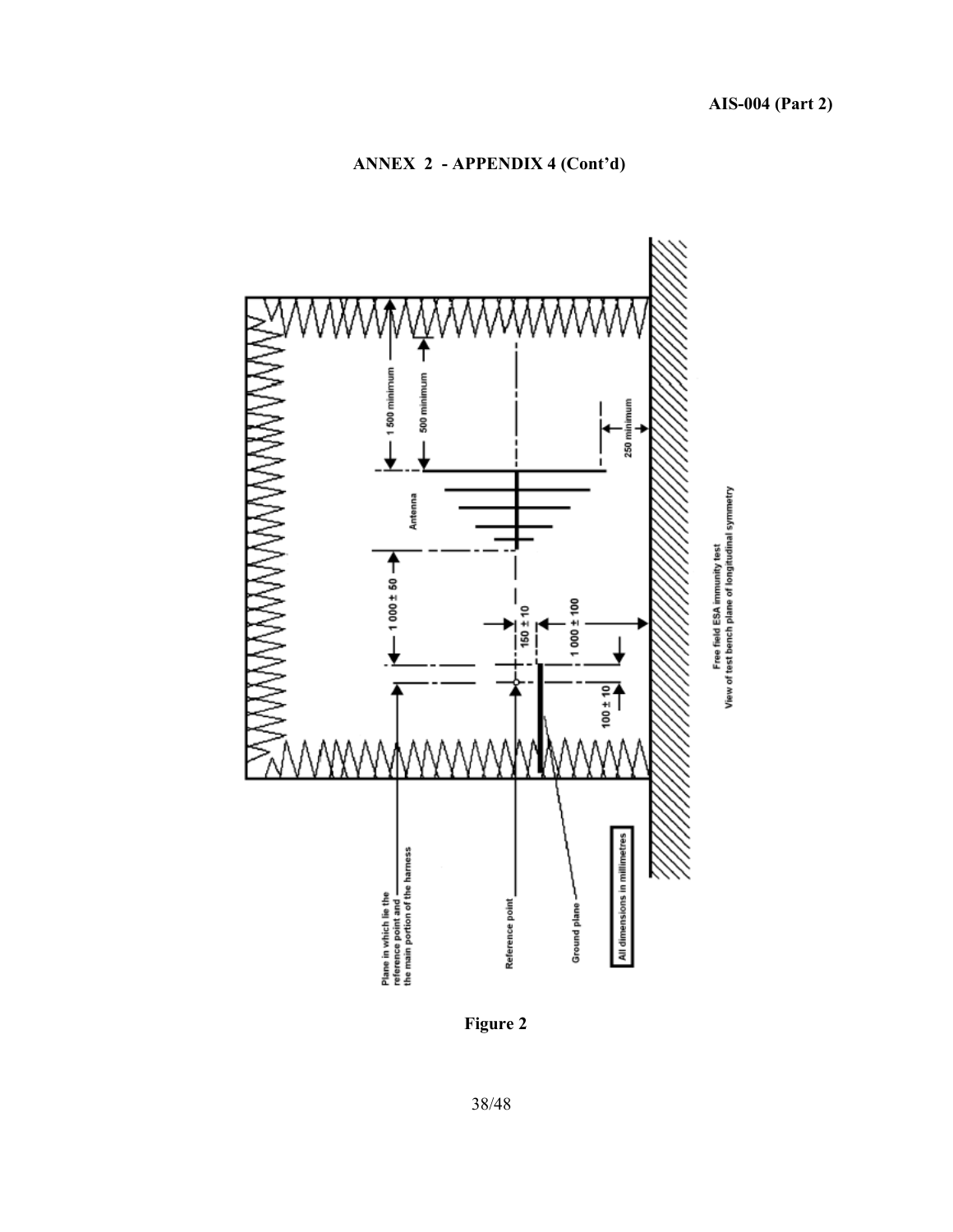#### **ANNEX 3**

#### (See 5.4)

## **GUIDELINES FOR DECIDING APPLICABILITY, WORST CASE CRITERIA (WCC) AND CRITERIA FOR EXTENSION OF APPROVAL (CEA) FOR RADIATED IMMUNITY TEST**

## **Applicability:**

1. Vehicle fitted with any of the Electronic Sub-Assembly (ESA) as per list given below shall be subjected to immunity test:

| Sr.<br>No. | <b>ESA</b>                                                                                                                                                                                                                                                                                                                                    | Immunity<br><b>Test Needed</b> | <b>Remarks</b>                              |
|------------|-----------------------------------------------------------------------------------------------------------------------------------------------------------------------------------------------------------------------------------------------------------------------------------------------------------------------------------------------|--------------------------------|---------------------------------------------|
| 1.         | Electronic Engine Control Unit (ECU)<br>for<br>Fuel injection<br>$\bullet$<br>Ignition timing control<br>$\bullet$<br>Combined fuel injection and<br>ignition timing control<br>Engine valve control<br><b>EGR</b><br>Idle speed control<br>Exhaust emission / after-treatment<br>control<br>Air-fuel ratio control<br>Electronic carburettor | Yes                            | Only in conjunction<br>with vehicle         |
| 2.         | ECUs for Drive by Wire System<br>(Electronic Accelerator Pedal and/or<br>Electronic Brake)                                                                                                                                                                                                                                                    | Yes                            | Only in conjunction<br>with vehicle         |
| 3.         | Cruise Control System                                                                                                                                                                                                                                                                                                                         | Yes                            | Only in conjunction<br>with vehicle         |
| 4.         | ECU for Anti-skid Braking System<br>(ABS)                                                                                                                                                                                                                                                                                                     | Yes                            | Only in conjunction<br>with vehicle         |
| 5.         | Electronic 4-wheel Drive                                                                                                                                                                                                                                                                                                                      | Yes                            | Only in conjunction<br>with vehicle         |
| 6.         | <b>ECU</b> for Electronic Gear Shift Control<br>System (Automatic Transmission or<br>CVT)                                                                                                                                                                                                                                                     | Yes                            | Only in conjunction<br>with vehicle         |
| 7.         | Electronic Steering Control (Electronic<br>Power Steering)                                                                                                                                                                                                                                                                                    | Yes                            | Only in conjunction<br>with vehicle         |
| 8.         | Motor Control Unit in case of BOVs                                                                                                                                                                                                                                                                                                            | Yes                            | Only in conjunction<br>with vehicle         |
| 9.         | Electronic Speed Limiter                                                                                                                                                                                                                                                                                                                      | Yes                            | In conjunction with<br>vehicle or as an ESA |
| 10.        | Air Bag and Safety Restraint System                                                                                                                                                                                                                                                                                                           | Yes                            | In conjunction with<br>vehicle or as an ESA |
| 11.        | Electronic Seat Adjustment Control<br>System                                                                                                                                                                                                                                                                                                  | Yes                            | In conjunction with<br>vehicle or as an ESA |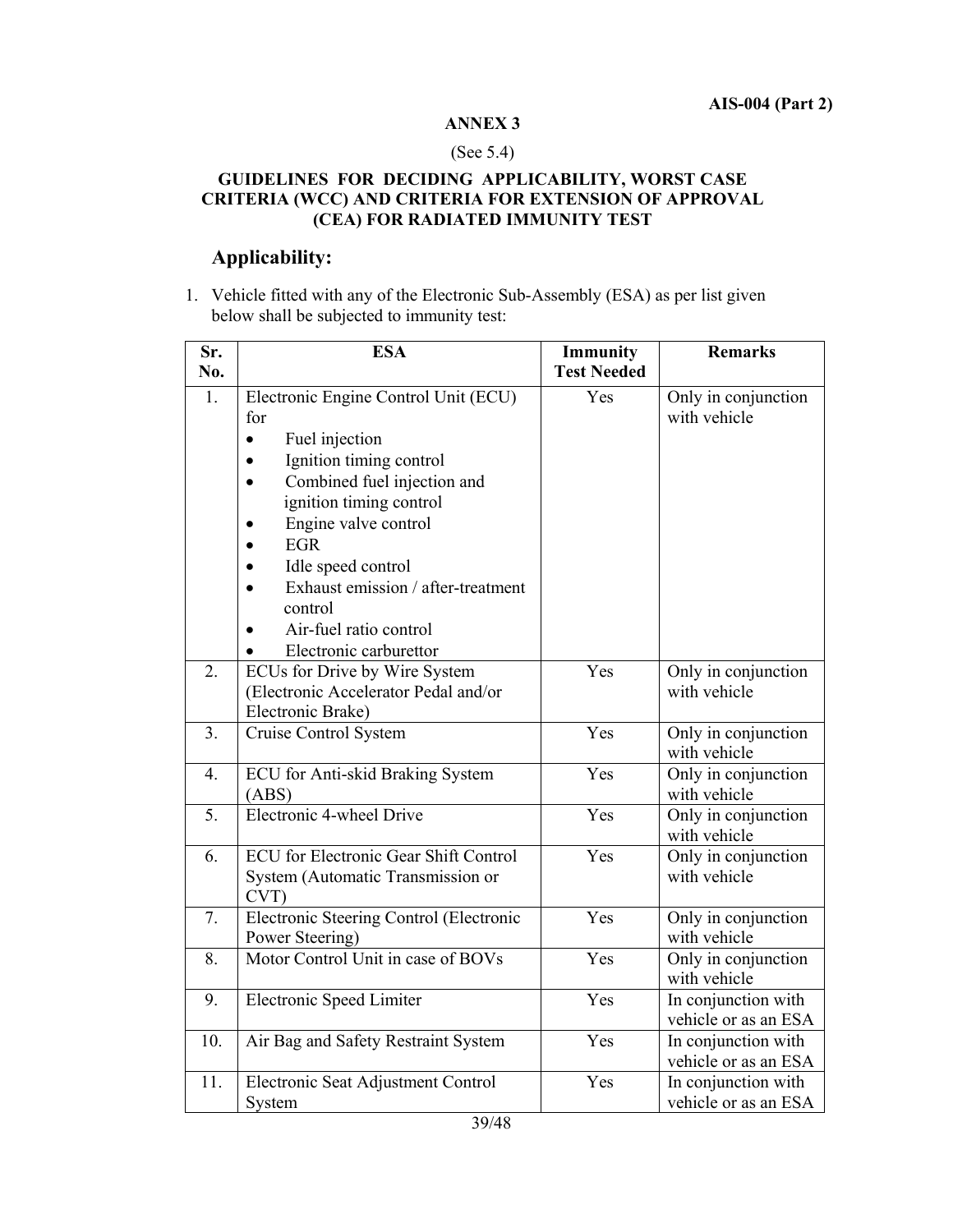| Sr.               | <b>ESA</b>                               | <b>Immunity</b>    | <b>Remarks</b>       |
|-------------------|------------------------------------------|--------------------|----------------------|
| No.               |                                          | <b>Test Needed</b> |                      |
| 12.               | Electronic Rear View, Side View Mirror   | Yes                | In conjunction with  |
|                   | <b>Adjustment Control System</b>         |                    | vehicle or as an ESA |
| 13.               | Electronic Lamp Control Device           | Yes                | In conjunction with  |
|                   |                                          |                    | vehicle or as an ESA |
| 14.               | Electronic Headlamp Leveling /           | Yes                | In conjunction with  |
|                   | Adjustment System                        |                    | vehicle or as an ESA |
| $\overline{15}$ . | Gas-discharge Headlamp with              | Yes                | In conjunction with  |
|                   | Electronic Ballast                       |                    | vehicle or as an ESA |
| 16.               | Electronic Rotating Identification Lamp  | Yes                | In conjunction with  |
|                   | and/or Siren Combination                 |                    | vehicle or as an ESA |
| $\overline{17}$ . | Stop Lamp, Rear Position Lamp, End       | Yes                | In conjunction with  |
|                   | Outline Marker Lamp using Electronic     |                    | vehicle or as an ESA |
|                   | Components such as LED etc.              |                    |                      |
| 18.               | <b>Electronic Flasher with Direction</b> | Yes                | In conjunction with  |
|                   | Indicators                               |                    | vehicle or as an ESA |
| 19.               | Electronic Horn                          | Yes                | In conjunction with  |
|                   |                                          |                    | vehicle or as an ESA |
| 20.               | Electronic Anti-theft Device for         | Yes                | In conjunction with  |
|                   | Unauthorised Use including RF            |                    | vehicle or as an ESA |
|                   | Immobiliser and Vehicle Alarm System     |                    |                      |
| 21.               | Automatic Door Lock System including     | $\overline{Yes}$   | In conjunction with  |
|                   | <b>Infrared Door Lock System</b>         |                    | vehicle or as an ESA |
| 22.               | <b>Electronic Suspension Control</b>     | Yes                | In conjunction with  |
|                   |                                          |                    | vehicle or as an ESA |
| 23.               | Electronic Instrument Cluster including  | Yes                | In conjunction with  |
|                   | on-board indicators related to functions |                    | vehicle or as an ESA |
|                   | in subparagraphs (a) or (b) of Cl. 5.1   |                    |                      |
| 24.               | Navigation System                        | Yes                | In conjunction with  |
|                   |                                          |                    | vehicle or as an ESA |
| 25.               | Wiper Control System                     | Yes                | In conjunction with  |
|                   |                                          |                    | vehicle or as an ESA |
| 26.               | Tire Pressure Monitoring System          | Yes                | In conjunction with  |
|                   |                                          |                    | vehicle or as an ESA |
| 27.               | Digital Tachograph                       | Yes                | In conjunction with  |
|                   |                                          |                    | vehicle or as an ESA |
| 28.               | Telematic System                         | Yes                | In conjunction with  |
|                   |                                          |                    | vehicle or as an ESA |

The above list is not exhaustive and it is for guidance only. Due to continuous technological advancements, it is not practicable to list all the ESAs that will require immunity test. In such case, guidelines for immunity related vehicle functions as per Cl. 5.0 shall be considered.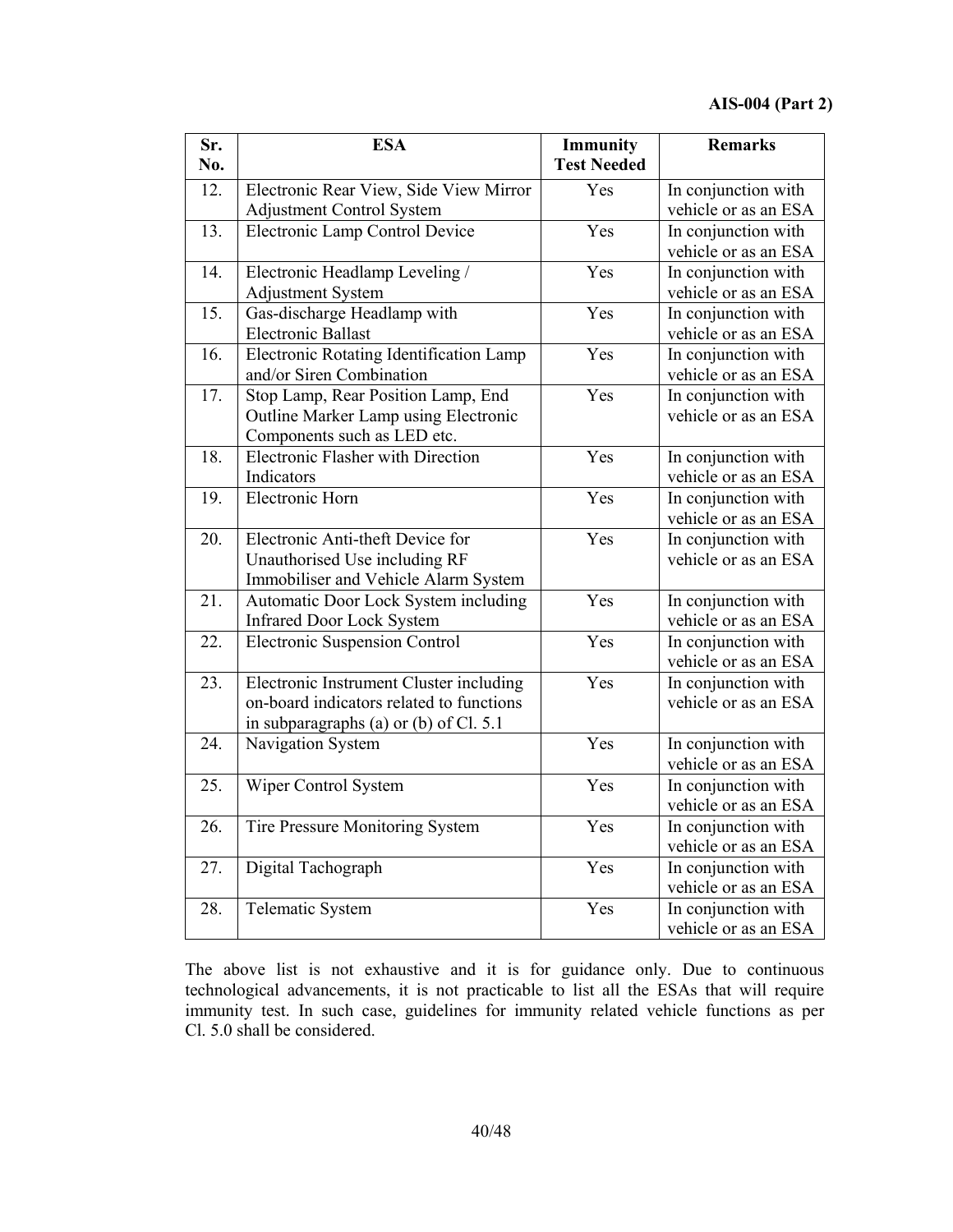| 2. Any change in parameters mentioned below will require separate immunity test |
|---------------------------------------------------------------------------------|
| as per below:                                                                   |

| Sr.            | Parameter                                                                                                                                                                   | Immunity           | <b>Remarks</b>                                                                                                                                            |
|----------------|-----------------------------------------------------------------------------------------------------------------------------------------------------------------------------|--------------------|-----------------------------------------------------------------------------------------------------------------------------------------------------------|
| No.            |                                                                                                                                                                             | <b>Test Needed</b> |                                                                                                                                                           |
| 1.             | Change in engine location                                                                                                                                                   | Yes                | Change in position and general<br>mounting arrangement<br><sub>of</sub><br>engine consequent<br>to<br>situations like front engine to<br>rear engine etc. |
| 2.             | Change in body style and or<br>material affecting overall<br>shielding of vehicle<br>electronics                                                                            | <b>Yes</b>         | e.g. roof top body, drive away<br>chassis, passenger vehicle to<br>goods vehicle, metallic body<br>to non-metallic body and vice<br>versa etc.            |
| 3 <sub>1</sub> | Change in<br>make,<br>identification mark/part<br>number of ESA as a result<br>of change in design of<br>hardware or vendor of ESA<br>or addition of new ESA<br>altogether. | <b>Yes</b>         | affect<br>changes<br>These<br>immunity performance of ESA<br>and hence that of the vehicle.                                                               |

Changes other than those listed above are considered to be having no adverse effect on Immunity requirements of vehicle.

#### **Worst Case Criteria (WCC)**

Normally base vehicle model shall be subjected to immunity test. Where vehicle model is with one or more variants then the variant with fully loaded version (variant fitted with maximum electronic systems including optional ones) and one with fully open body (e.g. drive away chassis as the case may be) shall be subjected to the immunity test. Bi-fuel vehicle model (e.g. petrol/CNG, petrol/LPG) with petrol mode as limp-home mode shall be tested only in gaseous mode for immunity if it involves ESAs as above. Bi-fuel vehicle model with no limp-home mode shall be tested separately in each fuel mode for immunity if it involves ESAs as above. However, if petrol mode of such vehicle model is tested and type approved for immunity requirements as per this standard earlier, then it shall not be retested in petrol mode again.

#### **Criteria for Extension of Approval (CEA)**

In the whole vehicle testing, ESAs that are fitted to the vehicle gain approval as a separate technical unit specific to that vehicle type. For any change in ESA or addition of new ESA, immunity test can be performed either on ESA as a component or as fitted to the vehicle. ESAs that are involved in direct control of vehicle (viz. ESA list sr. no. 1 to 8) shall be tested for immunity in conjunction with the vehicle only. As regards other ESAs, they can be tested and approved for immunity requirements as a component and extension of type approval can be granted to vehicle based on component approval when such ESAs are incorporated in the vehicle. ESAs approved as component can be fitted in any vehicle type.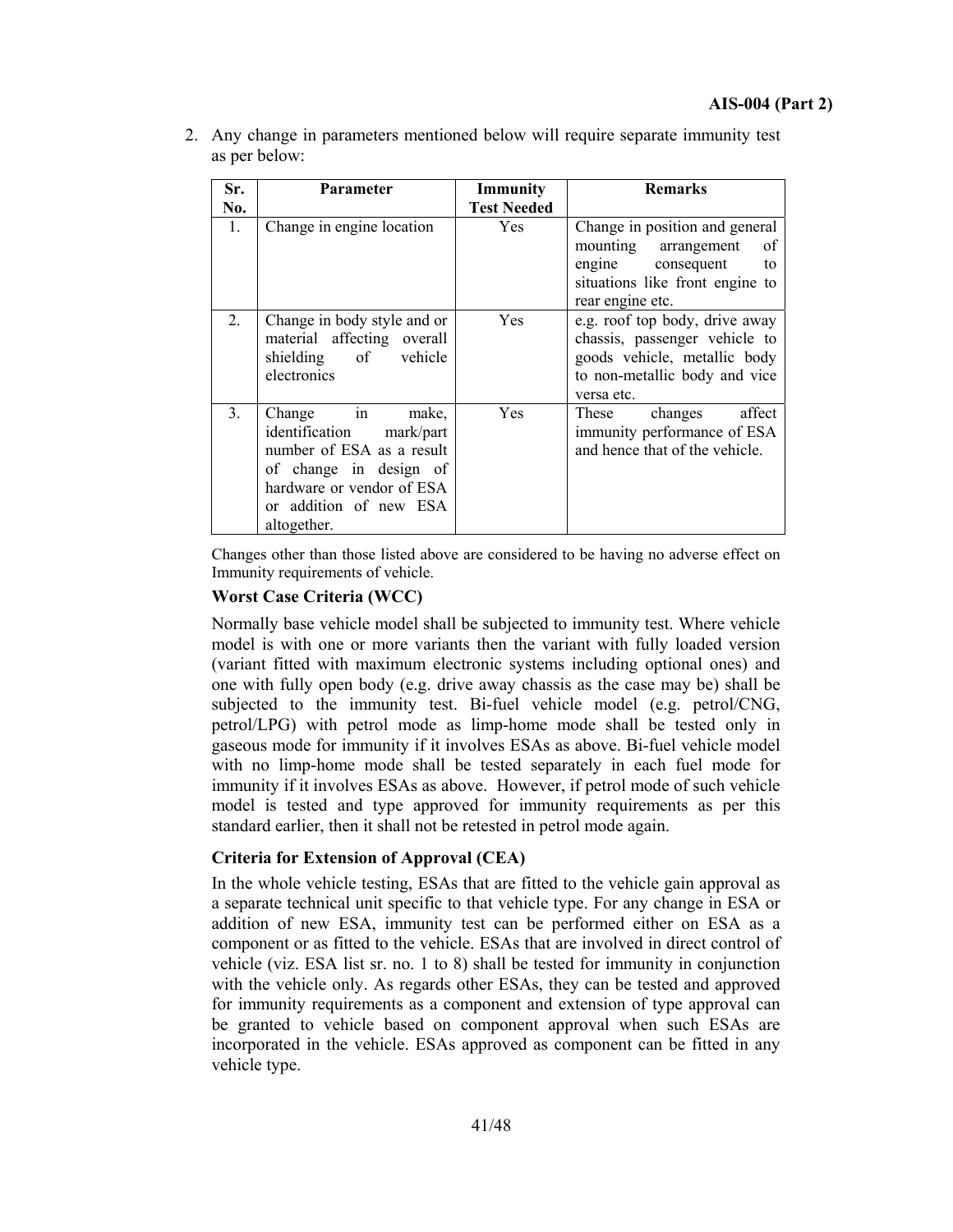#### **ANNEX 4A**  (See 7.0)

## **TECHNICAL SPECIFICATIONS FOR TYPE APPROVAL OF A VEHICLE WITH RESPECT TO RADIATED IMMUNITY REQUIREMENTS**

The following information shall be supplied in triplicate and shall include a list of contents.

Any drawings shall be supplied in appropriate scale and in sufficient detail on size A4 or in a folder of A4 format.

Photographs, if any, shall show sufficient detail.

If the systems, components or separate technical units have electronic controls, information concerning their performance shall be supplied.

## **GENERAL**

| 1.               | Make (trade name of manufacturer):                                      |
|------------------|-------------------------------------------------------------------------|
| 2.               | Model Name and Variants:                                                |
| 3.               | Category of vehicle:                                                    |
| $\overline{4}$ . | Name and address of manufacturer:                                       |
|                  | Name and address of authorised representative, if any:                  |
| 5.               | Address(es) of assembly plant(s):                                       |
|                  | GENERAL CONSTRUCTION CHARACTERISTICS OF<br><b>THE</b><br><b>VEHICLE</b> |
| 6.               | Photograph(s) and/or drawing(s) of a representative vehicle:<br>.       |
| 7.               | Position and arrangement of the engine:                                 |
|                  | <b>POWER PLANT</b>                                                      |
| 8.               | Manufacturer:                                                           |
|                  |                                                                         |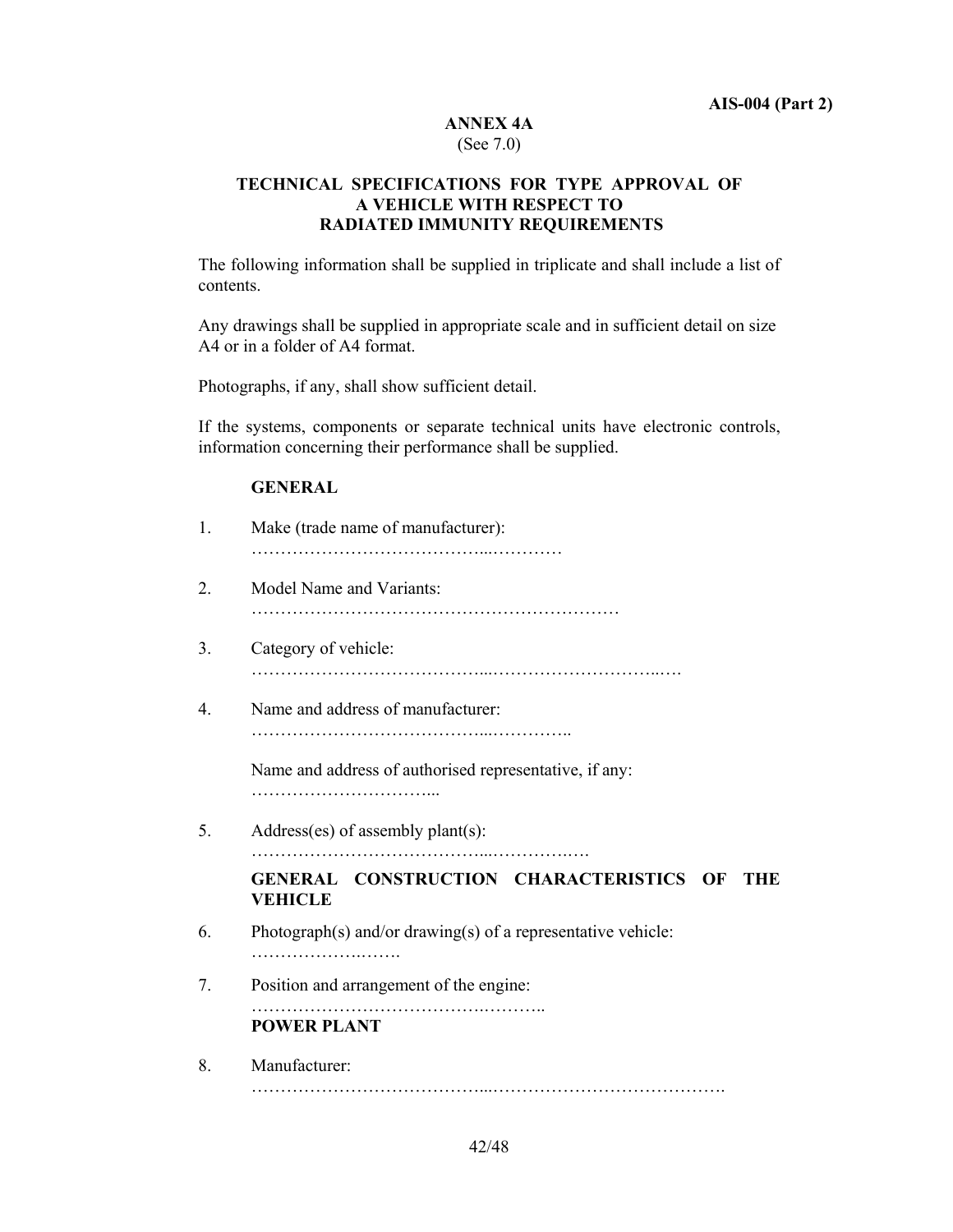| 9.  | Manufacturer's engine code as marked on the engine:                                  |
|-----|--------------------------------------------------------------------------------------|
| 10. | Internal combustion engine:                                                          |
| 11. | Working principle: positive ignition/compression ignition, four-stroke/two<br>stroke |
| 12. | Number and arrangement of cylinders:                                                 |
| 13. | Fuel feed:                                                                           |
| 14. | By fuel injection (compression ignition only): yes/no                                |
| 15. | By fuel injection (positive ignition only): yes/no                                   |
| 16. | Electronic control unit:                                                             |
| 17. | $Make(s)$ :                                                                          |
| 18. | Description of the system:                                                           |
| 19. | Electrical system:                                                                   |
| 20. |                                                                                      |
| 21. | Generator:                                                                           |
| 22. | Type:                                                                                |
| 23. | Ignition:                                                                            |
| 24. | $Make(s)$ :                                                                          |
| 25. | $Type(s)$ :                                                                          |
| 26. | Working principle:                                                                   |
| 27. | LPG fuelling system: yes/no                                                          |
| 28. | Electronic engine management control unit for LPG fuelling:                          |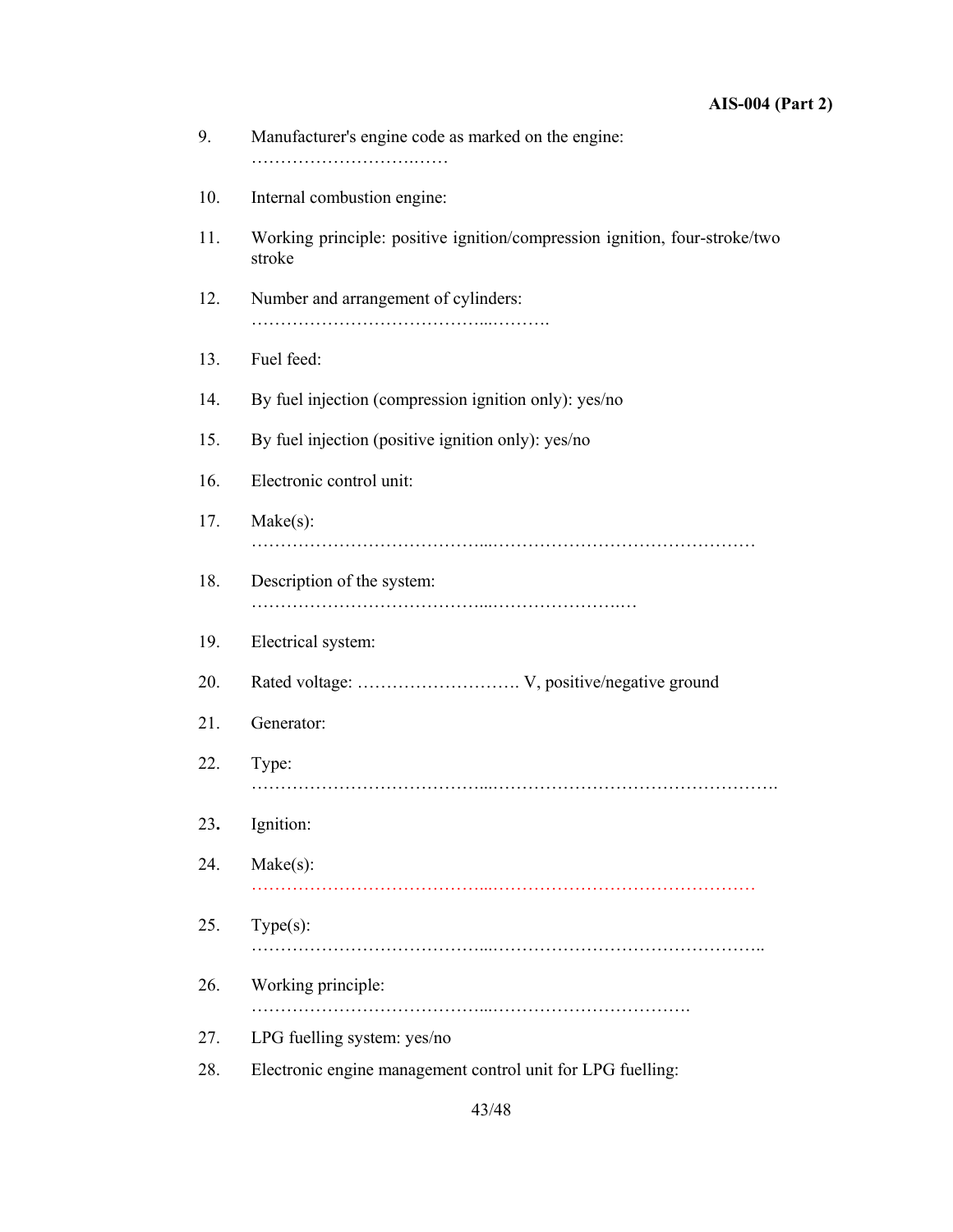| $Make(s)$ :                                                                                                   |
|---------------------------------------------------------------------------------------------------------------|
| $Type(s)$ :                                                                                                   |
| NG fuelling system: yes/no                                                                                    |
| Electronic engine management control unit for NG fuelling:                                                    |
| $Make(s)$ :                                                                                                   |
| $Type(s)$ :                                                                                                   |
| Electric motor:                                                                                               |
| Type (winding, excitation):                                                                                   |
| Operating voltage:                                                                                            |
| Gas fuelled engines (in the case of systems laid-out in a different manner,<br>supply equivalent information) |
| Electronic control unit (ECU):                                                                                |
| $Make(s)$ :                                                                                                   |
| $Type(s)$ :                                                                                                   |
| <b>TRANSMISSION</b>                                                                                           |
| Type (mechanical, hydraulic, electric, etc.):                                                                 |
| A brief description of the electrical/electronic components (if any):<br>.                                    |
| <b>SUSPENSION</b>                                                                                             |
| A brief description of the electrical/electronic components (if any):<br>.                                    |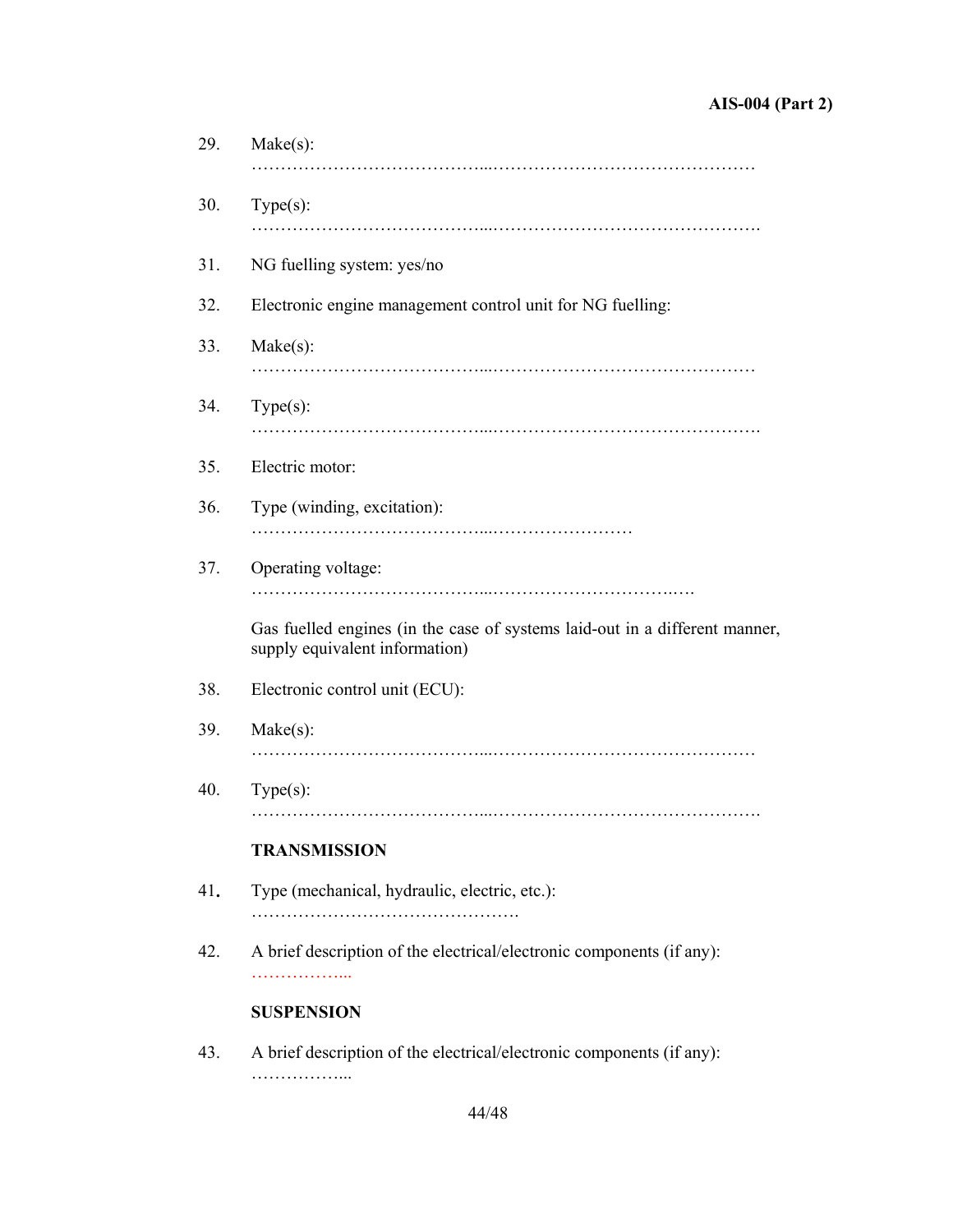#### **STEERING**

44. A brief description of the electrical/electronic components (if any): …………………

#### **BRAKES**

- 45. Anti-lock braking system: yes/no/optional
- 46. For vehicles with anti-lock systems, description of system operation (including any electronic parts), electric block diagram, hydraulic or pneumatic circuit plan:

…….………………………………………………………………………

#### **BODYWORK**

| 47 | Type of bodywork: |
|----|-------------------|
|    |                   |

- 48. Materials used and methods of construction: ……………………………………...
- 49. Windscreen and other windows:
- 50. A brief description of the electrical/electronic components (if any) of the window lifting mechanism: ……………………………………………………….……….
- 51. Rear-view mirrors (state for each mirror): …………………………………………
- 52. A brief description of the electronic components (if any) of the adjustment system: …………………………………………………………………………...
- 53. Safety belts and/or other restraint systems:
- 54. A brief description of the electrical/electronic components (if any): ……………...
- 55. Suppression of radio interference:
- 56. Description and drawings/photographs of the shapes and constituent materials of the part of the body forming the engine compartment and the part of the passenger compartment nearest to it: ………………………………………………………..

45/48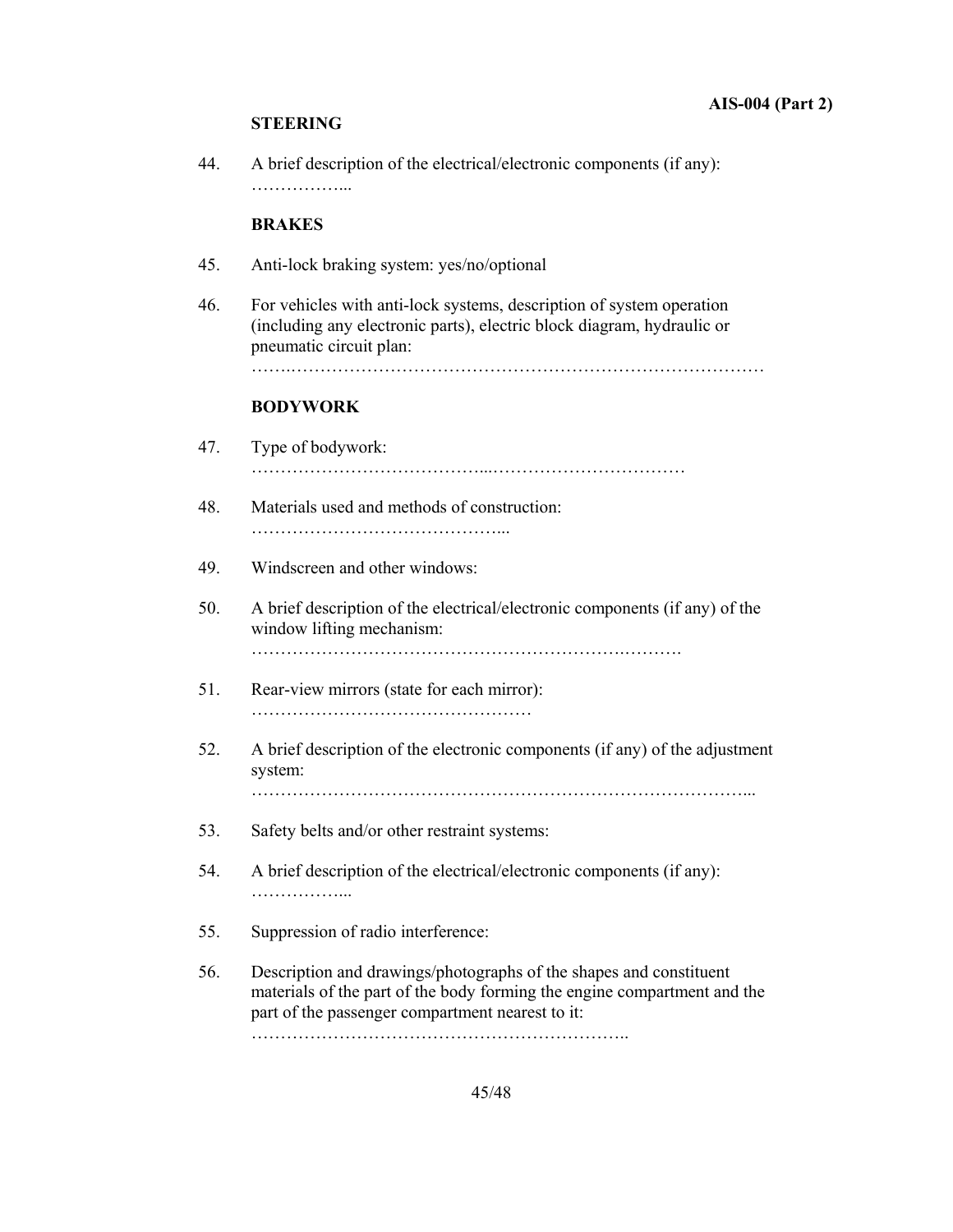57. Drawings or photographs of the position of the metal components housed in the engine compartment (e.g. heating appliances, spare wheel, air filter, steering mechanism, etc.):

………………………………………………………………...

- 58. Table and drawing of radio interference control equipment: ……………………...
- 59. Particulars of the nominal value of the direct current resistance and, in the case of resistive ignition cables, of their nominal resistance per metre: …………………...

#### **LIGHTING AND LIGHT-SIGNALLING DEVICES**

60. A brief description of electrical/electronic components other than lamps (if any): ………………………………………………………………………………

………

#### **MISCELLANEOUS**

- 61. Devices to prevent unauthorised use of the vehicle:
- 62. A brief description of the electrical/electronic components (if any): ……………..

The application for type approval shall also include, where appropriate:

- 1. A list (with make(s) and type(s) of all electrical and/or electronic components concerned by this Standard (see Annex 3 of this Standard) and not previously listed.
- 2. Schematics or drawing of the general arrangement of electrical and/or electronic components (concerned by this Standard) and the general wiring harness arrangement.
- 3. Description of vehicle chosen to represent the type:

 Body style: ……………………………………………….……….. Wheelbase: …………………………………………………………….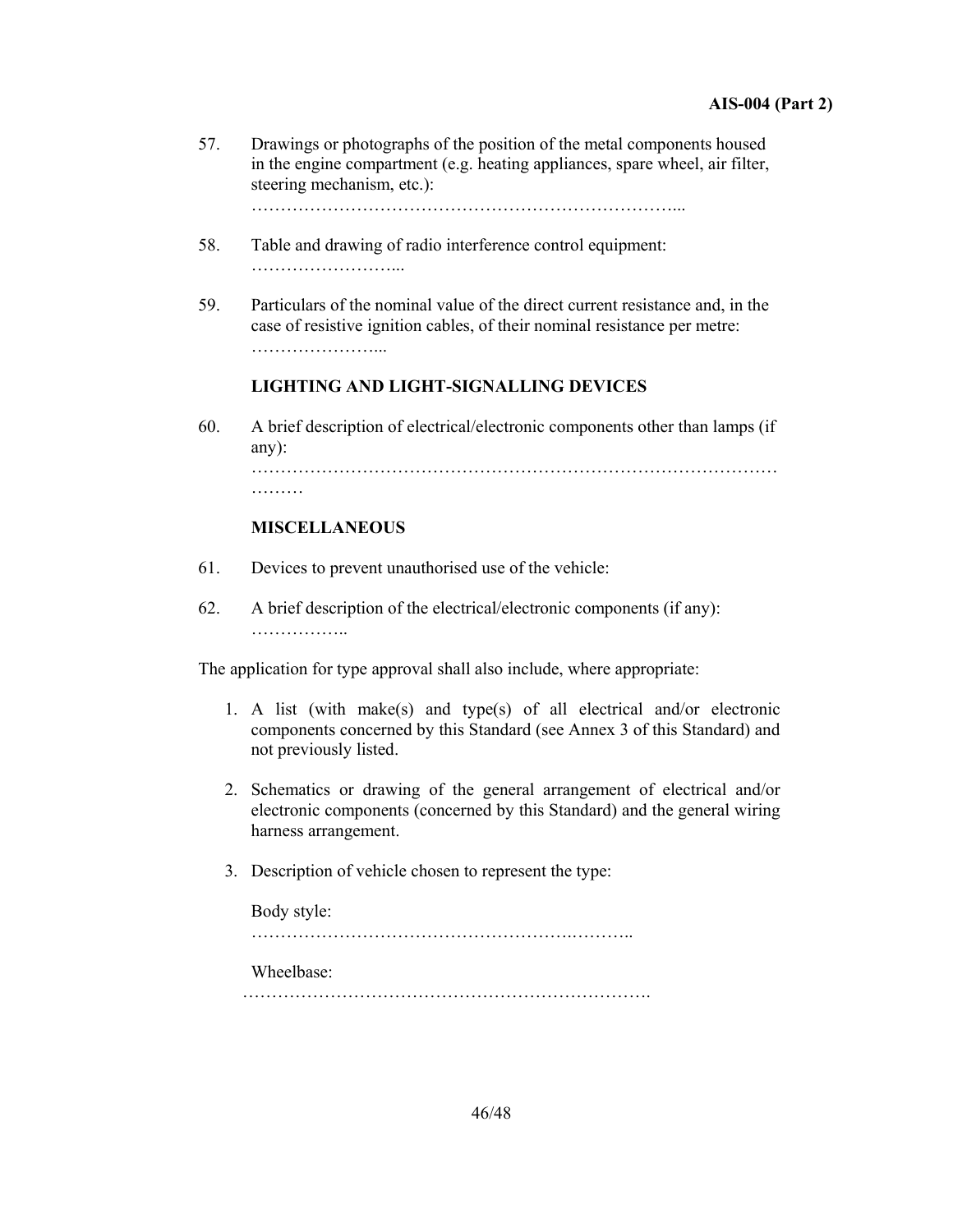## **ANNEX 4B**

#### (See 7.0)

## **TECHNICAL SPECIFICATIONS FOR TYPE APPROVAL OF AN ELECTRIC / ELECTRONIC SUB-ASSEMBLY WITH RESPECT TO RADIATED IMMUNITY REQUIREMENTS**

The following information, if applicable, shall be supplied in triplicate and must include a list of contents. Any drawings shall be supplied in appropriate scale and in sufficient detail on size A4 or on a folder of A4 format. Photographs, if any, shall show sufficient detail.

If the systems, components or separate technical units have electronic controls, information concerning their performance shall be supplied.

| 1.   | Make (trade name of manufacturer):                                                                                                                             |
|------|----------------------------------------------------------------------------------------------------------------------------------------------------------------|
| 2.   | Model Name:                                                                                                                                                    |
| 3.   | Means of identification of type, if marked on the component/separate<br>technical unit:                                                                        |
| 3.1. | Location of that marking:                                                                                                                                      |
| 4.   | Name and address of manufacturer:                                                                                                                              |
|      | Name and address of authorized representative, if any:                                                                                                         |
|      |                                                                                                                                                                |
| 5.   | $Address(es)$ of assembly plant $(s)$ :                                                                                                                        |
| 6.   | This ESA shall be approved as a component/STU                                                                                                                  |
| 7.   | Any restrictions of use and conditions for fitting:                                                                                                            |
| 8.   | Electrical system rated voltage:  V, positive/negative/ground.                                                                                                 |
| 9.   | Description of the ESA (electronic block diagram and list of main<br>component constituting the ESA (e.g. make and type of microprocessor,<br>crystal, etc.)). |